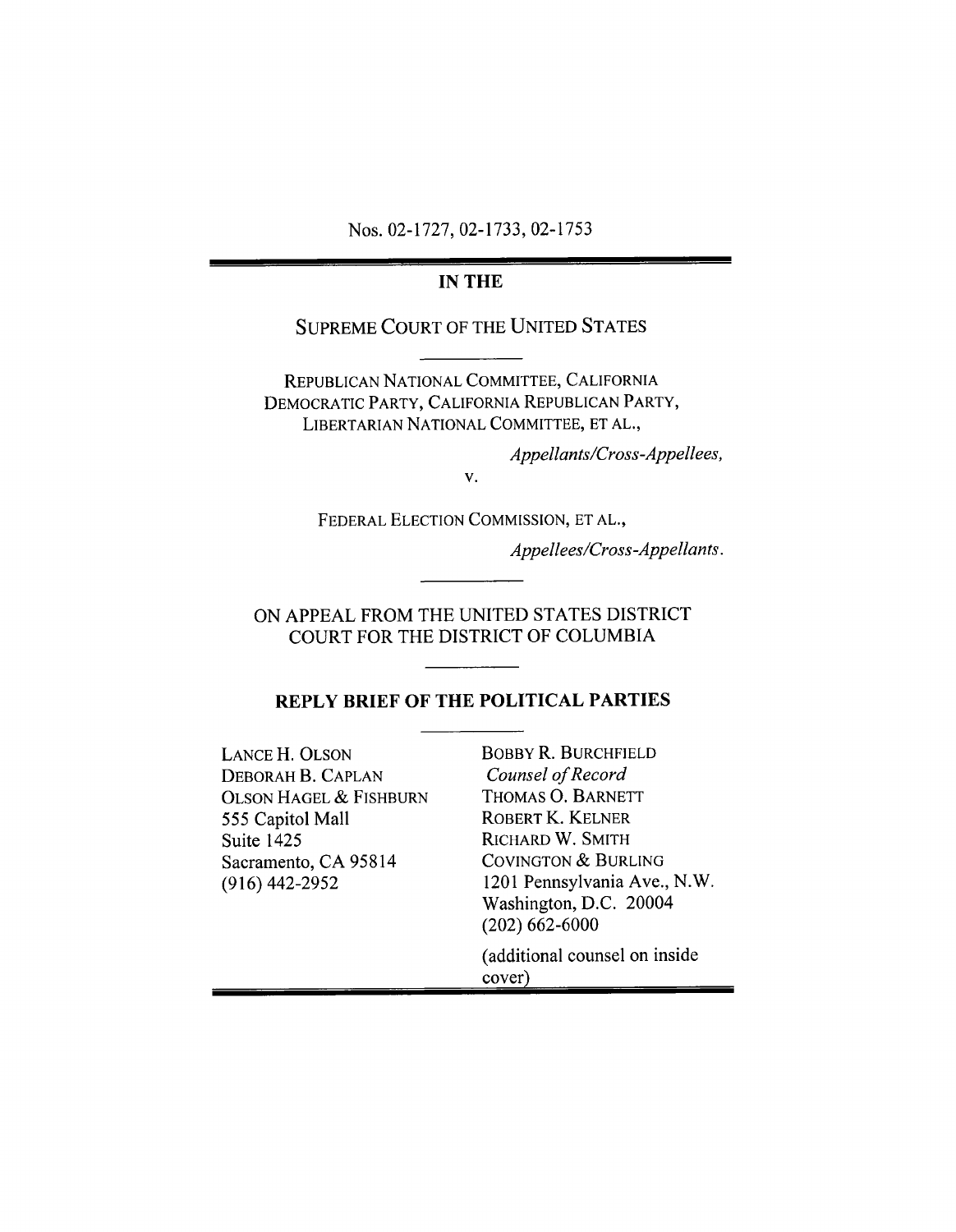JOSEPH E. SANDLER NEIL P. REIFF JOHN HARDIN YOUNG SANDLER, REIFF & YOUNG 50 E STREET, S.E. **SUITE 300** WASHINGTON, D.C. 20003 (202) 479-1111 *Counsel for California Democratic Party Appellants* 

CHARLES H. BELL, JR. BELL, MCANDREWS, HILTACHK & DAVIDIAN LLP 455 Capitol Mall Suite 801 Sacramento, CA 95814 (916) 442-7757

JAN WITOLD BARAN THOMAS W. KIRBY LEE E. GOODMAN WILEY REIN & FIELDING 1776 K Street, N.W. Washington, D.C. 20006 (202) 719-7000 *Counsel for California Republican Party Appellants*  THOMAS J. JOSEFIAK CHARLES R. SPIES REPUBLICAN NATIONAL **COMMITTEE** 310 First Street, S.E. Washington, D.C. 20003 (202) 863-8500

BENJAMIN L. GINSBERG ERIC A. KUWANA PATTON BOGGS LLP 2550 M Street, N.W. Washington, D.C. 20037 (202) 457-6000

MICHAEL A. CARVIN JONES DAY REAVIS & POGUE 51 Louisiana Ave., N.W. Washington, D.C. 20001 (202) 879-3939 *Counsel for RNC Appellants* 

JAMES BOPP, JR. RICHARD E. COLESON THOMAS A. MARZEN JAMES MADISON CENTER FOR FREE SPEECH BOPP COLESON & BOSTROM 1 South 6th Street Terre Haute, IN 47807 (812) 232-2434 *Counsel for Libertarian National Committee, Inc.*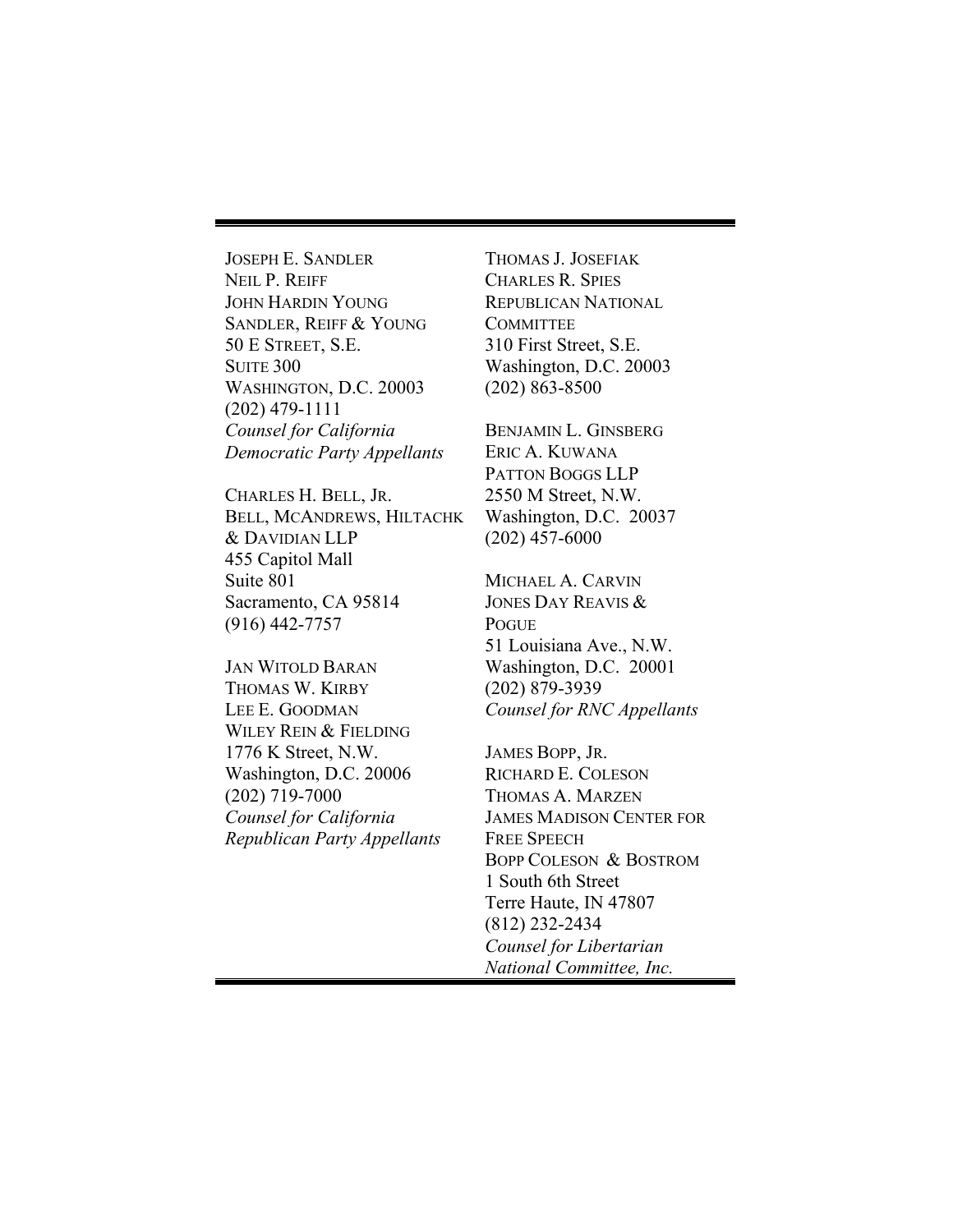# **TABLE OF CONTENTS**

| I.  |                 | <b>BCRA's RESTRICTIONS ON POLITICAL</b><br>PARTIES OFFEND THE FIRST                                                    |  |
|-----|-----------------|------------------------------------------------------------------------------------------------------------------------|--|
|     | $A_{\cdot}$     | Title I's Many Restrictions on Party<br>Association, Spending, and Solicitation                                        |  |
|     | <b>B.</b>       | New Section $323(a)$ Infringes the First                                                                               |  |
|     | $\mathcal{C}$ . | New Section 323(b) Infringes the First                                                                                 |  |
|     | D.              | New Section $323(d)$ Infringes the First                                                                               |  |
|     | Ε.              | The Government Raises No Issues that<br>Were Not Rejected Unanimously by the<br>District Court in Invalidating Section |  |
|     | $F_{\tau}$      | Section 214 Infringes the First                                                                                        |  |
| II. |                 | <b>CONGRESS EXCEEDED ITS POWER</b><br>UNDER THE FEDERAL ELECTIONS<br><b>CLAUSE AND INTRUDED UPON STATE</b>             |  |

 $i$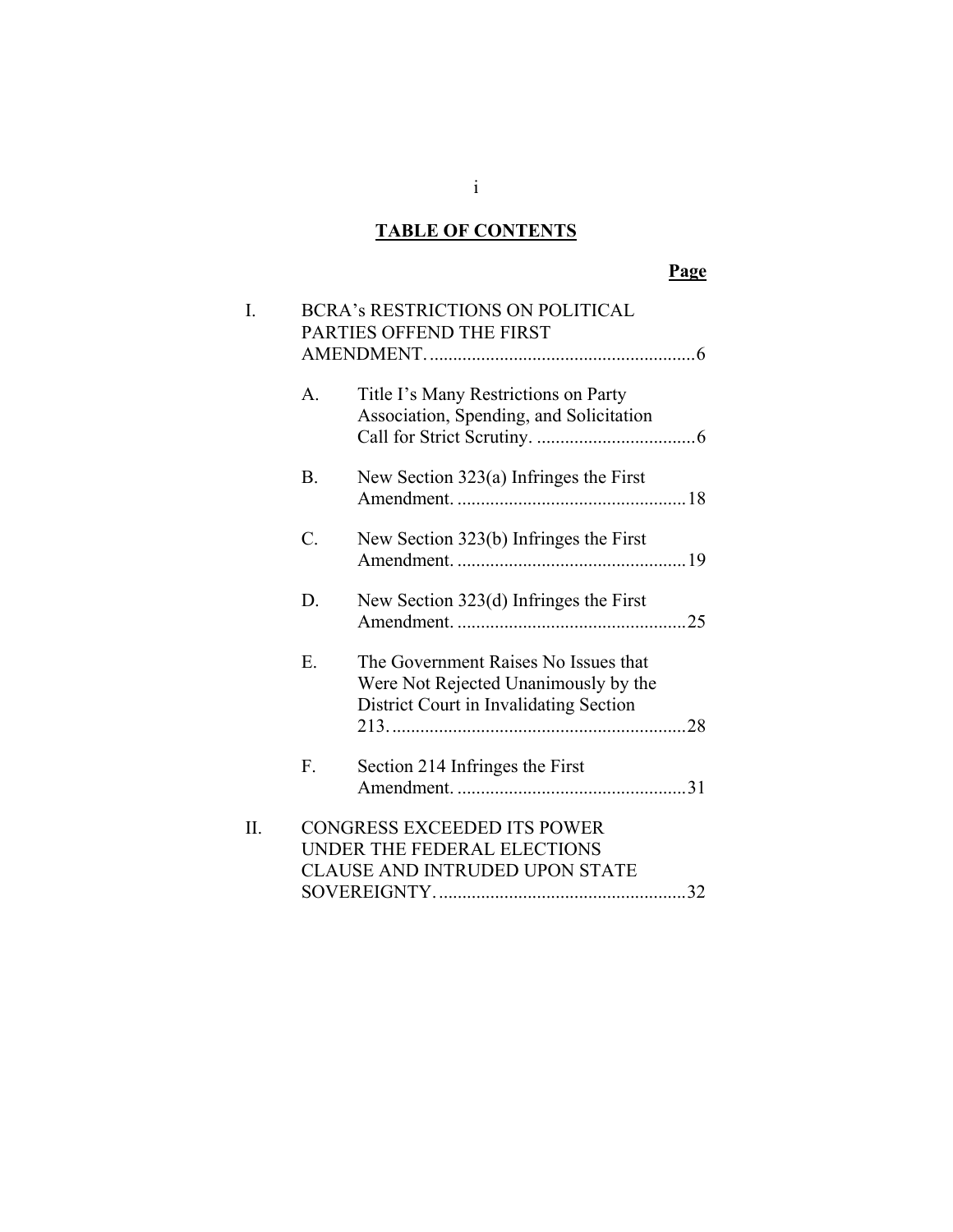|               | TITLE I DENIES POLITICAL PARTIES<br>EQUAL PROTECTION OF THE LAWS BY<br>PLACING THEM AT A SEVERE |  |
|---------------|-------------------------------------------------------------------------------------------------|--|
|               | DISADVANTAGE IN RELATION TO                                                                     |  |
| $\mathbf{IV}$ | THE APPROPRIATE REMEDY IS TO<br>DECLARE TITLE I UNCONSTITUTIONAL39                              |  |
|               |                                                                                                 |  |

ii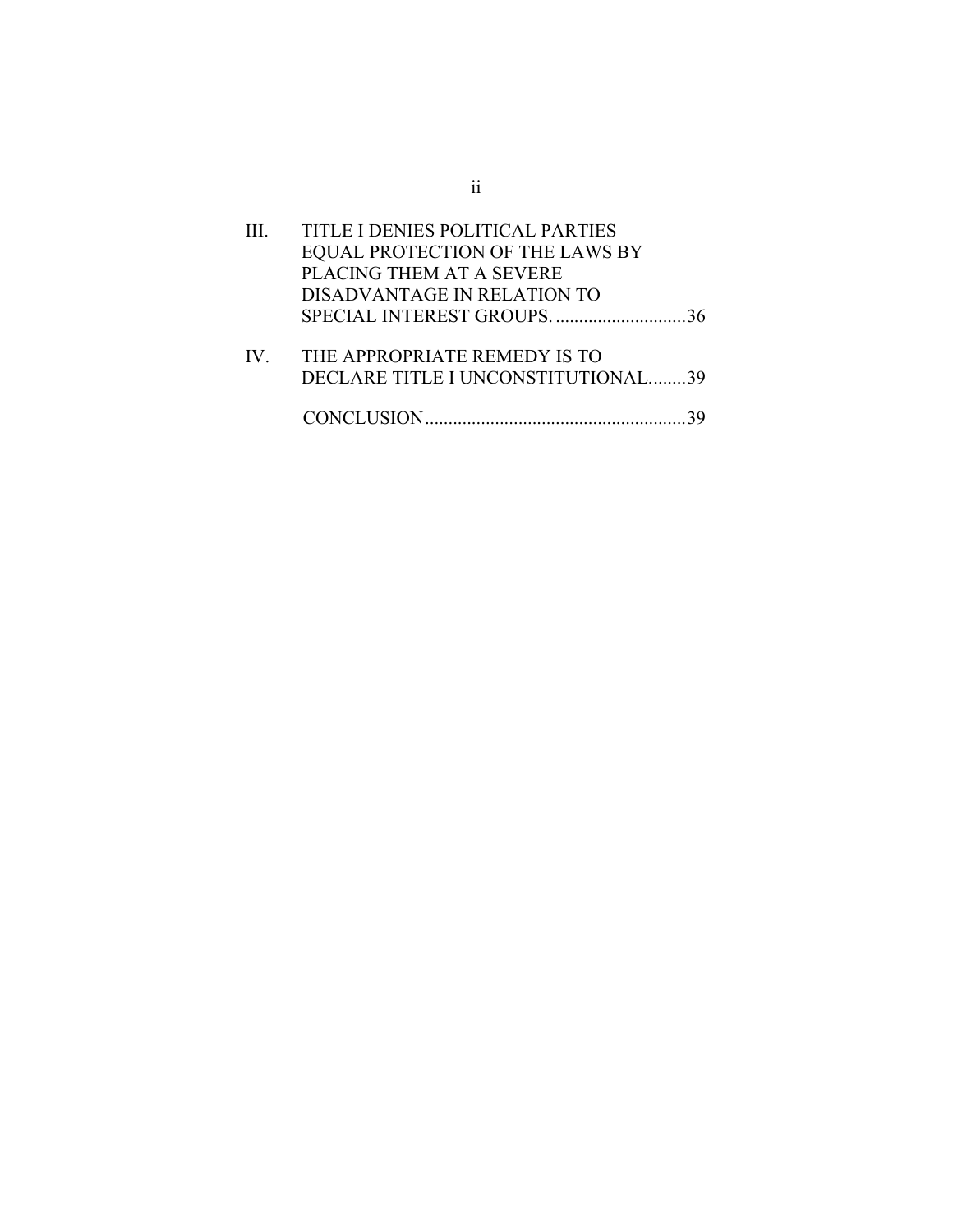# **TABLE OF AUTHORITIES**

# **Page**

# **FEDERAL CASES**

|                                                         | .34             |
|---------------------------------------------------------|-----------------|
| Buckley v. Valeo, 424 U.S. 1 (1976)                     | $\ldots$ 11, 39 |
| California Democratic Party v. Jones, 530 U.S. 567      |                 |
| $(2000)$                                                | .29, 37         |
| California Medical Association v. FEC, 453 U.S. 182     |                 |
| $(1981)$                                                |                 |
| Carter v. Carter Coal Co., 298 U.S. 238 (1936)39        |                 |
| Citizens Against Rent Control v. City of Berkeley, 454  |                 |
|                                                         |                 |
| Colorado Republican Federal Campaign Committee v.       |                 |
|                                                         |                 |
|                                                         |                 |
| Eu v. San Francisco County Democratic Central           |                 |
|                                                         |                 |
| FEC v. Beaumont, 123 S. Ct. 2200 (2003) 10, 17          |                 |
| FEC v. National Conservative Political Action           |                 |
| Committee, 470 U.S. 480 (1985)                          | . 15            |
| FEC v. National Right to Work Committee, 459 U.S.       |                 |
| $197(1982)$                                             | $\cdot$ 9       |
| FEC v. Colorado Republican Federal Campaign             |                 |
| Committee, 533 U.S. 431 (2001)31, 37, 38                |                 |
| First National Bank of Boston v. Bellotti, 435 U.S. 765 |                 |
| $(1978)$                                                | .21             |
|                                                         |                 |
| McCullough v. Maryland, 4 (Wheat.) 316 (1819)35         |                 |
| Nixon v. Administrator of General Services, 433 U.S.    |                 |
| $425(1977)$                                             |                 |
| Oregon v. Mitchell, 400 U.S. 112 (1970)32               |                 |
|                                                         |                 |
| Printz v. United States, 521 U.S. 898 (1997) 33         |                 |
|                                                         |                 |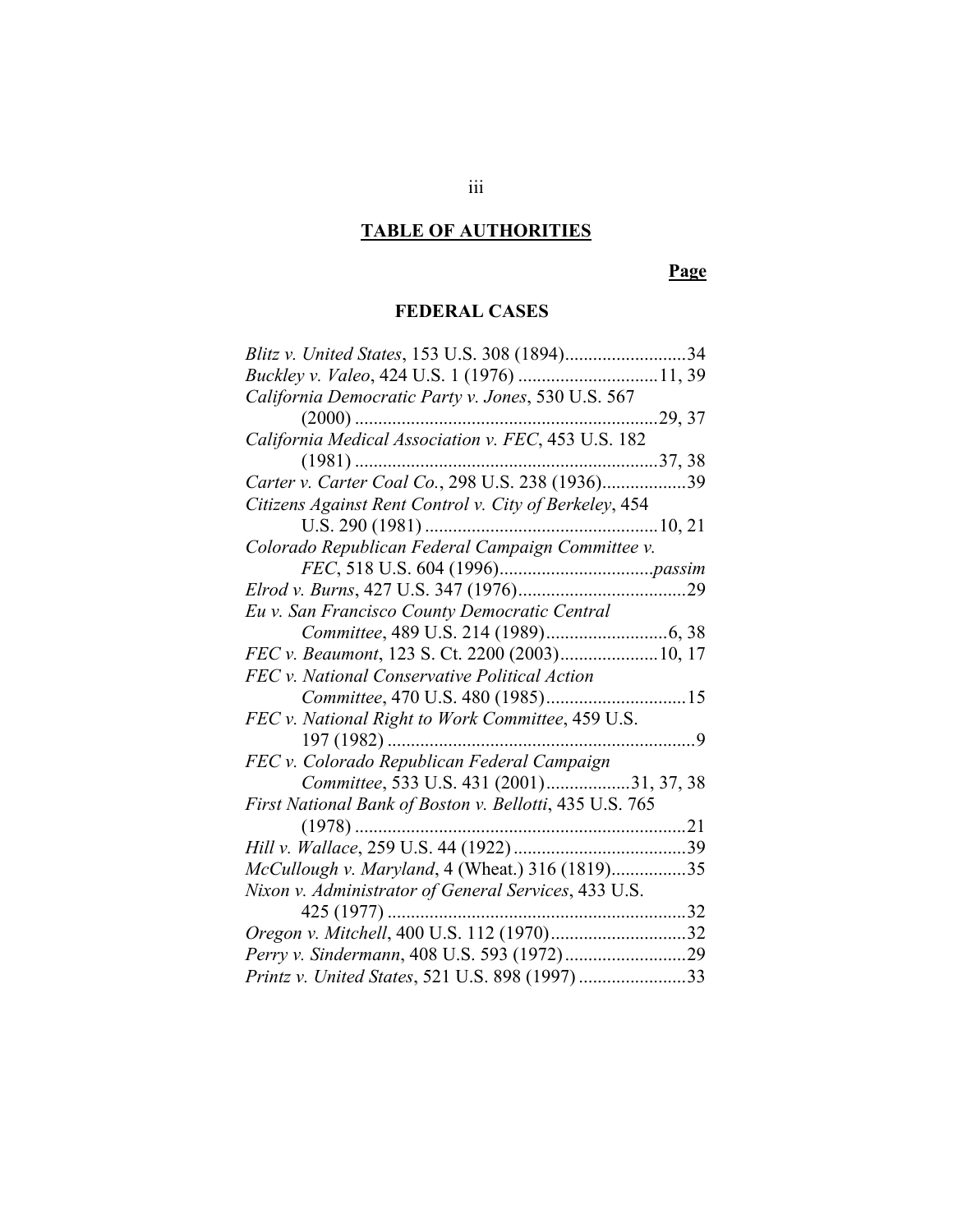| Tashiian v. Republican Party of Connecticut, 479 U.S. |  |
|-------------------------------------------------------|--|
|                                                       |  |
| United States v. National Treasury Employees Union,   |  |
|                                                       |  |
|                                                       |  |

#### **STATE CASES**

| Jacobus v. State of Alaska, No. 01-35666, 2003 WL |  |
|---------------------------------------------------|--|
|                                                   |  |

## **FEDERAL CONSTITUTIONAL PROVISIONS, STATUTES, AND REGULATIONS**

| Foreign Agents Registration Act, Pub. L. No. 89-486, |  |
|------------------------------------------------------|--|
| 80 Stat. 244, codified at 22 U.S.C. § 611 et seq35   |  |
|                                                      |  |
|                                                      |  |
|                                                      |  |
|                                                      |  |
|                                                      |  |
|                                                      |  |
|                                                      |  |
|                                                      |  |

## **STATE STATUTES**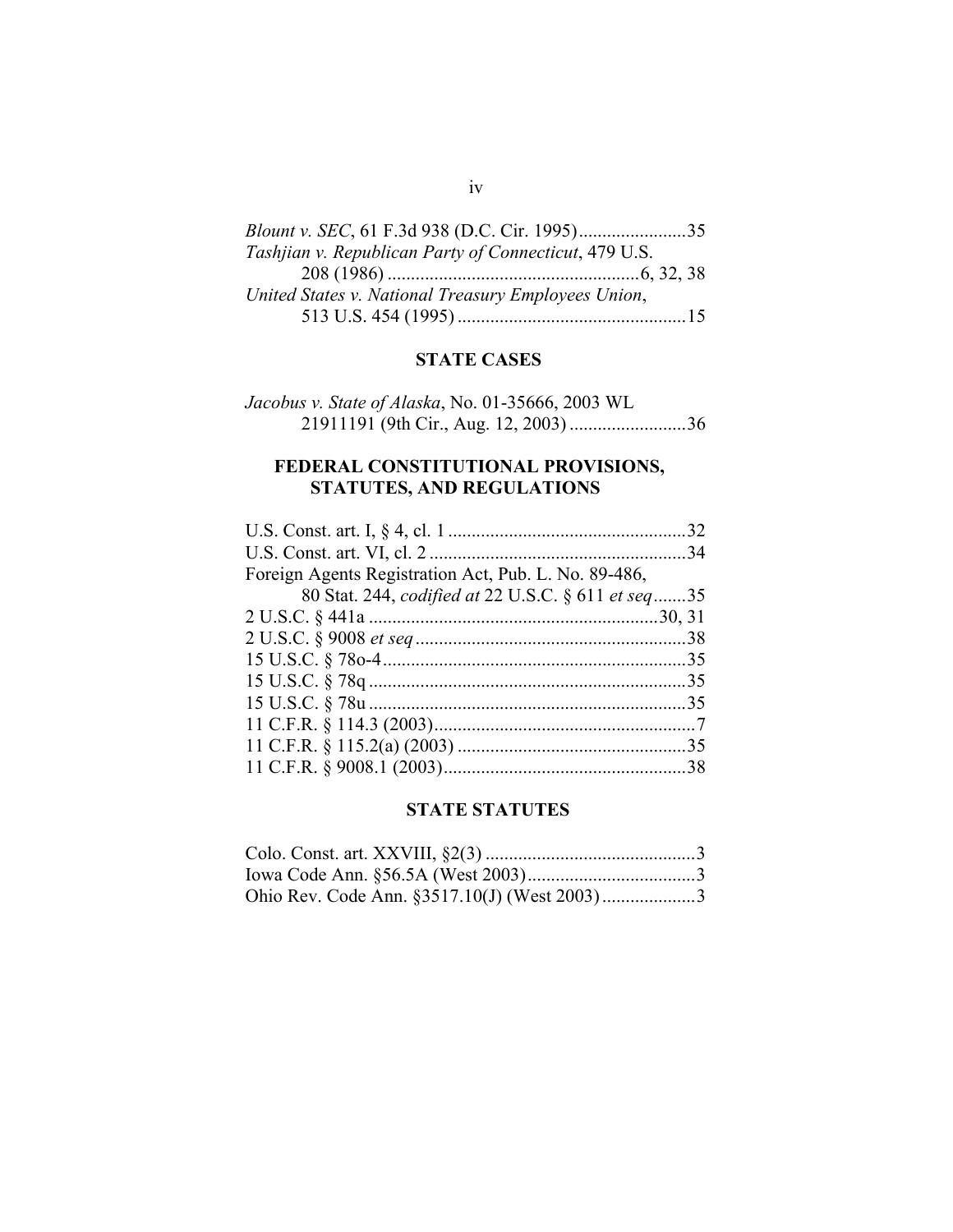# **MISCELLANEOUS**

| Bruce D. Brown, Alien Donors: The Participation of  |            |
|-----------------------------------------------------|------------|
| Non-Citizens in the U.S. Campaign Finance           |            |
| System, 15 Yale L. & Pol'y Rev. 503 (1997)35        |            |
| James R. Carroll, Court to Hear McConnell's         |            |
| Challenge to Campaign Finance Law, The              |            |
|                                                     |            |
| Thomas B. Edsall, Liberals Form Fund to Defeat      |            |
| <i>President</i> , Wash. Post, A3 (Aug. 8, 2003) 17 |            |
|                                                     |            |
| Deborah Jones Merritt, The Guarantee Clause and     |            |
| State Autonomy: Federalism for a Third              |            |
| Century, 88 Colum. L. Rev. 1, 41 (1988)35           |            |
| Cal. Fair Pol. Practices Comm'n Adv. Op. A-91-448,  |            |
|                                                     |            |
|                                                     |            |
|                                                     |            |
|                                                     |            |
| 147 Cong. Rec. S3124 (Mar. 29, 2001) (stmt. of Sen. |            |
| $Levin)$                                            | $\dots 20$ |
| 147 Cong. Rec. S3240 (Apr. 2, 2001) (stmt. of Sen.  |            |
| Nelson)                                             |            |
| 147 Cong. Rec. S3247 (Apr. 2, 2001) (stmt. of Sen.  |            |
|                                                     |            |
|                                                     |            |
| Sen. Comm. on Rules & Admin., 106th Cong., 2d Sess. |            |
|                                                     |            |
|                                                     |            |
|                                                     |            |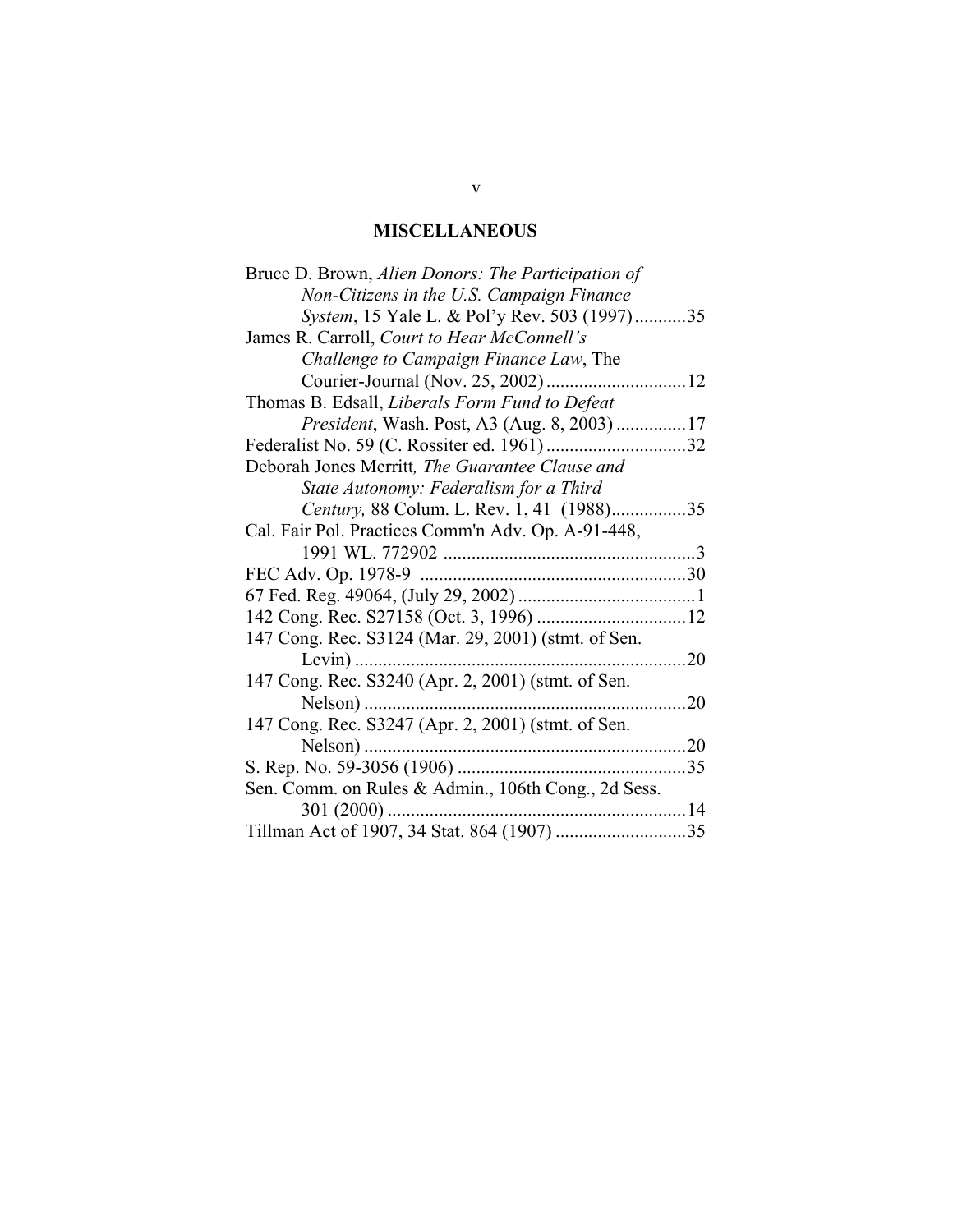BCRA's restrictions on political parties are much more severe than its restrictions on either federal officeholders or special interests. The Government asserts that BCRA's restrictions on political parties are necessary to prevent actual or apparent corruption *by* special interests *of*  federal officeholders and candidates. Even if this were true, the Government cannot explain why parties are treated so much more harshly than officeholders and candidates, or even interest groups themselves. This glaring discrepancy in treatment calls into question the purported justification for Title I, and at the same time proves that Title I is neither narrowly tailored nor even closely drawn, but is instead fundamentally irrational.

Members of Congress made sure that BCRA expressly allowed them to raise nonfederal funds for the very special interest groups whose efforts to buy influence are said to justify Title  $I<sup>1</sup>$  *See* new § 323(e)(4) (permitting federal officeholders and candidates – but not party officials – to solicit nonfederal money for tax-exempt interest groups, including those engaged in "Federal election activity"). BCRA leaves those interest groups largely unfettered to spend nonfederal funds on activities ranging from voter mobilization to various kinds of broadcast advertising. Congress also allowed federal officeholders and candidates – but not national party officials – to raise nonfederal funds for state and local candidates. *See* new § 323(e)(1)(B). It allowed them – but not national party officials – to speak at

<sup>&</sup>lt;sup>1</sup> Like all three judges of the district court and even the Federal Election Commission itself, this brief employs the term "nonfederal funds" rather than the more pejorative "soft money." *See Per Curiam* 31sa n.9 (Kollar-Kotelly; Leon, J.J.); Henderson 182-183sa n.30; 67 Fed. Reg. 49,064, 49,064-65 (July 29, 2002). Also, whereas the factual statement in our opening brief drew from the findings of the lower court majority, s*ee* Pol. Parties Br. 7 n.4, the Government and Intervenors repeatedly invoke the findings of a single judge.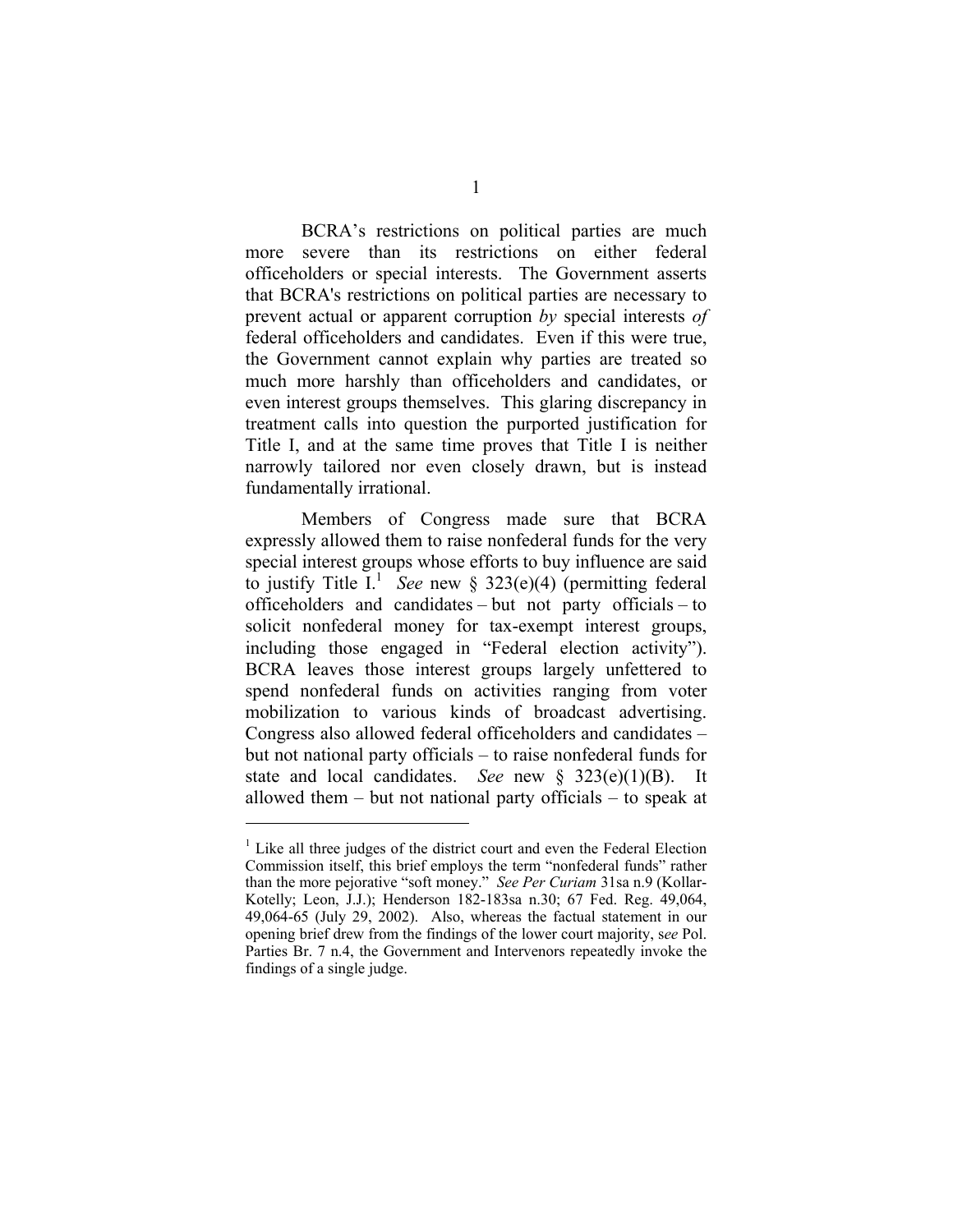state-party fundraising events. *See* new § 323(e)(3). Neither the Government nor BCRA's sponsors can explain BCRA's preferential treatment of federal officeholders and candidates over political parties. *See* J.A. 854-55, McCain Dep. 205-15; J.A. 944-52, Feingold Dep. 189.

In our opening brief, ("Pol. Parties") Br. 1, we cited four paradigmatic examples of Title I's overbreadth. To lessen the force of these examples, Intervenors assert that they are "obscure" or only "remotely conceivable." Intervenors' ("Int.") Br. 6, 35. To the contrary, activities such as support of state and local candidates, campaigns for ballot measures, and full ticket voter mobilization are at the very heart of the American political process.

Defendants' dismissive tone cannot mask their inability to explain away these statutory flaws. *First*, we showed that new Section 323(a) makes it a felony for the Chairman of the RNC to send a fundraising letter on behalf of his party's gubernatorial nominees during the upcoming off-year elections. Intervenors confirm our point, asserting "the FEC and Justice Department have made clear that national party officials may solicit *hard money* on behalf of any candidate." Int. Br. 6 (emphasis added). As explained, Pol. Parties Br. 42, however, funds raised for a state candidate's campaign are regulated by and reportable under *state* law; they are *nonfederal* funds. New Section 323(a) makes it a *crime* for the RNC or its agents to raise nonfederal funds under any circumstances.

The Government, in turn, suggests that state candidates may simply "establish a *federal PAC"* for the sole purpose of accepting federal funds raised for their state campaigns by national party officials, since "*so far as federal law is concerned*" such money can be used for state election activity. Gov't Br. 54 n.22 (emphasis added). But as the FEC undoubtedly knows, a state candidate's formation of multiple campaign committees – that is, one subject to state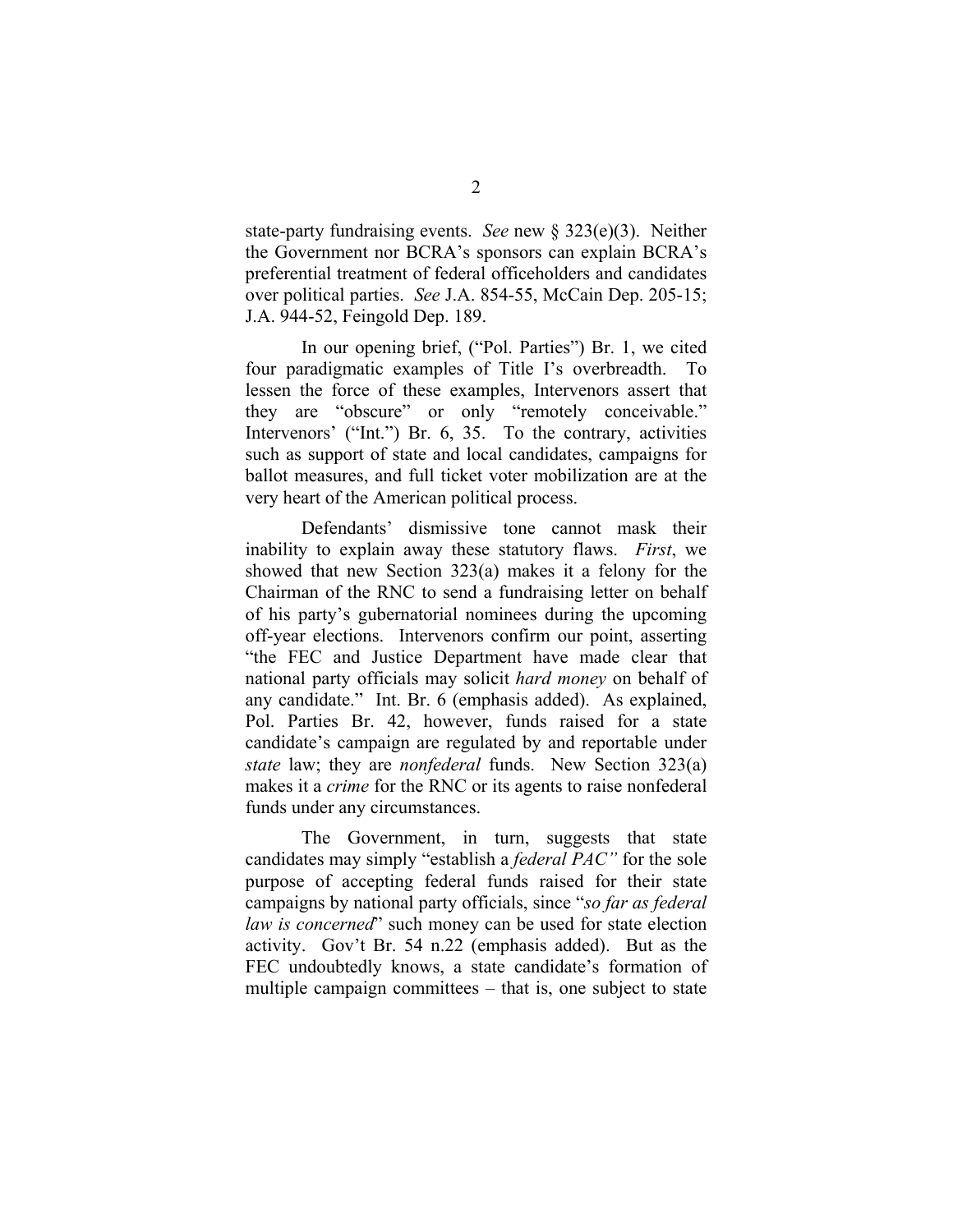regulation and another to federal – is typically *illegal under state law*. 2 Even if it were not illegal, the gratuitous burden of establishing and running a federally-regulated PAC cannot be justified by any substantial *federal* interests in regulating national party solicitations for *state* candidates. This very suggestion discloses a disdain for the authority of states to regulate their own elections.<sup>3</sup>

*Second*, Intervenors correctly observe that the California Secretary of State has now (since our opening brief was filed) fortuitously scheduled the recall election for October 7, 2003, 160 days rather than 120 days before the next federal election. Although the California parties may donate money to PACs formed to support or oppose a recall occurring in October, so long as the donee PAC does not otherwise engage in "Federal election activity," *see* new § 323(d), the very same contribution by a state party for an election later in the year (after the November filing deadline for federal candidates) would be illegal, even though no federal candidate is involved in either. It would also be

<sup>2</sup>*See, e.g.*, Cal. Fair Pol. Practices Comm'n Adv. Op. A-91-448, 1991 WL 772902 ("a candidate for elective office may have only one campaign bank account and one controlled committee for each specific election") (California); Colo. Const. art. XXVIII, § 2(3) (Colorado) ("A candidate shall have only one candidate committee."); Iowa Code Ann. § 56.5A (West 2003) (Iowa) ("Each candidate for state, county, city, or school office shall organize one, and only one, candidate's committee for a specific office sought. . ."); Ohio Rev. Code Ann. § 3517.10(J) (West 2003) (Ohio) ("A candidate shall have only one campaign committee at any given time for all of the offices for which the person is a candidate or holds office.").

<sup>&</sup>lt;sup>3</sup> We have addressed the Government's unrealistic and constitutionally suspect assertion that national party officials solicit in their "individual capacities." Pol. Parties Br. 41. The Government's attempt to analogize national party officials to Executive Branch employees, charitable organizations, and municipal securities dealers fails because none of those persons has political speech as its core function.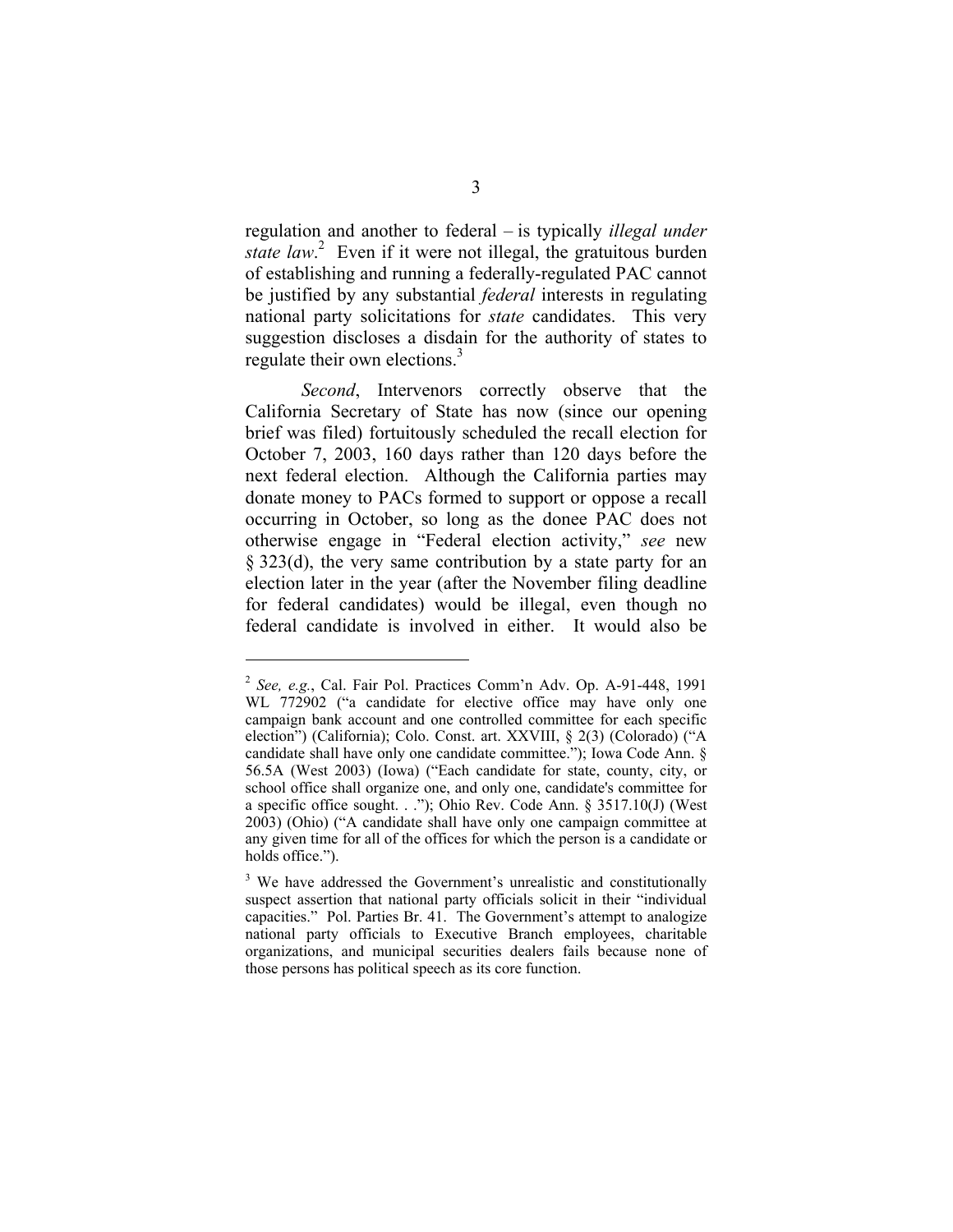illegal for the state parties to conduct their own get-out-thevote ("GOTV") activities in a later recall election unless they used only federally permissible funds. Strikingly, Intervenors are silent about restrictions on national parties during the currently-scheduled recall campaign. *See* new § 323(a).

*Third*, new Section 323(b) and the definition of "Federal election activity" subject voter registration and GOTV activity by state and local parties to pervasive regulation during federal election years (including *monthly*  reporting), even if only state or local candidates or ballot measures are named. *See* Henderson 311sa (major focus of state and local party activities is on state and local elections); Leon 1227sa (same). Nonsensically, Intervenors claim that "merely address[ing] the size and source of contributions used to finance [these activities] . . . *does not regulate*" them. Int. Br. 7 (emphasis added). But that is *exactly* how it regulates them.

*Fourth*, and perhaps most important, we showed that Title I criminalizes national party participation in traditional voter mobilization "Victory Programs" and "Coordinated Campaigns," even during years when there are no federal candidates on the ballot. According to Senator McCain, these "grassroots activities are the fundamentals of the democratic process." J.A. 943-44, McCain Dep. 192-93. As the district court found, prior to BCRA national party officials sat down with party officials in every state at the start of each election year and jointly decided how to raise and spend a mix of federal and nonfederal funds on voter mobilization. *See* Pol. Parties Br. 19-20; Henderson 305sa, 306sa; Leon 1222sa, 1223sa. Because the greatest emphasis was placed on state and local races, these plans relied most heavily on nonfederal funds. In 2000, for example, 60 percent of Republican Victory Program budgets were paid with nonfederal funds. *See* Henderson 306sa; Leon 1223sa.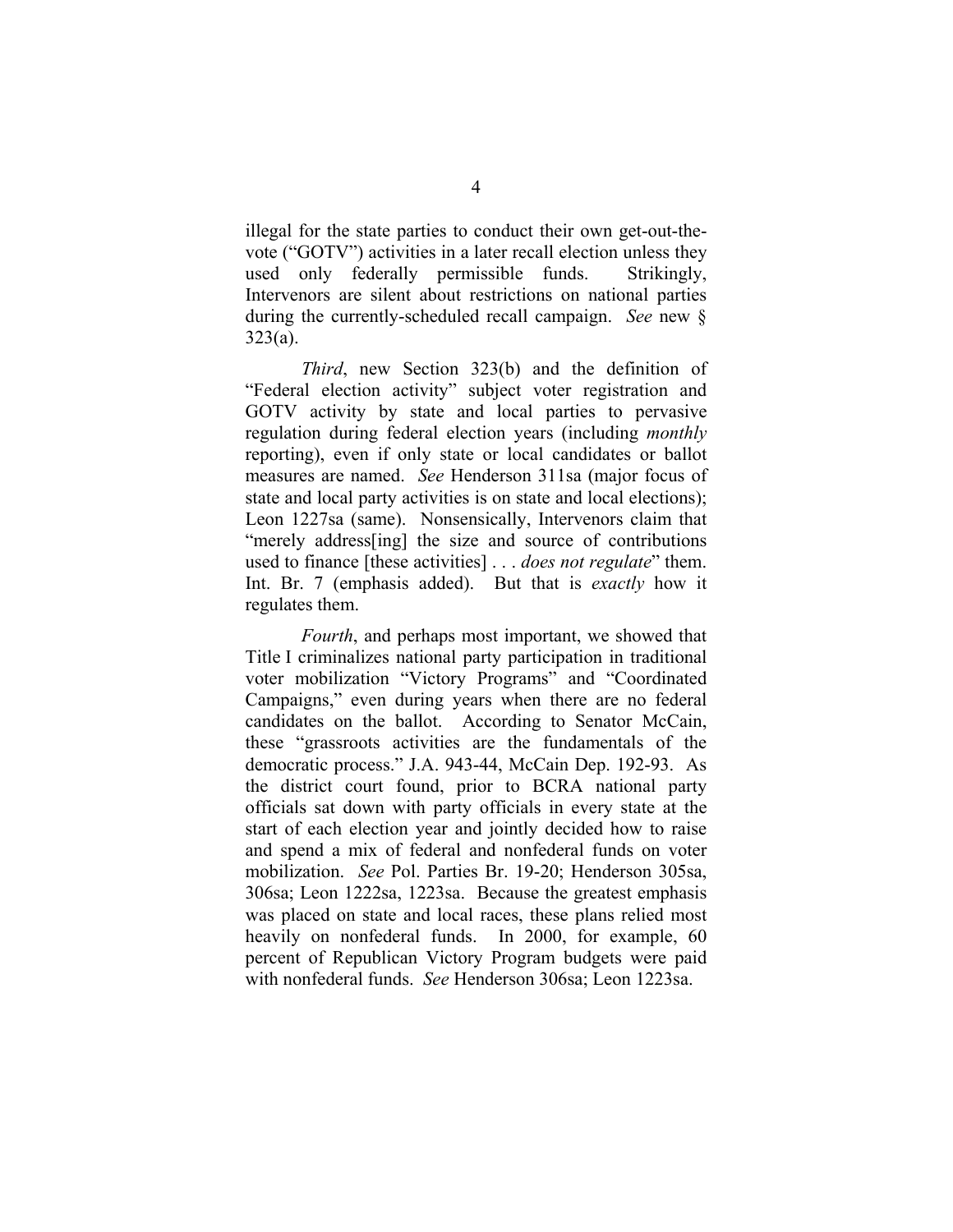Critically, neither the Government nor the Intervenors can deny that the essence of Victory Programs and Coordinated Campaigns is joint *decisionmaking* by national, state, and local parties concerning fundraising, fund allocation, and spending on voter mobilization programs. J.A. 296-97, Josefiak Decl. ¶¶ 31-32; J.A. 694-95, Peschong Decl. ¶¶ 5-7; J.A. 823-24, 825-26, Stoltz Decl.¶¶ 3, 9.4 New Section 323(a) prohibits national party involvement in any such program unless it is funded with 100% federal dollars – even when there are no federal candidates on the ballot. Moreover, new Section 323(b)(2)(B)(iv) prohibits national parties from transferring even *federal* dollars into these programs if the state or local party is using any nonfederal "Levin" money. The Government confirms the statutory overbreadth by pointing out that the Levin Amendment's "homegrown" requirement is intended to prevent the national parties from "gain[ing] *influence* over how the [Levin] account is spent." Gov't Br. 50-51 (emphasis added).

Each of these four examples concerns traditional, core political party activities. The briefs describe many other examples of core party activity swept within the overbroad rubric of "Federal election activity." In their effort to close "loopholes," BCRA's drafters created a Rube Goldberg statute with effects so bizarre – and apparently unanticipated even by its proponents – that it cannot survive any level of scrutiny.

<sup>4</sup> While Intervenors assert without citation that national parties may participate in these programs "so long as the national parties do not *solicit*  soft money or *control* its expenditure," Int. Br. 7, they fail to explain how beginning-to-end collaboration on fundraising, budgeting, and spending for such programs does not constitute "solicit[ing], . . . transfer[ing] . . . or spend[ing]" nonfederal Funds. *See* new § 323(a)(1).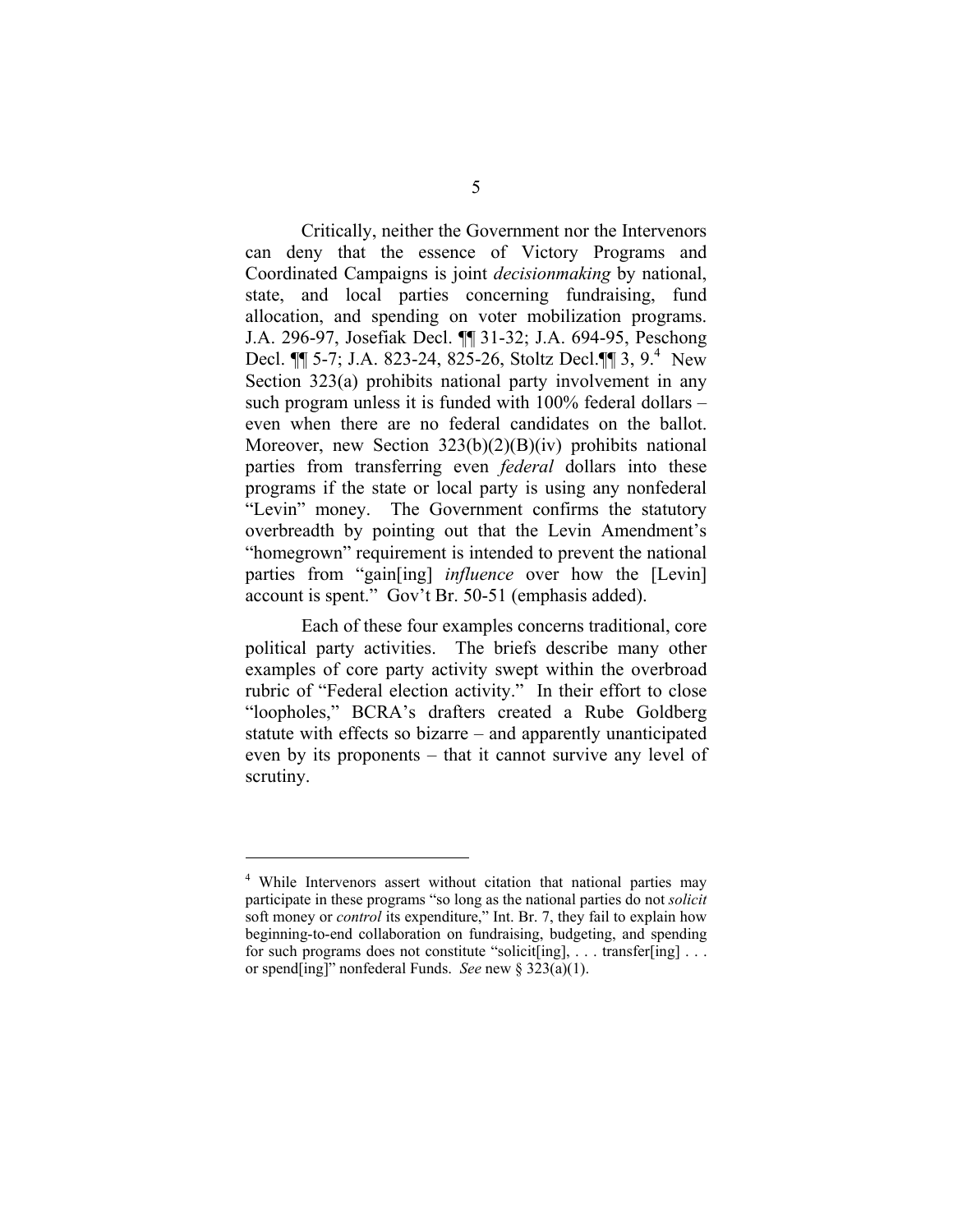#### I. **BCRA's RESTRICTIONS ON POLITICAL PARTIES OFFEND THE FIRST AMENDMENT.**

#### **A. Title I's Many Restrictions on Party Association, Spending, and Solicitation Call for Strict Scrutiny.**

#### 1. The Statute Is Subject to, and Fails, Strict Scrutiny.

As shown, Pol. Parties Br. 35-36, Title I's restrictions on intra-party communication and cooperation demand strict scrutiny under this Court's precedents addressing political party rights of association. *See California Democratic Party v. Jones*, 530 U.S. 567, 582 (2000) (law burdening political parties' right of free association is "unconstitutional unless it is narrowly tailored to serve a compelling governmental interest"); *see also Eu v. San Francisco County Democratic Central Comm.,* 489 U.S. 214, 225 (1989); *Tashjian v. Republican Party of Connecticut*, 479 U.S. 208, 217 (1986). Our showing that restrictions on party association activity are subject to strict scrutiny goes unrebutted and virtually unaddressed. $5$  As the district court found, the relationships among national, state, and local party organizations have strengthened in the past three decades, have never been closer, and are generally healthy for American democracy. *See* Henderson 304sa; Leon 1221-22sa. By creating what Senator McCain called "firewalls" separating the national, state, and local parties, J.A. 952, McCain Dep. 223, Title I strikes directly at the parties' core associational functions.

6

<sup>5</sup> The Government ignores *Eu* and *Tashjian* altogether, but meekly suggests that the broad holding in *California Democratic Party* should be limited to laws that allow nonmembers to participate in party affairs. Gov't Br. 65 n.32. The Intervenors ignore all three precedents.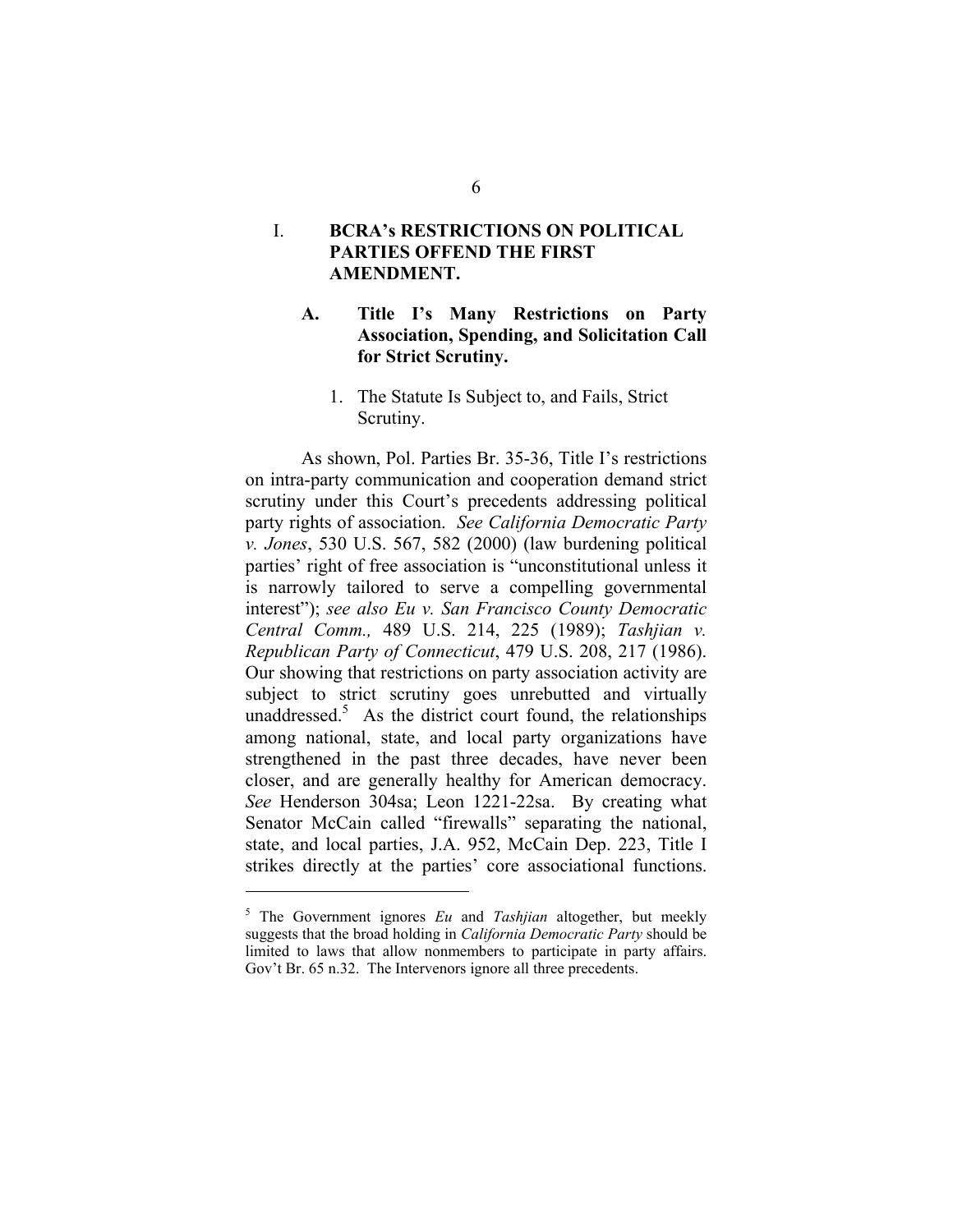*See* Leon 1082sa (BCRA "transforms [national, state, and local parties'] relationship with each other").

Title I drives wedge after wedge within and among the party organizations. For example:

- Title I penalizes state and local parties for associating with national parties in developing, funding, and implementing Republican Victory Programs and Democratic Coordinated Campaigns. *See* new § 323(a).
- If the state or local parties use any nonfederal funds or "Levin money" to pay for voter registration or GOTV, Title I bars the national parties from transferring even *federal* funds to state and local parties for those purposes. *See*  new  $\S$  323(b)(2)(B)(iv) (the "homegrown" requirement).
- If they use "Levin money," Title I bars state and local party committees from transferring *among themselves*, even within the same state and with no national party involvement, *federal* funds for the broad range of activities that the statute defines as "federal election activity." *See* new §§ 323(b)(2)(B)(iv), 323(b)(2)(C).
- Title I requires the RNC and LNC to spend 100 percent federal funds for internal party communications aimed at party members and adherents, *see* new § 323(a), whereas corporations, unions, and membership organizations may spend unlimited nonfederal funds on even express advocacy directed to their stockholders, executives, and members. *See* 11 C.F.R. § 114.3 (2003).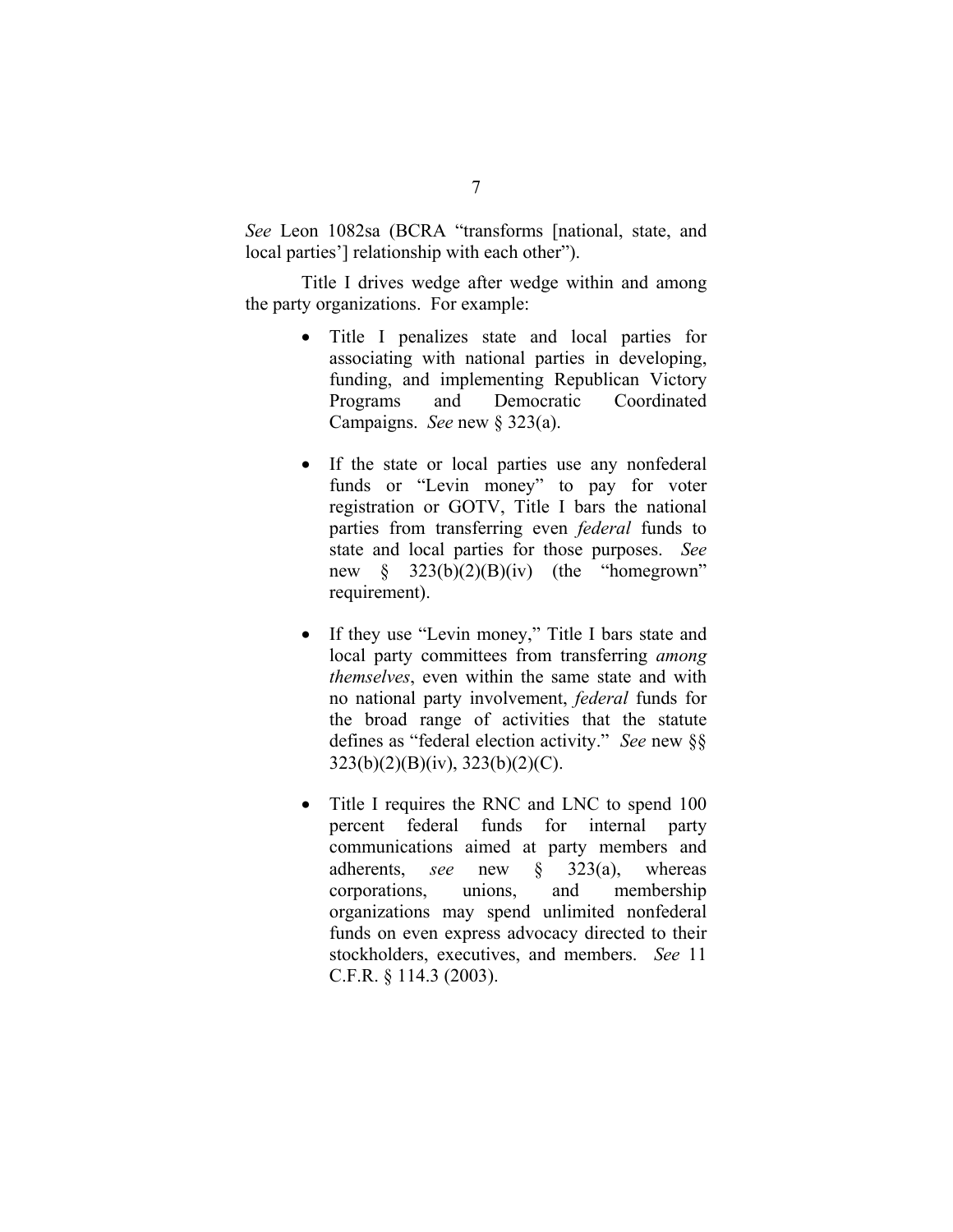Neither the Government nor the Intervenors explain why these restrictions deserve less than strict scrutiny.

Moreover, even under the *Buckley*  "contribution/expenditure" dichotomy, strict scrutiny must apply. In its zeal to obtain the most "complaisant scrutiny," the Government is forced to mischaracterize the statute. While the very text of new Section 323(a) makes it a felony for the RNC or LNC to "solicit, receive, or direct . . . transfer . . . or spend" nonfederal money – not just for themselves but for anyone else – the Government claims the provision is "directed solely at the *acquisition* of funds," Gov't Br. 13 (emphasis in original); *see id.* 34 ("receiving funds," "receiving any donation"), 35 ("solely as a source and amount limit"). To the contrary, new Section 323(a) is, in Intervenors' words, an "across-the-board prohibition." Int. Br. 23. It prohibits national party fundraising for state and local candidates or allied interest groups, as well as national party participation in the spending of state parties' nonfederal funds, even though none of the money involved is "receiv[ed]" by the national party.

As for new Section 323(b), the Government admits that "the applicability of these restrictions turns on the *use* to which the relevant funds are ultimately put," Gov't Br. 45 (emphasis added), but again attempts to denominate the provision as a contribution limit. The Government's claim that state and local parties are free to spend as much *federal*  money as they want on so-called "Federal election activity" misses the point: Title I restricts the right of state and local parties to *spend* nonfederal funds raised legally pursuant to state law on behalf of state and local candidates.

Similarly, new Section 323(d) prohibits national and state political parties from spending even a single penny, even of *federal* funds, to support tax-exempt I.R.C. Section 501(c) organizations, if those organizations spend any money for "Federal election activity." *See infra* pp. 25-28. That is a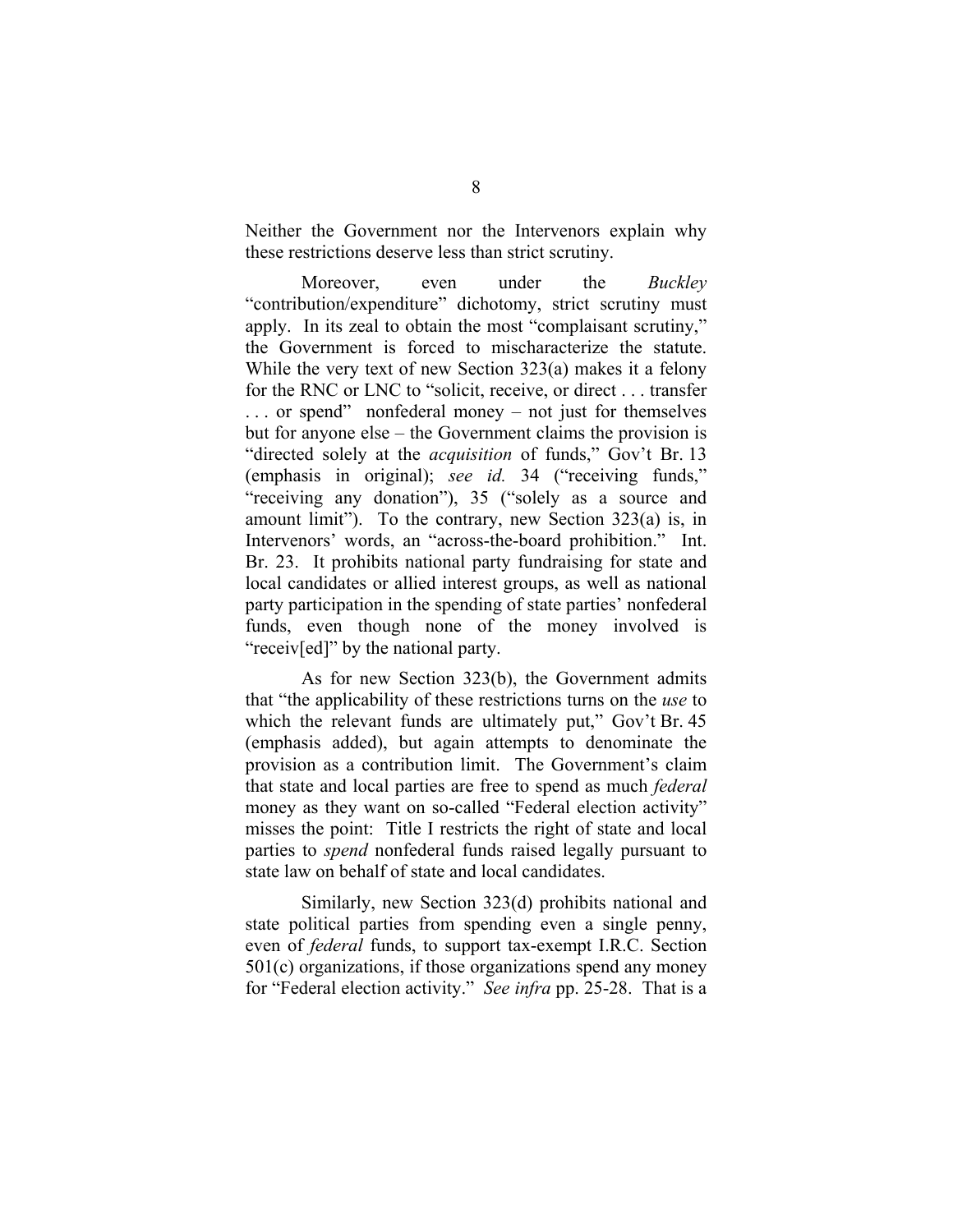flat ban on spending, without regard to the source and amount of funds involved. And, new Section 323(f) regulates the *spending* of campaign funds raised pursuant to state law. Try as they might, the Government and Intervenors simply cannot fit this multitude of interrelated restraints on spending into the contribution limit cubbyhole. Indeed, their semantic gymnastics confirm a very serious problem.

The solicitation restrictions are another component of this oppressive regime. The Government argues against strict scrutiny because "[t]he provisions at issue here . . . are directed not at the content of the fundraising appeal, but at the identity of the fundraiser." Gov't Br. 52. Again, the Government is wrong. The RNC or LNC can solicit money from any U.S. citizen if its message seeks a contribution to itself, but it cannot ask that very same individual to contribute the same amount to Jones for Governor. *See* new § 323(a). Likewise, the CDP can solicit Levin money from a labor union for itself, but it cannot ask that same labor union to give the same amount of Levin money to a county Democratic party. *See* new  $\frac{\delta 323(b)(2)(B)(iv)}{6}$ .

Although it is not precisely clear, the Government appears to be saying that intermediate scrutiny should be the rule for restrictions on political parties, whereas strict scrutiny is but an exception applicable only to limits on the *amount* of money parties can spend. The Government has it exactly backwards. Strict scrutiny is the rule; only when reviewing limits on contributions to candidates has the Court employed intermediate scrutiny. *See* Pol. Parties Br. 36. *Cf.* 

<sup>6</sup>*FEC v. National Right to Work Committee*, 459 U.S. 197, 200-01 (1982) ("*NRWC*"), applied intermediate scrutiny to solicitations that NRWC did *for itself* of funds that it was prohibited from receiving. The solicitation restrictions here are far broader.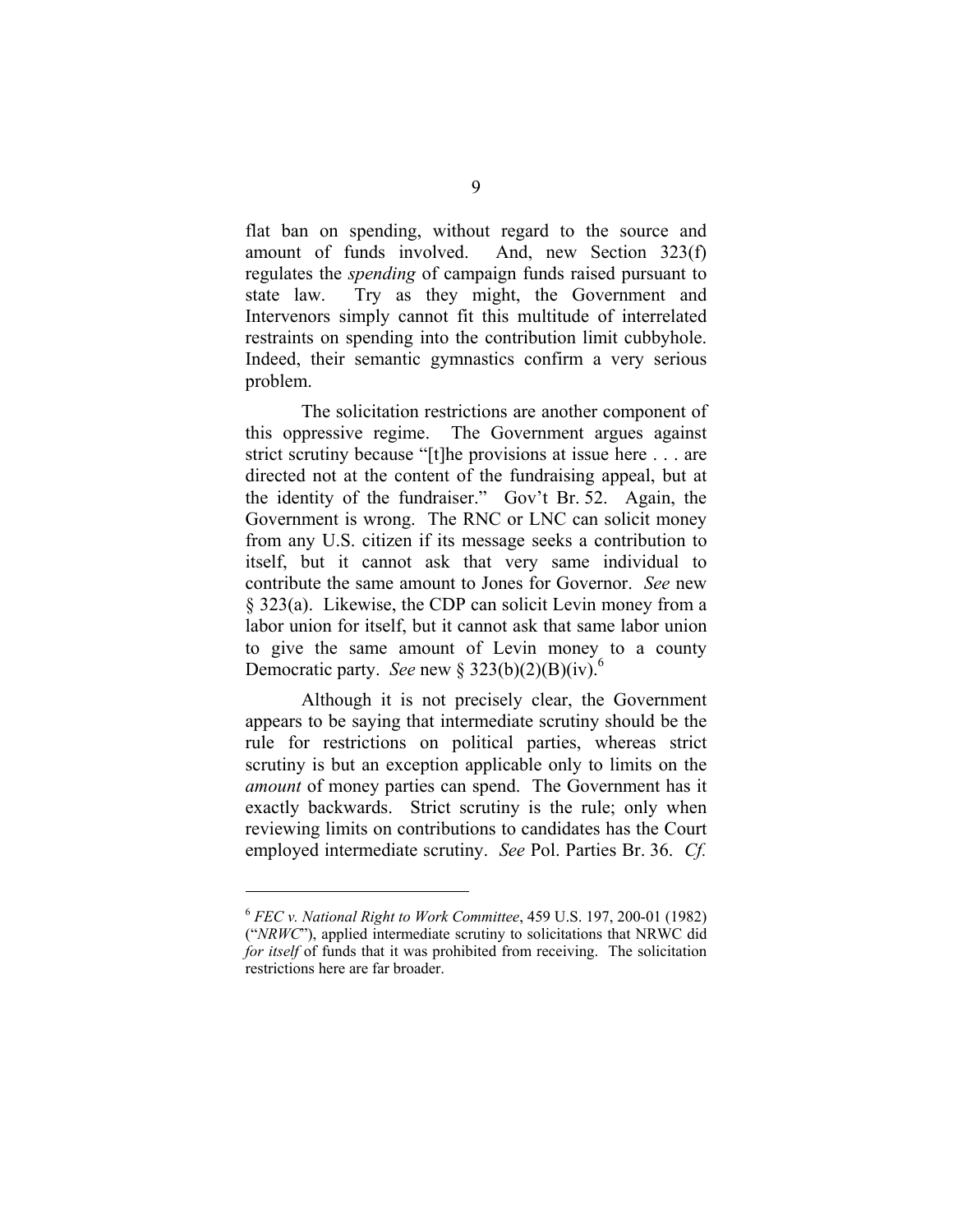*Citizens Against Rent Control v. City of Berkeley*, 454 U.S. 290, 296-97 (1981) ("contribut[ion] to a *candidate*" is "single narrow exception to the rule that limits on political activity [are] contrary to the First Amendment."). In *FEC v. Beaumont*, 123 S. Ct. 2200, 2210 (2003), the Court observed that "the level of scrutiny is based on the importance of the political activity at issue to effective speech or political association." As shown, Title I's pervasive restrictions impact the very core of political party speech and association.

If, as shown, strict scrutiny applies, the Government implicitly concedes the statute must fall. The asserted interest is not compelling (nor is it argued to be), the restrictions are not narrowly tailored (nor are they argued to be), and the Government's experts conceded that there is no evidence that Title I will reduce the appearance of corruption one whit. Henderson 337-38sa (*citing* J.A. 987-89, Shapiro CX 114-17 and Sorauf CX 191). This ends the inquiry.

#### 2. The Statute Fails Even Intermediate Scrutiny.

Even applying intermediate scrutiny, Title I must fail. *See* Leon 1111sa. Both the Government and Intervenors repeatedly plead with the Court simply to defer to the legislators' personal experience in the realm of campaign finance. *See* Gov't Br. 27-28, 37, 42, 52, 72; Int. Br. 19, 20, 63. Doubtless legislators have greater personal experience in political debate than most judges, but this experience cannot insulate restrictions on political speech and association from the most searching First Amendment inquiry. A legislative decision setting the level of contribution limits, to which this Court might defer, is a far different matter from the novel and wide-ranging restraints at issue here.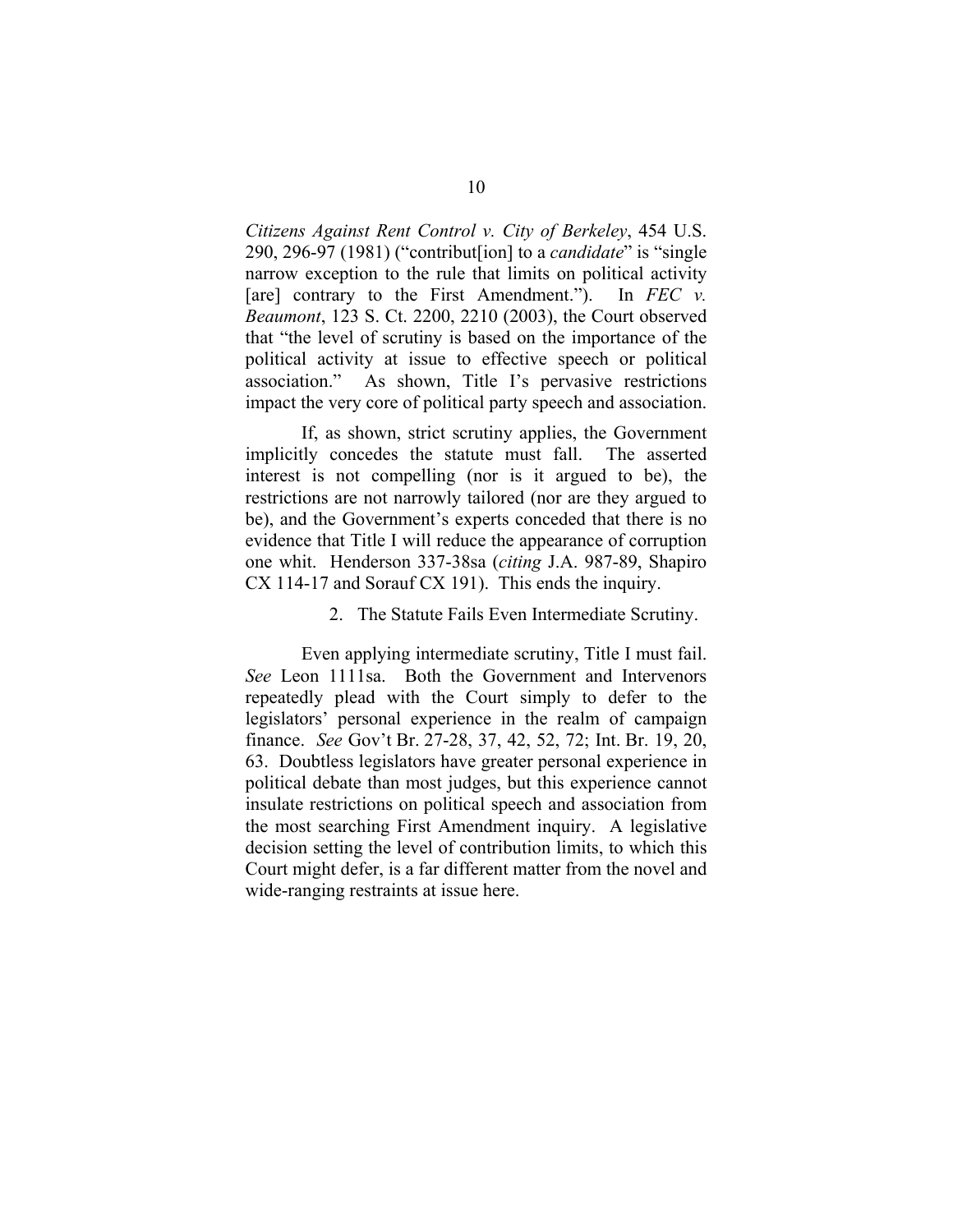*The Record Rebuts the Existence of Any Substantial Corruption or Appearance of Corruption.* Government's exegesis on "the extensive network of laws" targeting corruption of federal officials, Gov't Br. 30, serves to confirm Dr. Morton Keller's undisputed testimony that "'[c]orruption or the appearance of corruption' . . . is less of a problem in American politics today than at any time in the past." J.A. 1267, Keller Decl.  $\P 55$ .<sup>7</sup> Indeed, the Government ignores this Court's observation in *Colorado I*, confirmed by the record here, that the "opportunity for corruption" posed by "unregulated 'soft money' contributions to a party for certain activities, such as electing candidates for state office or for voter registration and 'get out the vote' drives" is "*at best, attenuated*." *Colorado Republican Fed. Campaign Committee v. FEC*, 518 U.S. 604, 616 (1996) ("*Colorado I*") (emphasis added). Against this background, the factual case for BCRA is weak.

The Government concedes that it lacks evidence of actual *quid pro quo* corruption, Gov't Br. 39 n.15,<sup>8</sup> but

 $7$  The Government's effort to analogize Title I to bribery and gratuity statutes, Gov't Br. 28-31, is of limited assistance here. Restrictions on political giving and spending implicate speech and associational values at the heart of the First Amendment. *Buckley v. Valeo*, 424 U.S. 1, 14 (1976) (*per curiam*) ("contribution and expenditure limitations operate in an area of the most fundamental First Amendment activities"). In short, contributions for political speech and association are different from gratuities such as Super Bowl tickets.

<sup>8</sup> Intervenors continue to claim actual corruption, *see* Int. Br. 14, even though the district court flatly rejected their claim. Henderson 326sa; Leon 1256sa. Every Member who testified below denied being influenced by nonfederal money, and only two claimed to know a colleague who had been so influenced. *See* J.A. 918-19, Jeffords Dep. 106-07; J.A. 974-75, Meehan Dep. 171-72; McCain Dep. 170-71; Rudman Dep. 45-46; J.A. 1011-13, Simpson Dep. 13-15; J.A. 1026-28, Snowe Dep. 205-08; J.A. 405, McConnell Decl.  $\hat{\mathbb{I}}$  8; Barr Decl. 5; Shays Dep. 171, 176 (refusing to identify any specific incidents). Intervenors repeat vague allegations made by Senators Feingold and Simon that (...continued)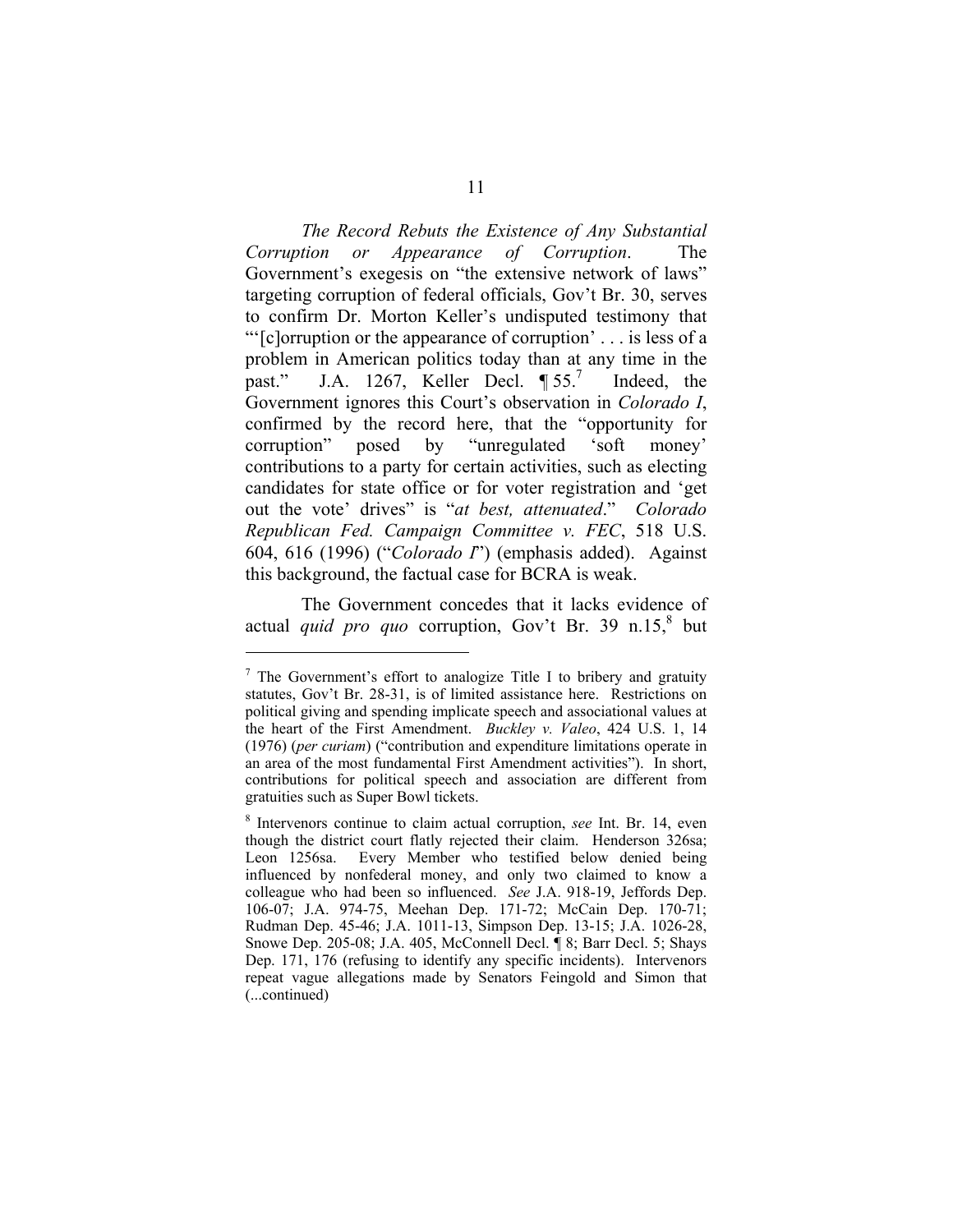claims that federal officeholders inhabit "an environment" in which political parties "control the resources crucial to subsequent electoral success and legislative power," *id.* at 33. The Government's own political party experts unequivocally rejected the claim that parties use resources to pressure Members as not "credible," "self-defeating," and "politically naïve." Mann CX 113-15; *see also* Herrnson Dep. 185-86. The FEC admitted that there is no evidence of the RNC ever using contributions in an attempt to get a federal officeholder to change his or her position on legislation. *See* Henderson 325sa; Leon 1254sa.

According to Intervenors, it is the raising of the money, "regardless of how the national party spends that money," that creates "the potential for corruption." Int. Br. 26. The district court found, however, that it is "exceedingly rare" for the RNC to rely upon federal officeholders for personal solicitation of major donors. *See*  Henderson 308sa; Leon 1245sa. Moreover, most RNC nonfederal money goes to purely state and local campaign activity, administrative overhead, and other uses besides the feared candidate-specific advertisements. Pol. Parties Br. 13. Lack of officeholder involvement in fundraising, coupled with spending for activity not affecting federal elections,

nonfederal donations from Federal Express impacted legislation. *See* Int. Br. 13. *But see* Leon 1254sa (describing the testimony of Senators Feingold and Simon, among others, as, "at best, their personal conjecture"). Intervenors fail to mention that former Senator Wendell Ford, the subject of the claim, has denied the allegation. *See* James R. Carroll, *Court to Hear McConnell's Challenge to Campaign Finance Law*, The Courier-Journal (Nov. 25, 2002) (Sen. Ford stated, "I wouldn't be going to Russ Feingold asking him to vote for FedEx. . . . He just got his facts wrong."). Senator Feingold asserted that the legislation would not "have passed had it not been for soft money," Feingold Dep. 133-34, but it passed the Senate by a vote of 92 to 2, with Senator Feingold himself in the majority. *See* 142 Cong. Rec. S27158 (Oct. 3, 1996).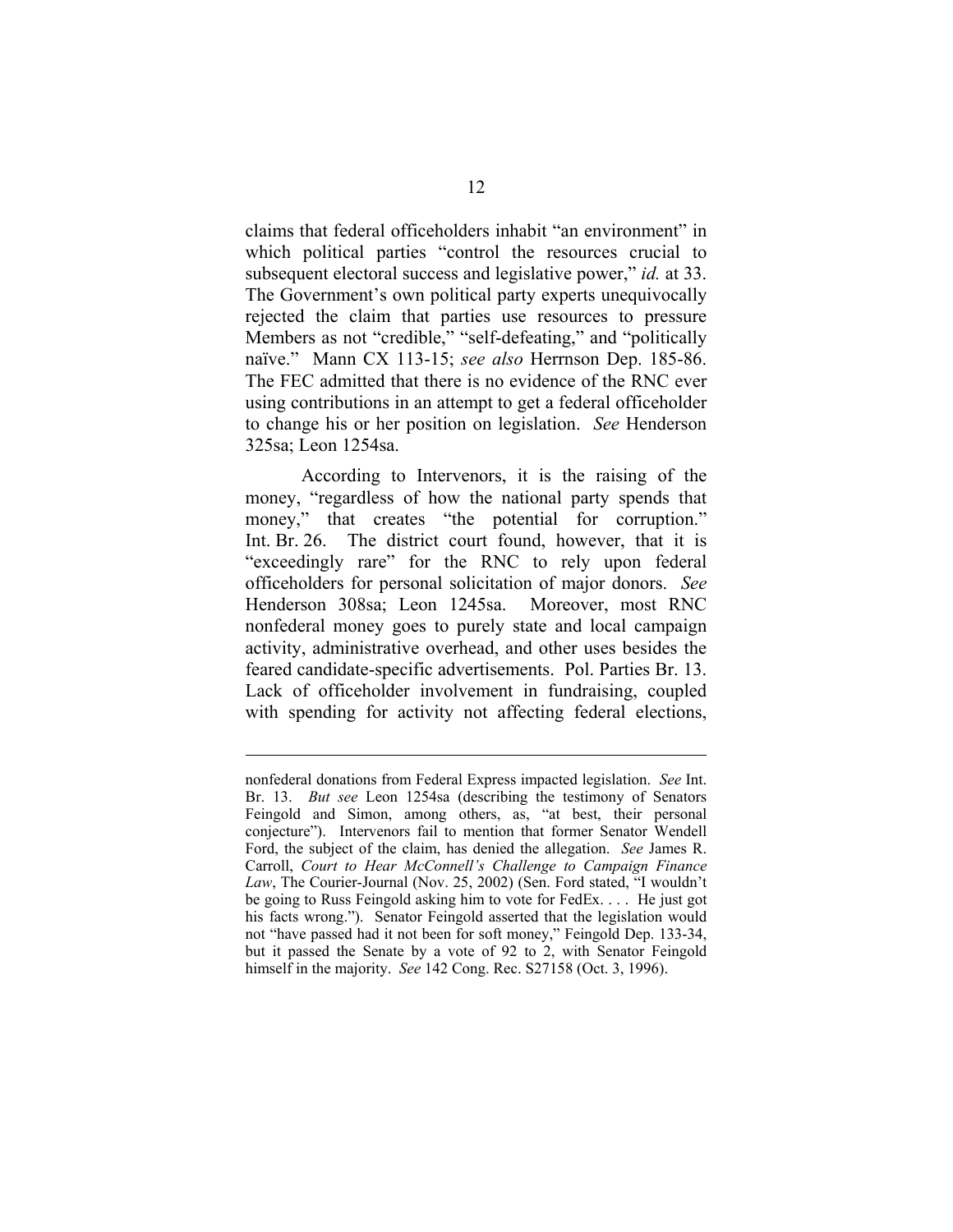confirms that the potential for corruption for most nonfederal money is, indeed, "attenuated." *Colorado I*, 518 U.S. at 616.

The Government admits that officeholders do not raise money for the RNC, but speculates that a blanket prohibition is necessary "to guard against the possibility that the RNC *might begin* to employ" techniques used by other national party committees. Gov't Br. 41 (emphasis added). This response highlights the lack of tailoring in this one-sizefits-all statute, which inaccurately assumes that *every*  national party committee *inherently* raises *all* its nonfederal money through *federal officeholders*, for use in *federal campaigns*. The Government cannot explain why a more limited measure directly restricting federal officeholders and candidates from raising nonfederal funds – such as new Section  $323(e)$  standing alone – is insufficient to address this claimed possibility.

As for the observation that the RNC invites officeholders to events with donors, Gov't Br. 41, the FEC admitted that both federal and nonfederal donors attend those events. *See* Henderson 329sa; Leon 1263sa. Moreover, Senator McCain admitted to attending "numerous" such events, but could not recall the "individuals who were present," and none of the matters discussed "made enough of an impression on [him] to influence any legislative judgments." McCain Dep. 236-38. Likewise, presented with a list of persons with whom he dined at a recent major donor event, Representative Shays testified that he could not recall a single one. *See* J.A. 1004, Shays CX 20.9

<sup>&</sup>lt;sup>9</sup> The district court majority declined to credit Intervenors' anecdotes of apparent corruption. For example, Intervenors suggest that nonfederal donations affected congressional action on prominent legislation, including tobacco-control legislation. *See* Int. Br. 13. Yet the record shows that while the tobacco legislation was pending in 1998, the tobacco industry's nonfederal donations to political parties actually *declined*, (...continued)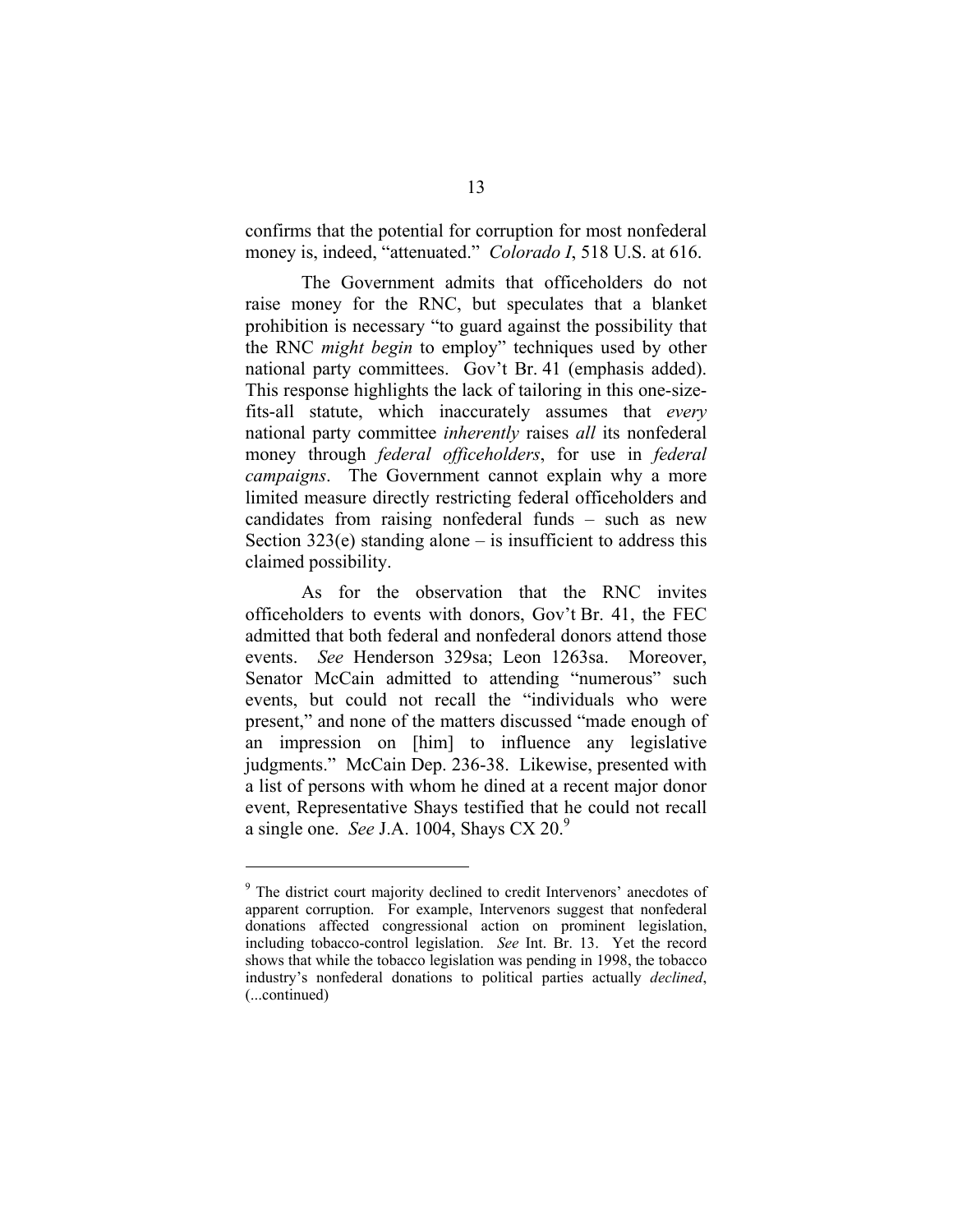Defendants repeatedly state that some corporate donors made nonfederal donations to both political parties, Gov't Br. 38; *see also* Int. Br. 12, but fail to note that the stated figures include donations not just by the listed corporations, but also by their affiliates and individual executives. Further, at a time of almost historical equipoise between the two political parties – the 2000 presidential election was the closest in over a century; the Senate comprises 51 Republicans, 48 Democrats, Independent; the House 229, 205, and  $1 - it$  should not be surprising that many donors support both sides of the aisle. *See* Snyder Reb. Decl. at 11. A large corporation, with thousands of employees and perhaps millions of stockholders of varying political affiliations, may feel obligated to divide its political contributions between the two major parties. and 1

*Neither Narrowly Tailored Nor Closely Drawn, Title I Is Fundamentally Irrational*. As shown without rebuttal, Pol. Parties Br. 44-48, the very structure of the statute demonstrates that its restrictions on political parties are neither narrowly tailored nor closely drawn. Indeed, as a scheme to protect officeholders from special interest influence, the restrictions are fundamentally irrational. The restrictions on political parties are far more severe than those imposed on both the feared influenc*ors* (special interest

while its spending on *lobbying* and *issue advocacy* dramatically *increased*. *See* FEC Resp. to Req. for Admis. Nos. 45-50 & 52-54 in *RNC v. FEC*, No. 98-CV-991 (D.D.C.).

Sadly, Intervenors cannot resist distorting congressional testimony by the RNC's counsel. Int. Br. 28-29. *Compare* Const. & Reform Hrgs., Sen. Comm. on Rules & Admin., 106th Cong., 2d Sess. 301 (2000) (testimony of Bobby R. Burchfield) ("*Again, recognizing that* a prohibition of soft money donations to national party committees alone would be wholly ineffective, *legislative proposals to ban receipt of soft money often seek to impose soft money restrictions on state parties as well*.") (material omitted by Intervenors italicized).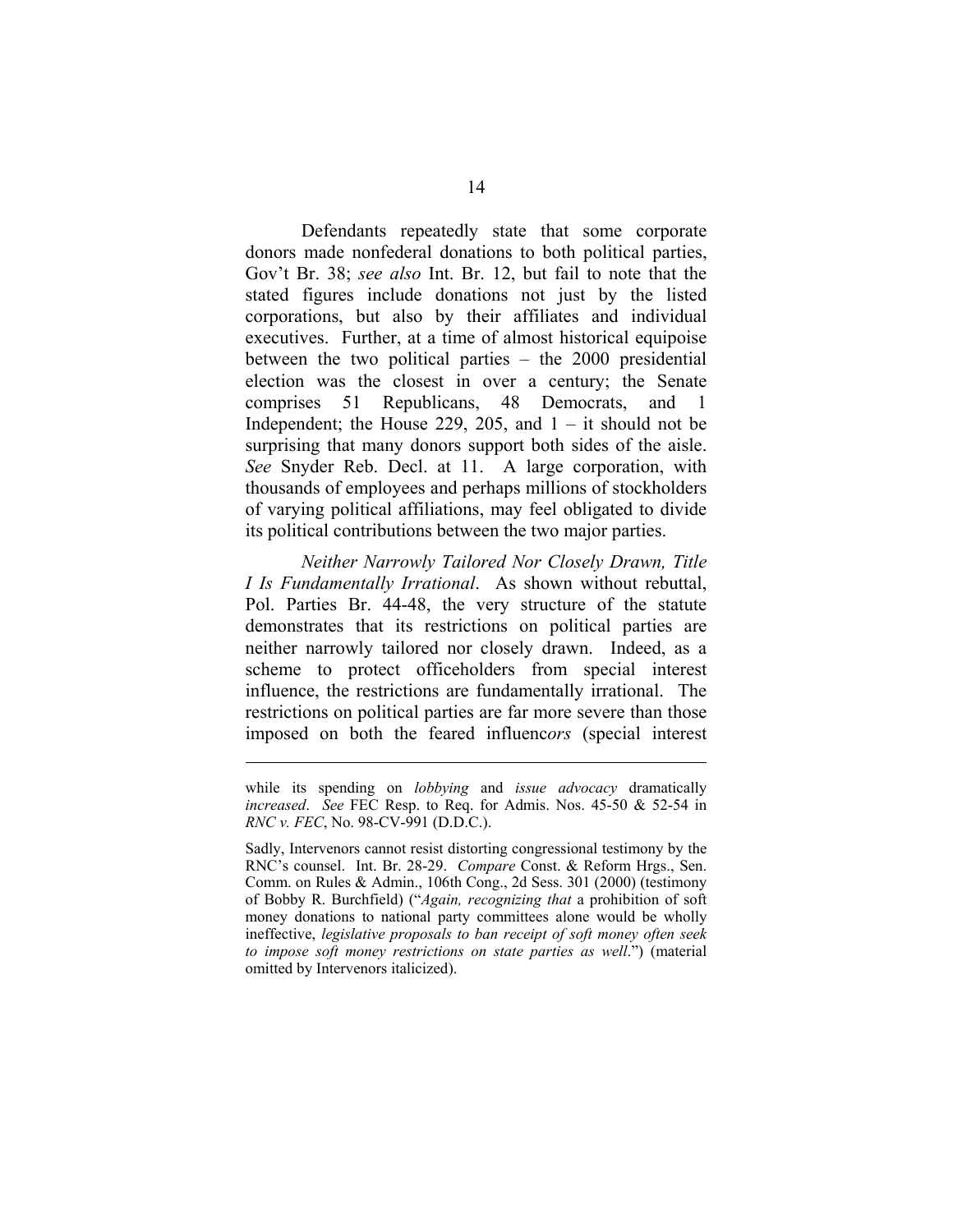groups) and those who would be influenc*ed* (federal officeholders and candidates). Interest groups are permitted to engage in a wide array of federal election activities with unregulated and undisclosed funds. Officeholders and candidates are allowed to solicit nonfederal donations to interest groups engaged in those activities, new  $\S$  323(e)(4), as well as for state and local candidates, new  $\S 323(e)(1)(B)$ .

The Government simply does not and cannot explain why parties are subject to the most severe restrictions, or why the limits on federal candidates and officeholders in new Section 323(e) are by themselves insufficient to address the claimed evil. Nor does the Government deign to explain why state parties are subject to more severe restrictions than special interest groups engaged in the very same voter mobilization activities. *See* new § 323(b)(1).

The Government's view appears to be that once a proper subject of regulation is found, all manner of collateral restraints can be tacked on to prevent "circumvention" (mentioned 45 times by the Government and Intervenors), or to close "loopholes" (17 times). This reasoning is the very antithesis of narrow tailoring or close drawing. As the Court put it in *FEC v. National Conservative Political Action Committee*, 470 U.S. 480, 501 (1985), "[w]e are not quibbling over fine-tuning of prophylactic limitations, but are concerned about *wholesale restriction of clearly protected conduct*." (emphasis added). The number and breadth of the restraints here far surpass those struck down in *NCPAC*. *Compare NRWC*, discussed at n.6 above.

*Title I Is Worse Than the Disease It Is Intended To Cure*. In addition to showing "that the recited harms are real," it is the Government's burden to "demonstrate that the regulation will in fact alleviate these harms in a direct and material way." *United States v. National Treasury Employees Union*, 513 U.S. 454, 475 (1995). The Government's abject failure to show that Title I will reduce the alleged appearance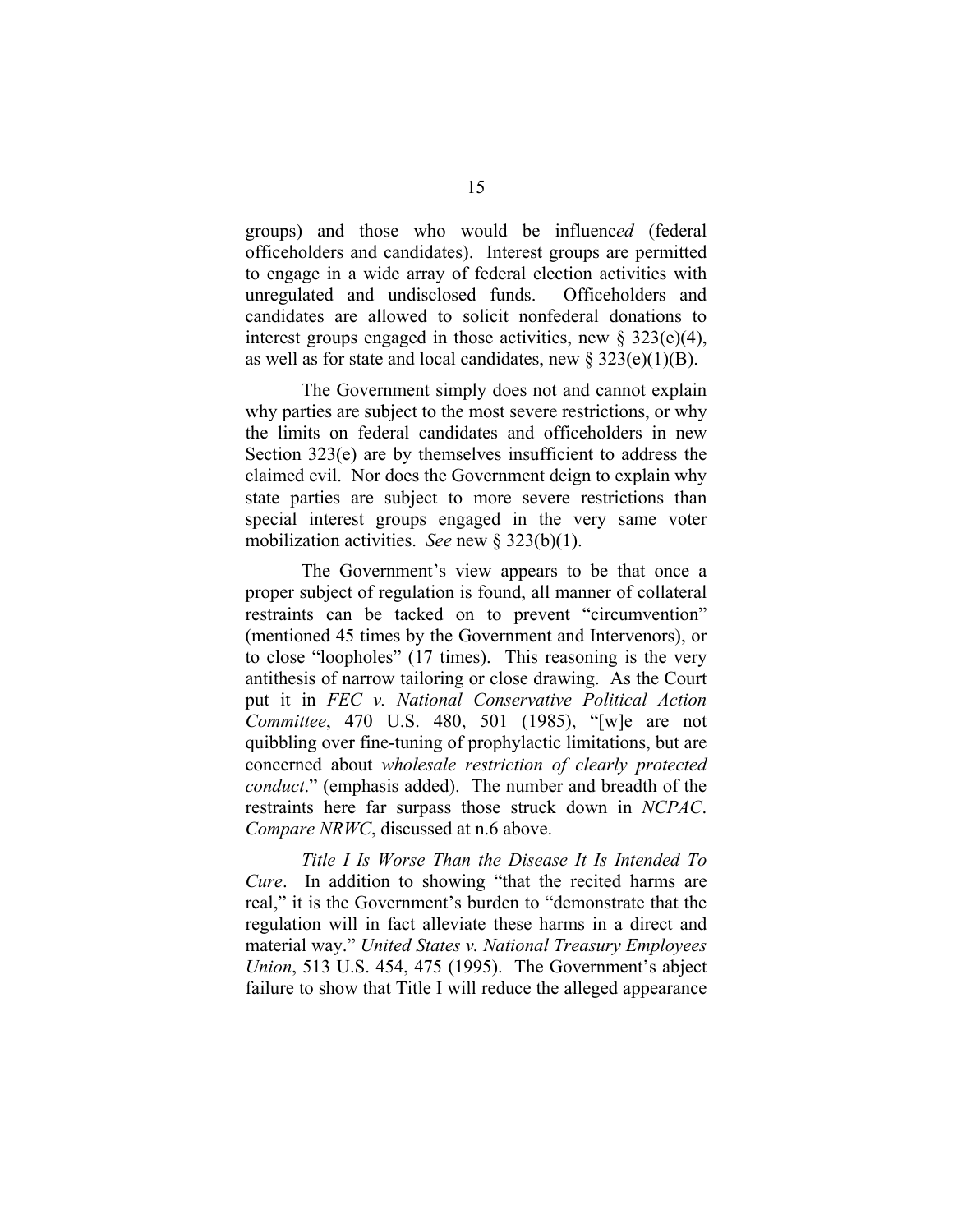of corruption is exacerbated by its own experts' concessions that it probably won't. *See* J.A. 987-89, Shapiro CX 114-17, Sorauf CX 191. Indeed, the record compellingly shows Title I will have the opposite effect.

Whereas Intervenors refer to instances of donors directing their nonfederal donations to state rather than national parties in unsuccessful efforts to influence the Federal Government, the Levin Amendment continues to allow a single donor to donate an unlimited aggregate amount in increments of \$10,000 to multiple state and local parties for use on "Federal election activity."<sup>10</sup> Although the parties dispute that such amounts were actually corrupting, the fact is that Title I continues to allow the very donations that were invoked to justify its passage. Under the Government's unsupported "premise" that "federal candidates are likely to regard large donations used to finance 'Federal election activity' within their States or districts as substantially assisting their own campaigns," Gov't Br. 47, the fundamental irrationality of Title I is apparent.

Nor does Title I restrict federal officeholders' importunings for corporations or unions to give unlimited amounts to any special interest group (such as the NAACP or NRA) that engages in, but whose principal purpose is not, "Federal election activity," *see* new § 323(e)(4)(A). If Intervenors are correct that "[a] federal officeholder cannot be expected to ignore the fact that a donor had made a substantial contribution at his request to a political ally," Int. Br. 37, the irrationality is complete. And, whether solicited by a federal officeholder or not, the donor may still tout the

<sup>&</sup>lt;sup>10</sup> Intervenors refer to Roger Tamraz and Carl Lindner, Int. Br. 30, who admitted donating, in smaller increments, aggregate amounts of \$300,000 and \$500,000 respectively to state parties.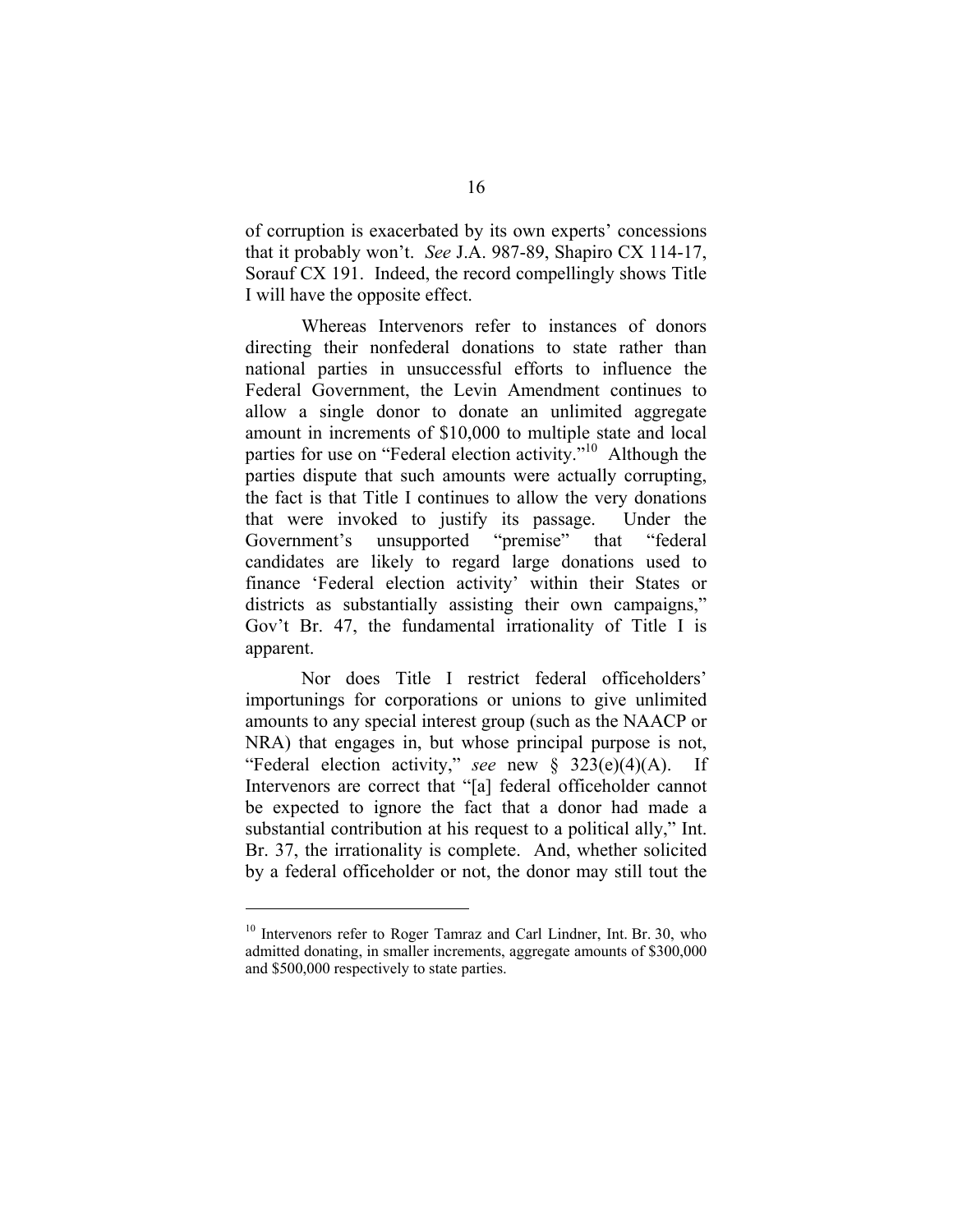aggregate amount of its donations to these "allies" – politically active tax-exempt entities – through the Halls of Congress. Whatever salutary, insulating benefit parties have had is now gone; to "test the limits of the current law," *Beaumont*, 123 S. Ct. at 2207, officeholders will surely go *directly* to corporations, unions, and interest groups to request donations to ideologically-friendly tax-exempt  $groups.<sup>11</sup>$ 

Moreover, Title I channels non-federal funds *away*  from parties and *toward* the very corporations, trade associations, and special-interest membership organizations that, according to the Government's own experts, seek to "curry favor" with candidates, J.A. 1561-62, Mann Decl. 33- 34, and create "strong policy oriented IOUs between contributors and legislators." J.A. 877, Herrnson Dep. 208.

Even the Government's experts predicted that BCRA will drive some portion of the nonfederal donations previously made to political parties to special interests for use in the political process. *See* J.A. 928-29, Mann CX 164- 65; J.A. 861, Green CX 24; Bok CX 55. That shift of resources is proceeding full throttle. The media are reporting, for example, the formation of an organization that intends to spend *\$75 million* in nonfederal funds – including a reported \$10 million donation raised from a single individual – on voter mobilization during the 2004 federal elections. *See* Thomas B. Edsall, *Liberals Form Fund to Defeat President*, WASH. POST, A3 (Aug. 8, 2003). According to the author, the new organization was formed in

<sup>&</sup>lt;sup>11</sup> Senator McCain testified that officeholders receive more requests to participate in such fundraisers for special interest groups "than they can shake a stick at." McCain Dep. 166-67. Gun Owners of America, Inc. ("GOA"), received more than \$2 million in nonfederal donations as a result of solicitation letters sent by federal officeholders. *See* GOA's Resp. to Ds.' First Set of Ints. No. 4.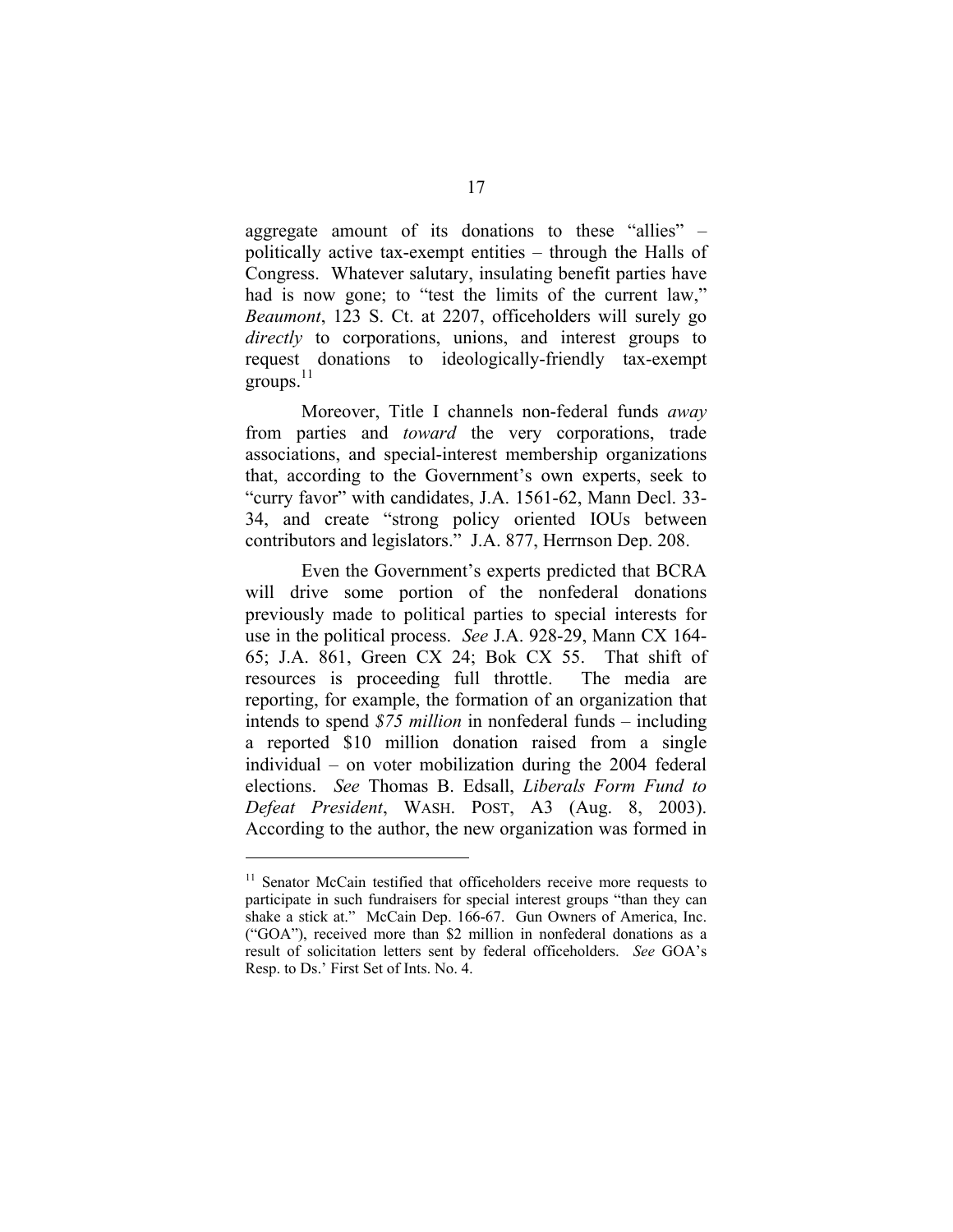part because the national parties are now prohibited from raising nonfederal money to pay for such voter mobilization efforts as "'coordinated campaign' activities." *Id*.; *see also*  Pol. Parties Br. 24-25.

While there is no evidence in the record of *quid pro quo* exchanges of nonfederal donations to parties for legislative action by federal officeholders, there *is* record evidence that *special interests* have offered to provide campaign support to federal candidates in exchange for legislative action. *See* Becket Decl. ¶ 7; Chapin Decl. ¶ 6; Strother Decl. ¶ 14. Congress's decision to shackle the political parties while leaving special interests largely unfettered simply defies reason.

#### **B. New Section 323(a) Infringes the First Amendment.**

As shown, new Section 323(a) is so broad that it prohibits or at least severely hampers national party participation in state and local elections, severely restricts the ability of national party committees to participate with state and local parties in full ticket voter mobilization plans, and in numerous other ways restricts the ability of national political parties to associate with their component state and local parties and members. Neither the record in this case nor common sense discloses a national crisis of officeholder corruption driven by the two major national political parties, or by minor parties such as the LNC, that would be sufficient to justify such a dramatic change in the democratic system.<sup>12</sup>

<sup>&</sup>lt;sup>12</sup> The Government misconstrues the "principal thrust" of the argument of the Libertarian National Committee ("LNC"), which it describes as claiming that no federal regulation should apply to LNC candidates because none has ever been elected to federal office. Gov't Br. 44, n.18. While the LNC reserves its right to argue this point elsewhere, the point here is that the BCRA is overly broad and restricts extensive nonfederal (...continued)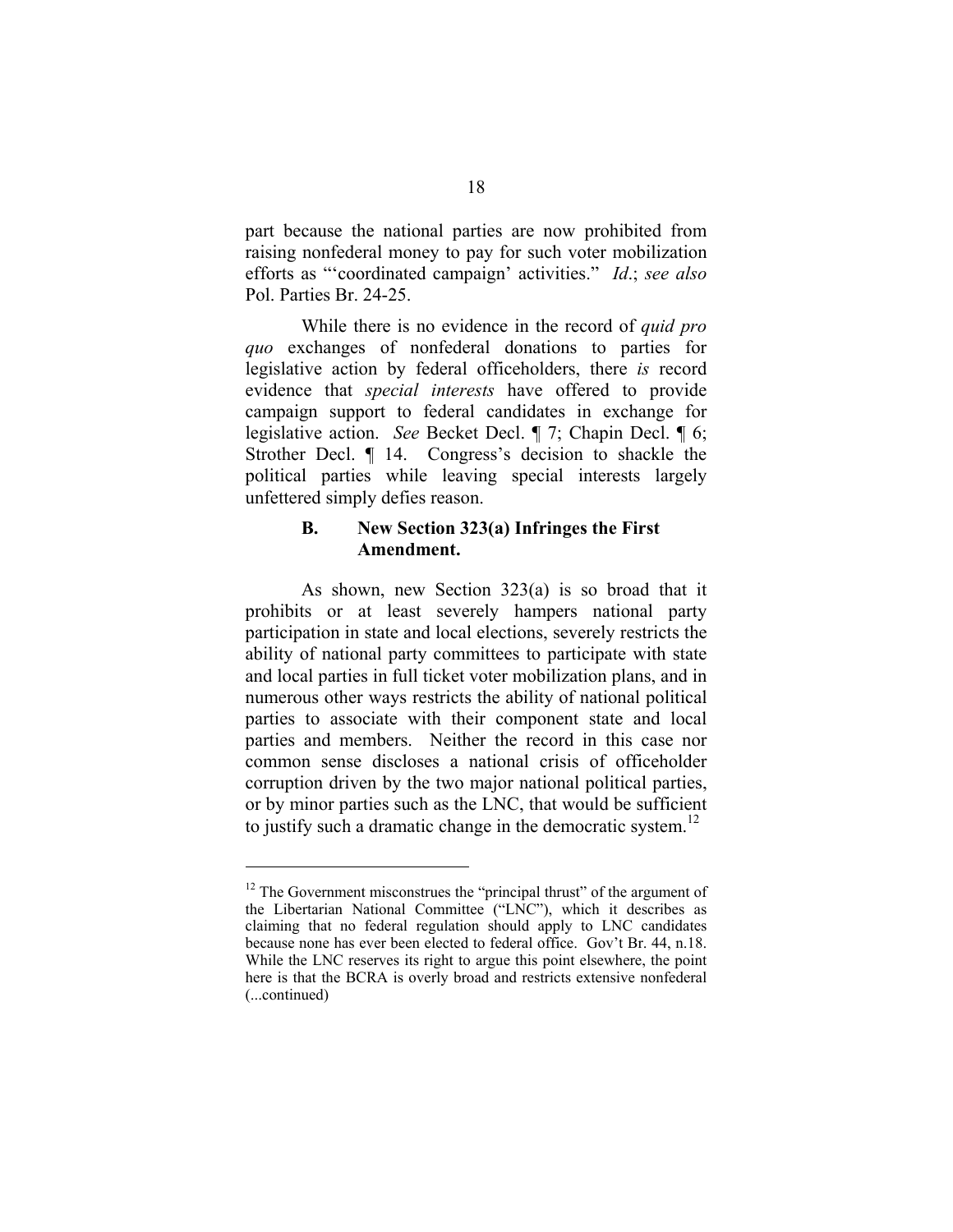Moreover, the legislative record is clear that Congress intended the restrictions on national parties to be as broadranging and unequivocal as new Section 323(a) in fact is. On its face, new Section 323(a) is not narrowly tailored, closely drawn, or even rational. No mere striking of a word here or there could salvage it, and, in any event, Congress passed exactly what it intended. New Section 323(a) is invalid.

#### **C. New Section 323(b) Infringes the First Amendment.**

In order to justify the extensive regulation of state and local parties, the Government mischaracterizes them as mere extensions of the national parties pursuing the interests of federal candidates. In contrast, the district court found that state and local parties exist primarily to participate in state and local elections, and that they spend the majority of their resources on those elections. *See* Henderson 311-14sa; Leon 1227-31sa. Their voter registration and GOTV activities, in particular, are directed primarily at state and local elections. *See* Henderson 312-14sa; Leon 1228-31sa. Even if one assumes (contrary to fact) the parties "'never engage in public communication without regard to its electoral consequences'," Gov't Br. 48 (*quoting* D. Green), state and local parties place their principal focus and the majority of their resources on state and local "electoral consequences," not federal. These state and local election activities are regulated by state law.

activity by the LNC that does not affect federal elections. The fact that no LNC candidate has been elected to federal office underscores that the party's nonfederal activities are legitimate efforts to participate in state and local elections and/or simply to educate the public independent of any election. Congress has no interest – and certainly no authority – to restrict such nonfederal LNC activities.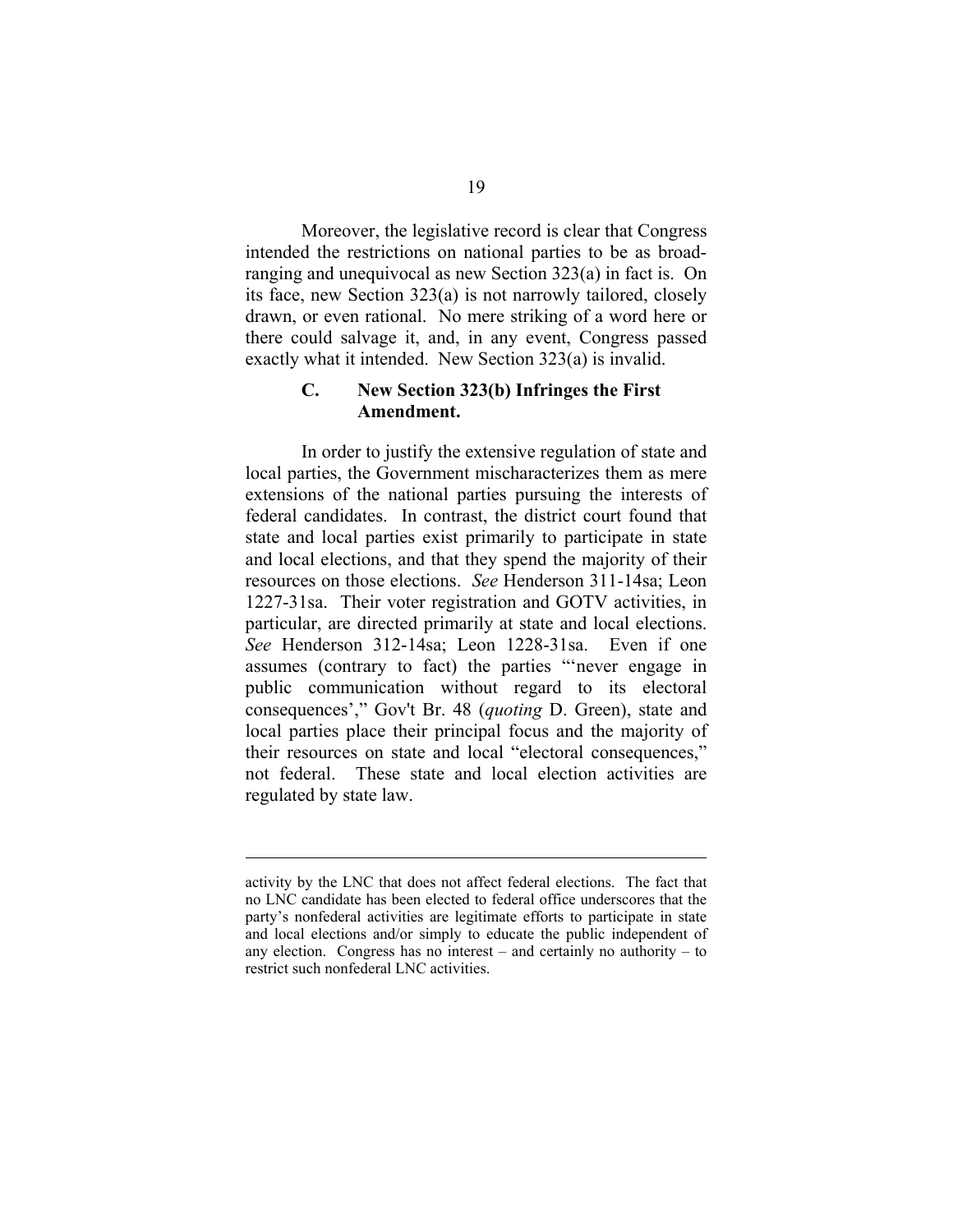The Government claims new Section 323(b) regulates only "federal" election activities. It sweeps to regulate activities directed to state and local elections, we are told, because those activities may potentially have an incidental effect on federal elections. This possible incidental effect, in turn, raises a potential for the appearance of corruption of the federal candidates incidentally benefited. This chain of potential–incidental–possible was specifically rejected by the district court, confirming this Court's observation that any potential for corruption stemming from these activities is "at best, attenuated." *Colorado I*, 518 U.S. at 616.

Congress knew it was crossing the line. Although the Government asserts that the Levin Amendment was an exercise of legislative grace, the legislative history makes clear that Congress deemed the provision essential to avoid, as Senator Levin himself repeatedly said, going "too far" in regulating "some of the most core activities in which State parties are involved." 147 Cong. Rec. S3124 (Mar. 29, 2001); *see also* 147 Cong. Rec. S3247 (Apr. 2, 2001) (Sen. Levin) ("too far"); 147 Cong. Rec. S3240 (Apr. 2, 2001) (Sen. Nelson) (same). As shown, Pol. Parties Br. 60, 62-64, the Levin Amendment cannot salvage new Section 323(b), and in some respects (such as the "homegrown" requirement) it makes matters worse.

*The Broad Scope of New Section 323(b) Cannot Be Justified By Any Anti-Corruption Rationale*. As shown, Pol. Parties Br. 51-52, BCRA abandons any requirement that contributions or expenditures be made "for the purpose of influencing a *federal* election." Nor can new Section 323(b) be seen as simply another contribution limit. *See* p.8 above. After all, it restricts virtually all state and local political party activity in federal election years – even activities related to state and local *ballot measures*. This Court has previously held that restrictions on the funding of ballot measure campaigns cannot pass First Amendment challenge because these activities have no likelihood of corrupting a candidate.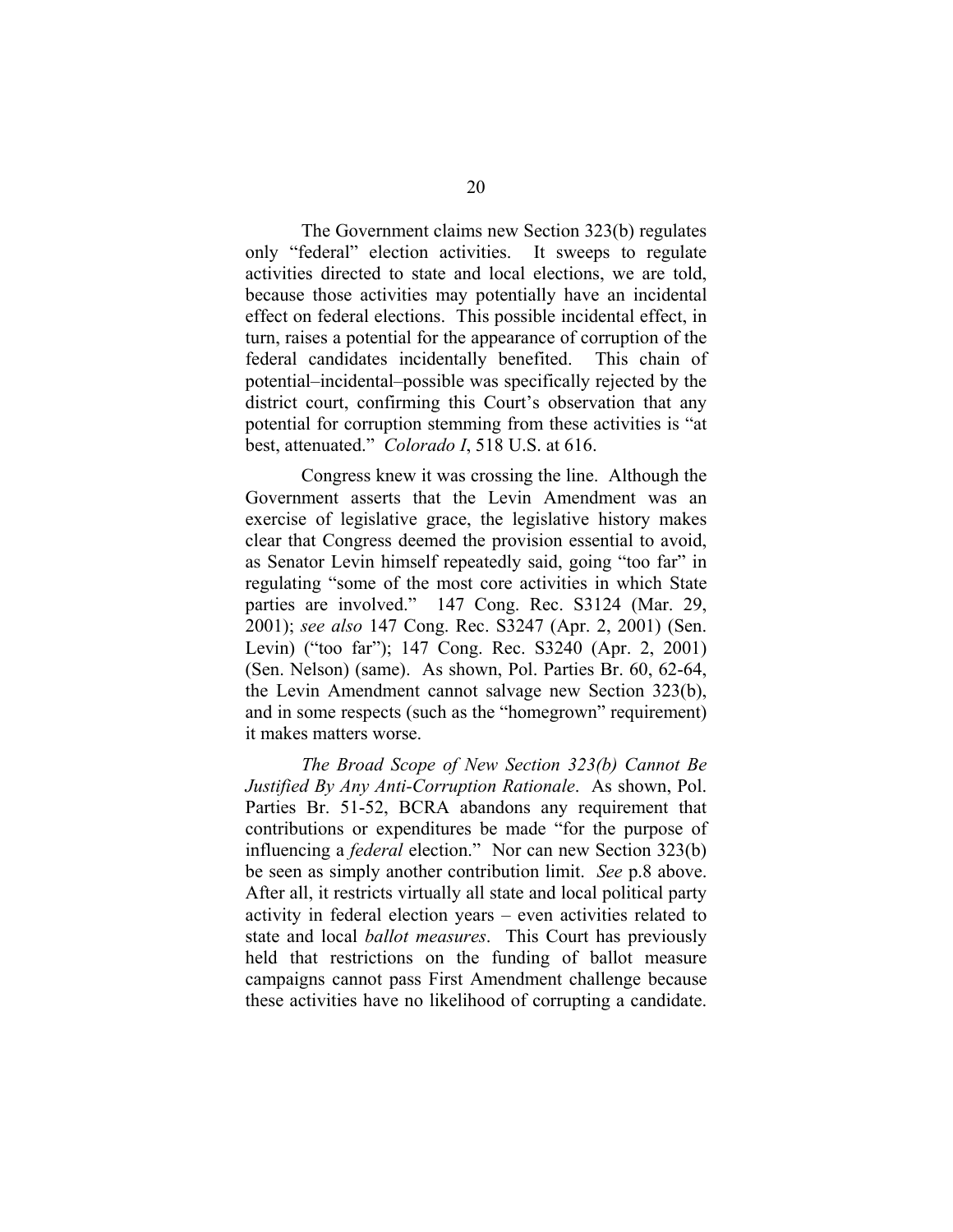*See Citizens Against Rent Control*, 454 U.S. at 296-99; *First National Bank of Boston v. Bellotti*, 435 U.S. 765, 777 (1978).

By its clear terms, new Section 323(b) goes beyond activities related to federal candidates and specifically includes GOTV communications that refer *solely* to candidates for state or local office. Since GOTV activities typically include the parties' most basic election activities – direct mail, phone banks, and door-to-door canvassing with the distribution of doorhangers, flyers, and brochures – each of these activities is now "Federal election activity" whenever a federal candidate is on the ballot, even if conducted solely on behalf of state or local candidates or ballot measures.<sup>13</sup> Not surprisingly, the court below found that, under the rubric of "Federal election activity," new Section 323(b) actually regulates state and local party activities solely in support of state or local candidates. *See*  Henderson 436-37sa; Leon 1118-22sa.

The district court similarly found that other state party activities unrelated to federal candidates do not give rise to actual corruption or the appearance of corruption of federal

<sup>&</sup>lt;sup>13</sup> In fact, Intervenors have *admitted* that Title I regulates each of the following communications: A radio advertisement urging voters to vote against a school voucher initiative; a phone bank supporting three state candidates; a newsletter mailed by a state party to its members; a mail advertisement in support of an Indiana mayoral candidate; a doorhanger supporting three Virginia state candidates; "generic" GOTV mail pieces (*e.g.*, "Our Vote is Our Voice...Vote Democratic"); and a vote-by-mail application supporting Republican candidates. They also agreed that it would be illegal for CDP to make a contribution to any ballot measure committee if the measure appeared on a ballot with a federal candidate, or a donation to the A. Phillip Randolph Foundation, which conducts *nonpartisan* voter registration. Int. Resp. to Req. for Adm., Nos. 4, 5, 6, 10, 13, 21, 22, 23, 24, 26, 28.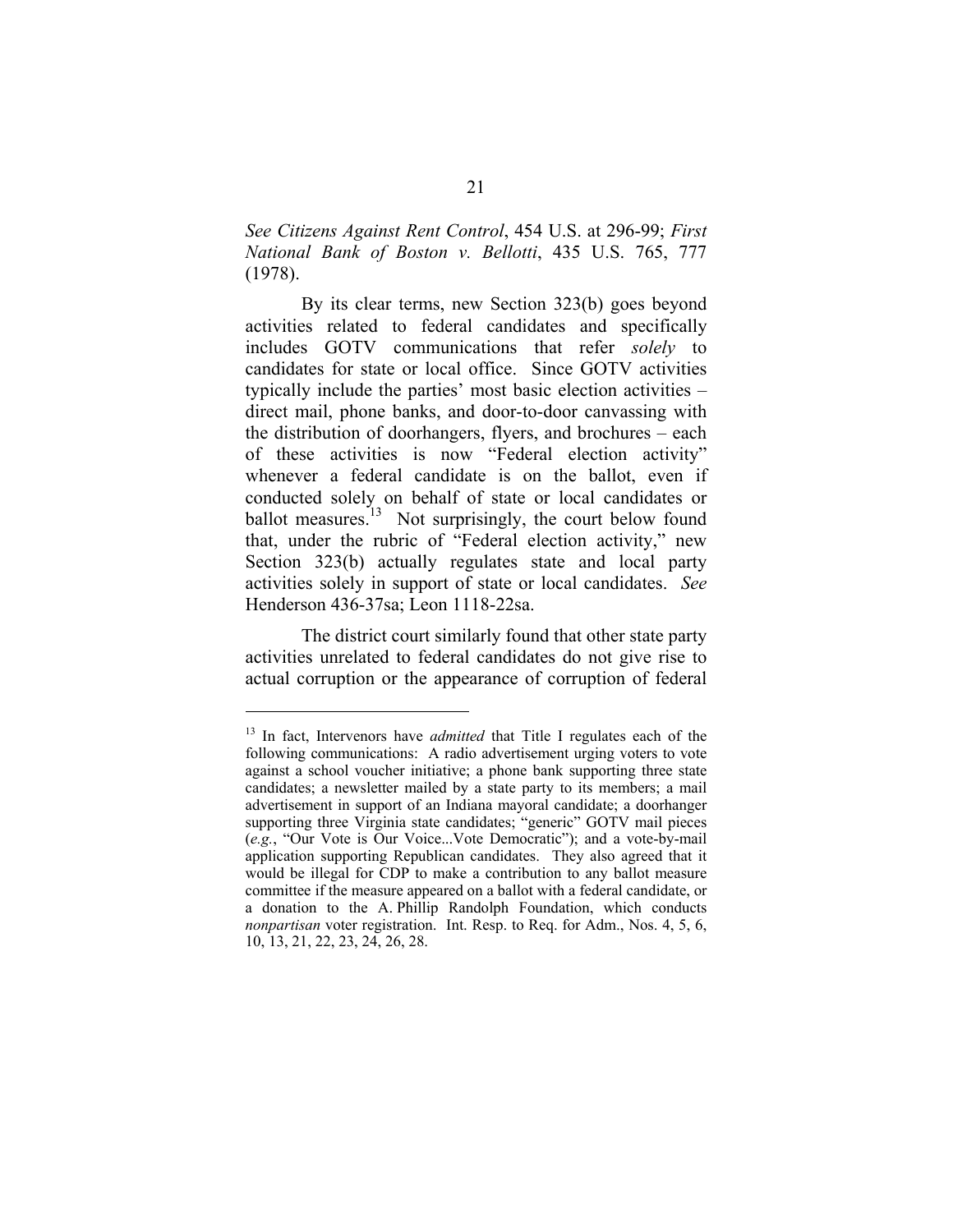officeholders or candidates. *See* Henderson 438sa ("[n]othing in the record remotely suggests" that generic and noncandidate-specific activities "corrupt or appear to corrupt federal candidates"); Leon 1123sa ("mere conjecture" that "appearance of corruption arises from donations to state parties" used for "generic or noncandidate-specific activities"). It thus found the definition of "Federal election activity" unconstitutionally overbroad. *See* Henderson 438sa; Leon 1123sa.<sup>14</sup>

Since the prevention of corruption or the appearance of corruption is the only governmental interest that has been accepted by the Court as sufficiently compelling to justify substantial burdens upon freedom of speech and association, the findings by Judges Henderson and Leon effectively remove the only governmental justification that could support the restrictions imposed by new Section 323(b). The clear implication of the district court's findings is that donations for activities that are sufficiently removed from federal candidates (such as activities on behalf of state candidates) do not share the same potential for corruption and therefore cannot be justified by the anti-corruption rationale accepted in other contexts. Since new Section 323(b) indiscriminately includes all state and local party voter mobilization activities when federal candidates are on the ballot, it is neither narrowly tailored nor closely drawn. *See* Henderson 441sa; Leon 1123sa.<sup>15</sup>

<sup>&</sup>lt;sup>14</sup> Judge Leon found that new Section  $301(20)(A)(iii)$  ("public communications") was the only exception to this conclusion. Leon 1123sa.

<sup>&</sup>lt;sup>15</sup> The trial court found no likelihood of corruption arising from state party disbursements on behalf of state and local candidates. Thus, the need to avoid circumvention of the federal limits cannot independently justify restrictions on the state parties for disbursements that are unrelated to federal candidates.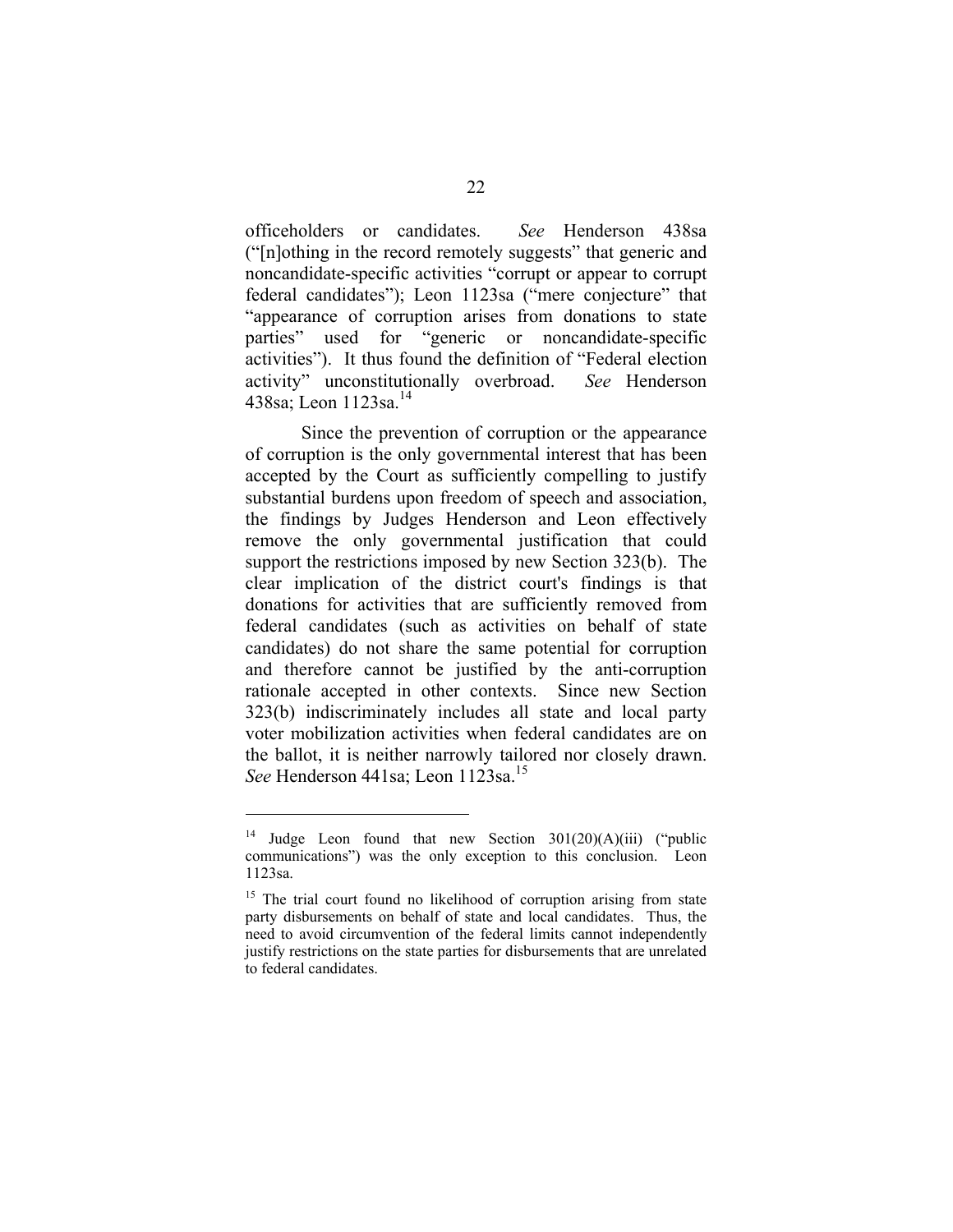*The Restraints Imposed by Title I Directly on State and Local Parties Severely Restrict Their Direct Political Expression and Association*. The Government asserts several times that parties are free to transfer funds among themselves, but the Levin Amendment plainly prohibits any transfers or joint fundraising – of even federal money – if the receiving party uses nonfederal funds (including Levin funds) for voter registration, GOTV (including for state candidates), or generic advertising. New  $\S$ § 323(b)(2)(B)(iv)  $\&$  (C). Although a state or local party may elect to fund these activities with 100 percent federal funds, if it chooses not to do so (or, more probably, cannot do so), the price of using Levin funds is that it must forego all transfers and joint fundraising, as well as national party participation.

The restrictions on transfers and joint fundraising apply to *both* federal and nonfederal money, and at all levels of the party. The result is not only that the national party is prohibited from transferring federal money to a state with a hotly contested U.S. Senate race; the state party is prohibited from transferring money to a county committee for GOTV activities in a district with a particularly competitive State Assembly race, and county committees are prohibited from jointly raising money to support local voter registration efforts.

The Government claims that restrictions on joint fundraising and transfers are necessary to prevent donors from evading the limit by making the maximum \$10,000 donation to multiple committees and earmarking those donations for transfer to a single party committee. Of course, this rationale is completely inapplicable to transfers or joint fundraising of *federal* money – which is subject to a strict aggregate limit and earmarking prohibitions. Nor does it explain why concerns about large transfers of Levin money could not be addressed by similar provisions.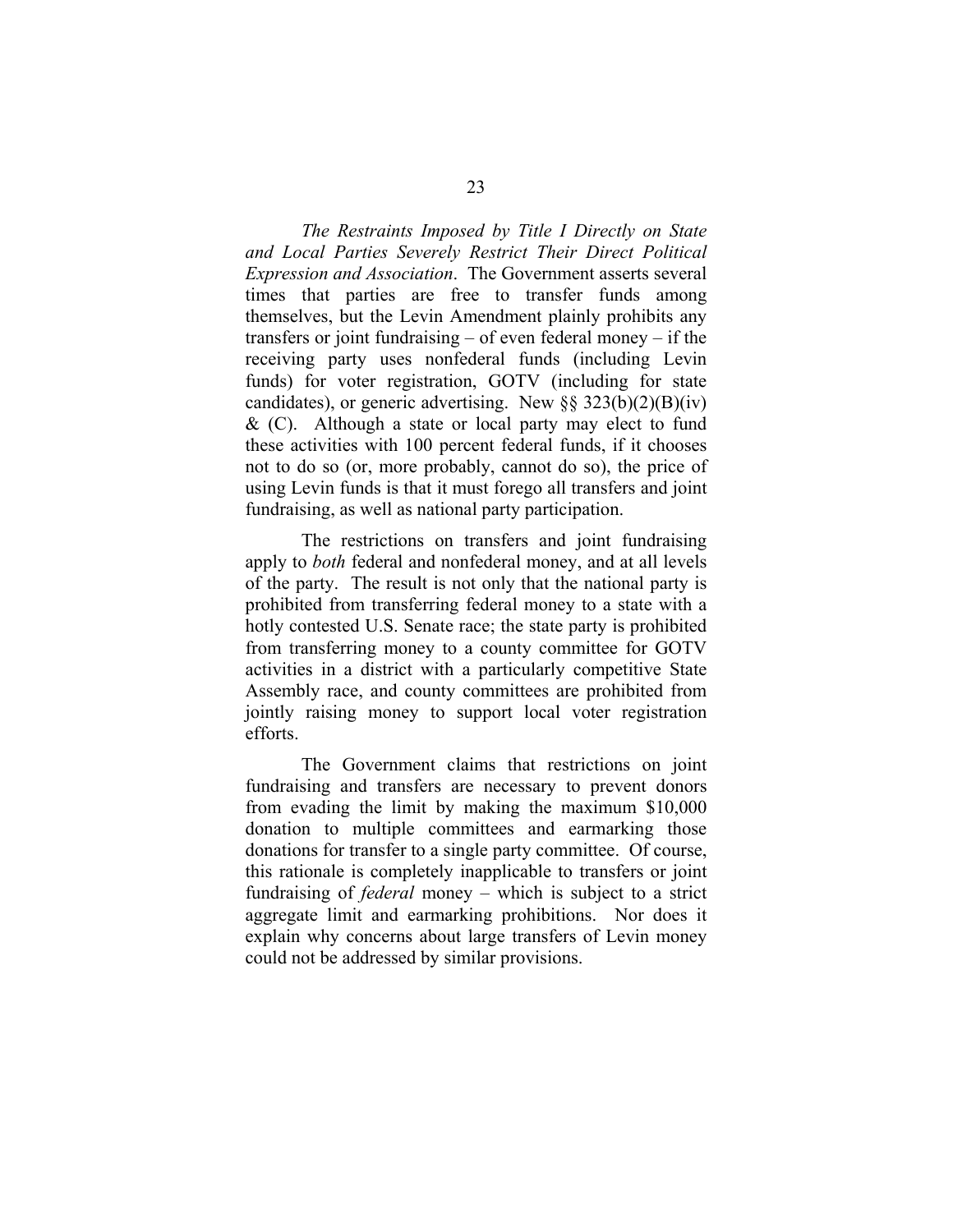The claim that the restriction on transfers of federal money is necessary to keep the national party from gaining "influence" over how Levin money is spent, Gov't Br. 51, fails because the ban applies not just to national parties, but to state and local party committees as well. Moreover, the bans on transfers and joint fundraising are imposed irrespective of the amounts involved. If the state or local party is using any nonfederal funds for "Federal election activity," all transfers to and joint fundraising for  $it$  – even of federal money – are banned.

*New Section 323(b) Will Prevent State and Local Parties from Amassing the Resources Necessary for Effective Advocacy*. We have submitted essentially unrebutted evidence that Title I's restrictions on state and local party activities will dramatically reduce the parties' ability to disseminate their messages and elect state and local candidates. *See* Pol. Parties Br. 61-64. Defendants argue that the parties will simply have to raise money from more people. The evidence shows that the federal revenues of the *state* parties have not significantly increased despite increased fundraising efforts, and the majority of their nonfederal revenues will be unavailable because of the Levin limits. *See* J.A. 124, Bowler Decl. ¶ 19; *see also* Henderson 315sa, 317sa; Leon 1240-41sa.

As the district court found, federalization of state party disbursements in support of state and local candidates and ballot measures will severely constrain the ability of the parties to reach voters with their messages. *See* Henderson 317sa; Leon 1242sa. CDP has raised approximately \$4 million in federal money, and \$12-16 million in nonfederal money per cycle in the last three election cycles. Henderson 315sa; Leon 1240-41sa. This federal money is primarily used for the federally-required share of administrative costs and, to a lesser extent, for expenditures relating to federal candidates. J.A. 130-31, Bowler Decl. ¶¶ 21-22. CDP spent the largest share of the nonfederal money (\$7-8 million) on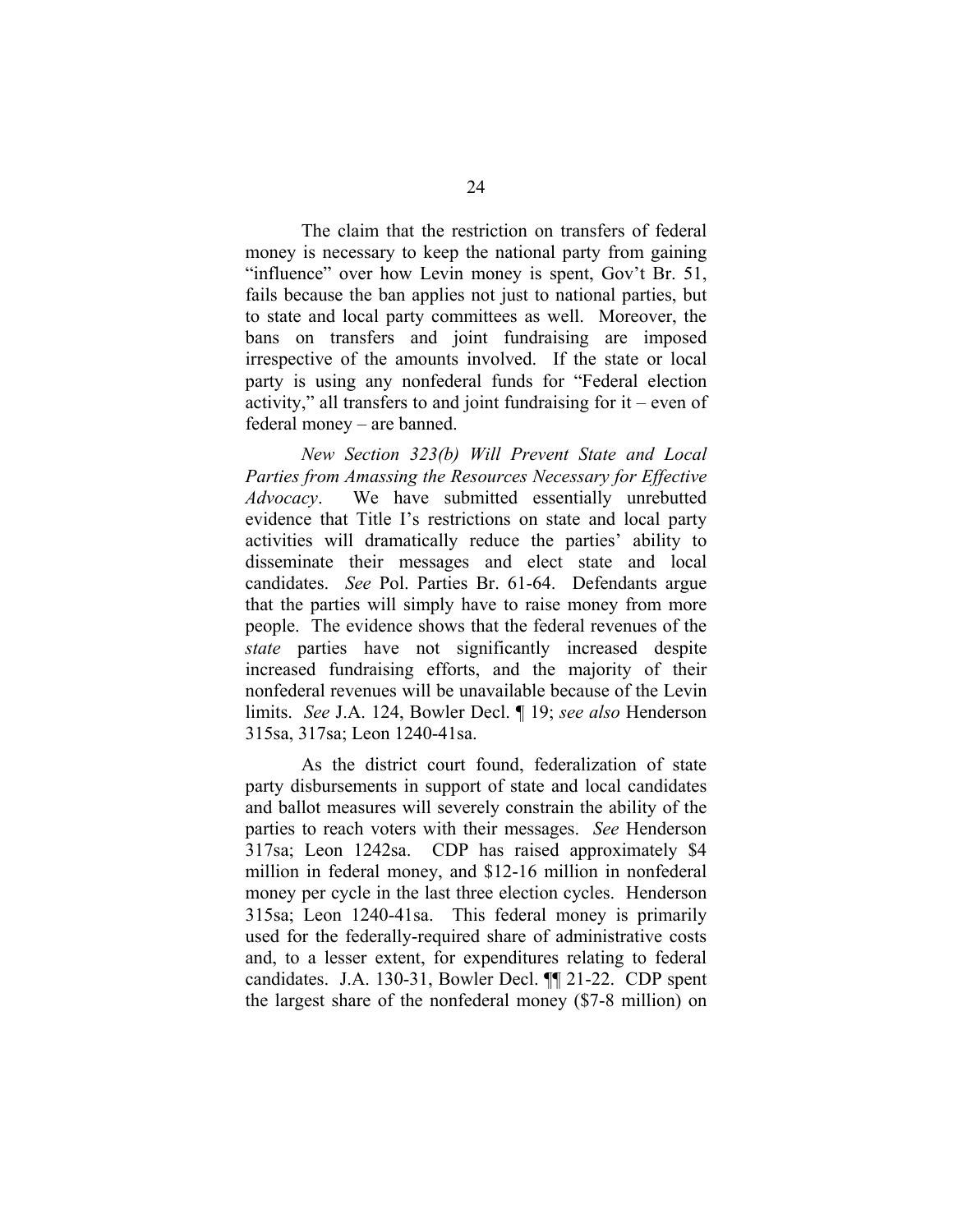its mail program in support of candidates for eight state constitutional officers, 120 legislators, and numerous statewide ballot measures. *Id.* ¶ 20b, J.A. 126-29. Even if all federal money were redirected to state candidate and ballot measure activities (and this would be impossible because of the required federal share of administrative costs), the mail program would still be reduced by almost half.

In short, the district court correctly found that requiring state parties to spend federal money for activities unrelated to federal candidates will result in a significant reduction in the parties' ability to perform traditional functions such as voter registration, party-building, and grassroots organizing. Henderson 315-317sa; Leon 1242sa.

#### **D. New Section 323(d) Infringes the First Amendment.**

New Section 323(d) prohibits the parties at all levels from soliciting on behalf of, or making a donation to, certain tax-exempt organizations. None of the Government's arguments support restrictions on political party solicitations for, or donations to, these organizations; in particular, none justify the restrictions on state party donations to state-based organizations such as ballot measure committees or local Democratic and Republican Clubs.<sup>16</sup>

The Government states (in another context) that restrictions on solicitation are "in the nature of conflict-ofinterest regulations and serve to prevent individuals who have acquired power or influence . . . from utilizing it" in circumstances where corruption of federal officeholders may

<sup>16</sup> As one *ex post facto* justification, the Government asserts that Congress can restrict the donations these tax-exempt entities may accept as a condition of their tax-exempt status. Gov't Br. 56 n.25. But new Section 323(d) restrains the political party *donors*, not the tax-exempt *recipients*.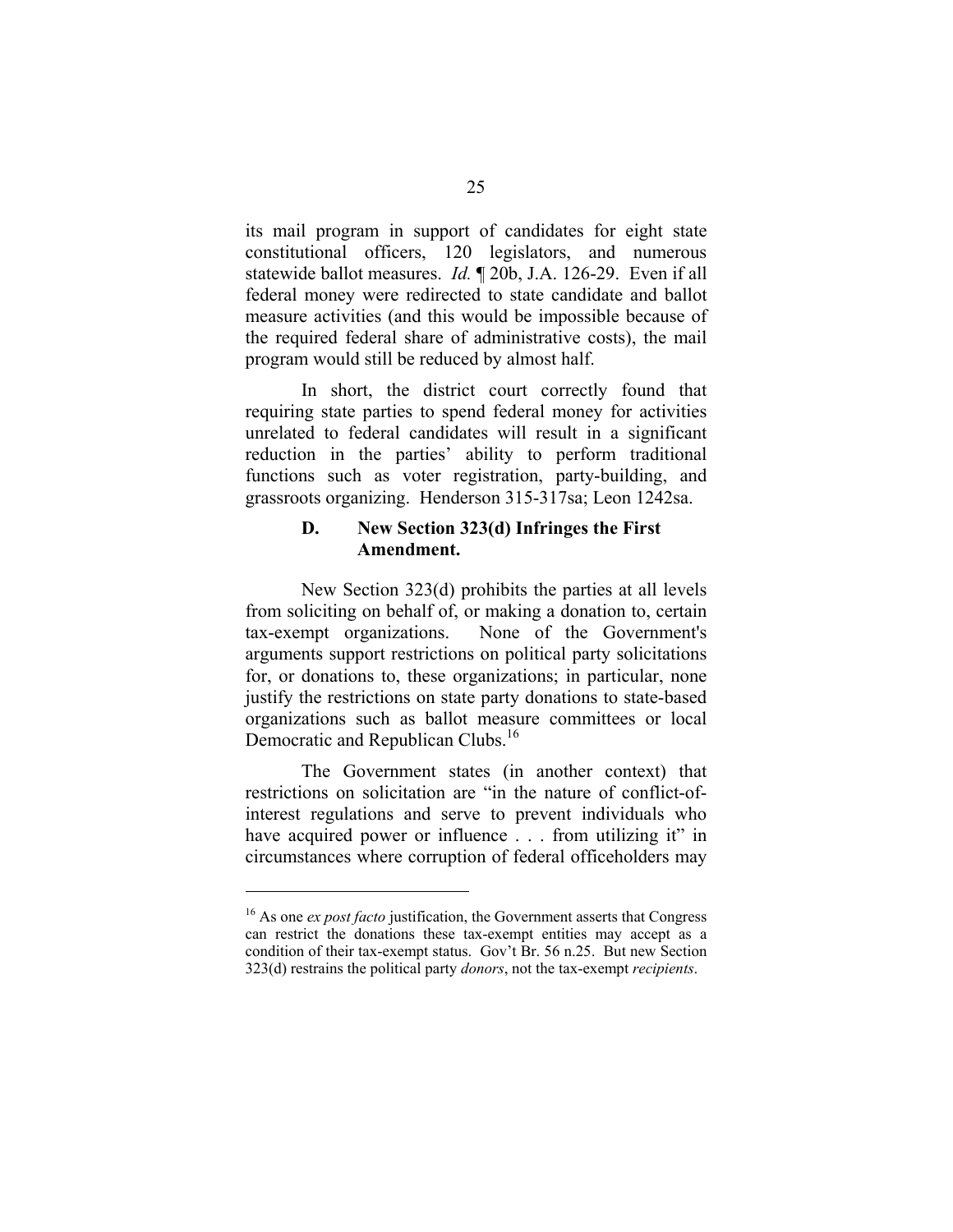result. *See* Gov't Br. 52; *see also* Int. Br. 36. Inexplicably, however, new Section 323(d) bans solicitation and donation by the political parties, but new Section  $323(e)(4)$  allows federal officeholders to solicit up to \$20,000 per donor for organizations primarily engaged in "Federal election activity," and unlimited amounts per donor for organizations that engage in "Federal election activity" as long as it is not their primary purpose.

Nor is new Section 323(d) limited to the solicitation of large donations. For example, it is perfectly legal for an individual to make a \$5,000 contribution to a political party – national, state or local. Yet, new Section 323(d) makes it illegal for a representative of any political party to ask the same individual to give  $$5,000$  to a Section  $501(c)(4)$ organization that does nonpartisan voter registration. It is similarly legal for state parties (in California) to receive contributions from unions, but illegal for those parties to ask the same union to contribute to a ballot measure committee registered under Section 501(c)(4). In short, new Section 323(d) bans solicitation of funds for nonprofit organizations even when it would be completely legal for the party to solicit and accept such funds directly.

In a related argument, the Government urges that the parties will be tempted to circumvent contribution limits by setting up "sham" or "satellite" organizations that will accept "large" or "unlimited" donations. But the Government cannot explain why the concern about "sham" organizations could not be addressed by a provision that extends all restrictions applicable to the parties to organizations that are directly or indirectly established, financed, maintained, or controlled by any party committee. *See, e.g.*, new §  $323(a)(2)$ .

The Government contends that the parties donate to tax-exempt groups in order to "control" them. Gov't Br. 55 n. 24. Again, the statute is far too broad for this asserted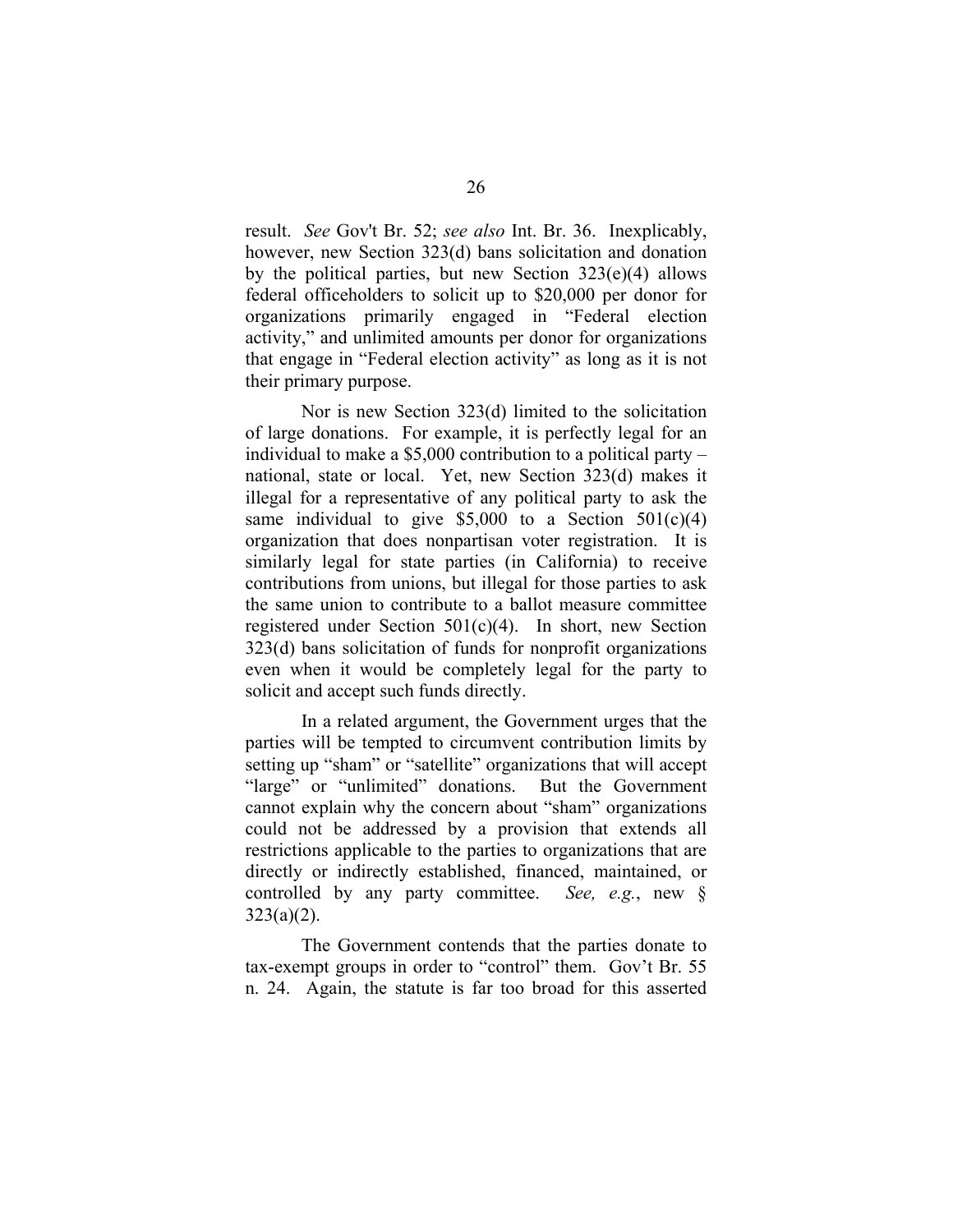purpose. New Section 323(d) bans all such donations, regardless of whether the donation is of a size sufficient to allow such control. The average CDP donation to such groups was under \$1,000, an amount within the federal limits and hardly likely to allow control of any organization. J.A. 166-67, Bowler Reb. Decl. ¶ 9.

The rationale that new Section 323(d) is necessary to force political parties to make disbursements in their own names rather than through "surrogates" is similarly disingenuous. Any disbursement by a political party to a taxexempt group is reported by the donating party and sometimes by the group as well.

In advancing the "control" and "disclosure" theories, the Government pointedly ignores the central argument of the California parties that they have a right to participate in ballot measure advocacy both by their direct spending – such as by including an endorsement or opposition of the measure in party mail – and by their donations to allied groups. The ban on donations imposed by new Section 323(d) most definitely restrains the parties' "direct political expression" in the context of pure ideological advocacy.

As shown, Pol. Parties Br. 70, California ballot measure committees are typically registered under Section  $501(c)(4)$ . Since these committees normally engage in GOTV activity during federal election years, they meet the overbroad definition of "Federal election activity." There is surely no argument that the parties seek to "control" the nonfederal money of ballot measure committees, since those committees exist for only one election, and usually spend all the money they raise on the campaign itself. Nor can there be a disclosure issue, since all ballot measure donations and expenditures are reportable in California.

Intervenors apparently concede that *Citizens Against Rent Control* prohibits restrictions on donations to a ballot measure committee. Int. Br. 22, n.15. In a tortured reading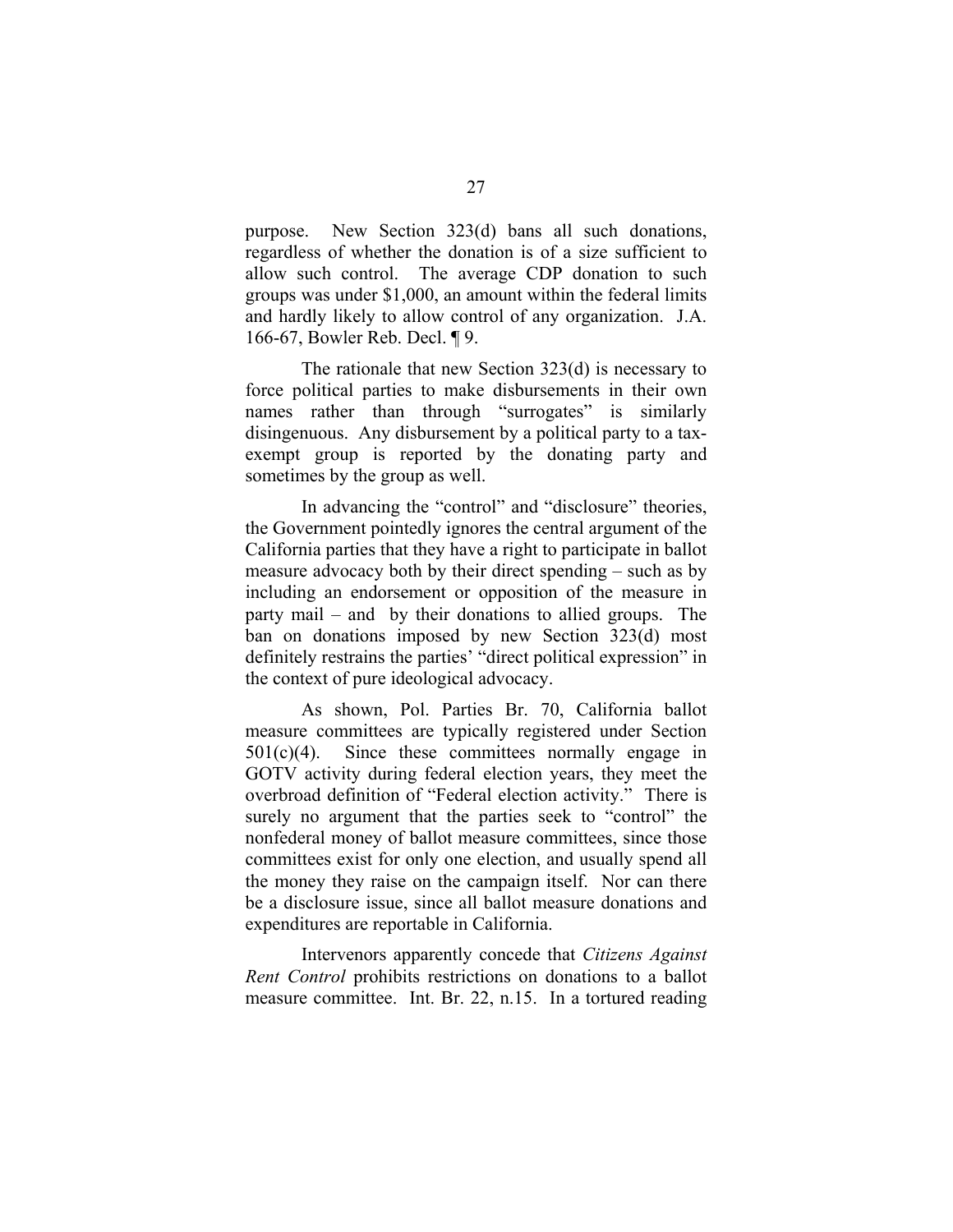of that case, however, Intervenors distinguish *Citizens Against Rent Control* on the basis that the Court found "no nexus" to corruption of officeholders or candidates whereas "political parties have a close connection to officeholders and candidates, which enable them to serve as highly efficient conduits of corruption." *Id*. Intervenors fail to explain, however, how this reasoning justifies prohibiting the parties not from *receiving* donations, but from *making* them. There is no hint at how a donation to a ballot measure committee "corrupts" a federal candidate or officeholder, particularly when anyone seeking to use the party as a "conduit" could give an unlimited amount of money directly to the ballot measure committee.

Finally, while it is true that Section 527 committees are engaged in "political activity," they are not necessarily involved in *federal* political activity. The clearest illustrations in California are the local Democratic and Republican "Clubs." While not part of the official party structure, they are groups that provide much of the grassroots support for the parties, and are often organized by city or university campus. They have historically received modest financial assistance from the state or county parties. The Government can advance no reason why the parties should be precluded from providing limited financial support to these groups.

## **E. The Government Raises No Issues that Were Not Rejected Unanimously by the District Court in Invalidating Section 213.**

Section 213 has nothing to do with nonfederal money; rather, it forces political parties to choose between two uses of federal money – independent expenditures and coordinated expenditures. The district court unanimously and correctly rejected each argument to sustain the provision raised by the Government here. Gov't Br. 60-65; *see Per*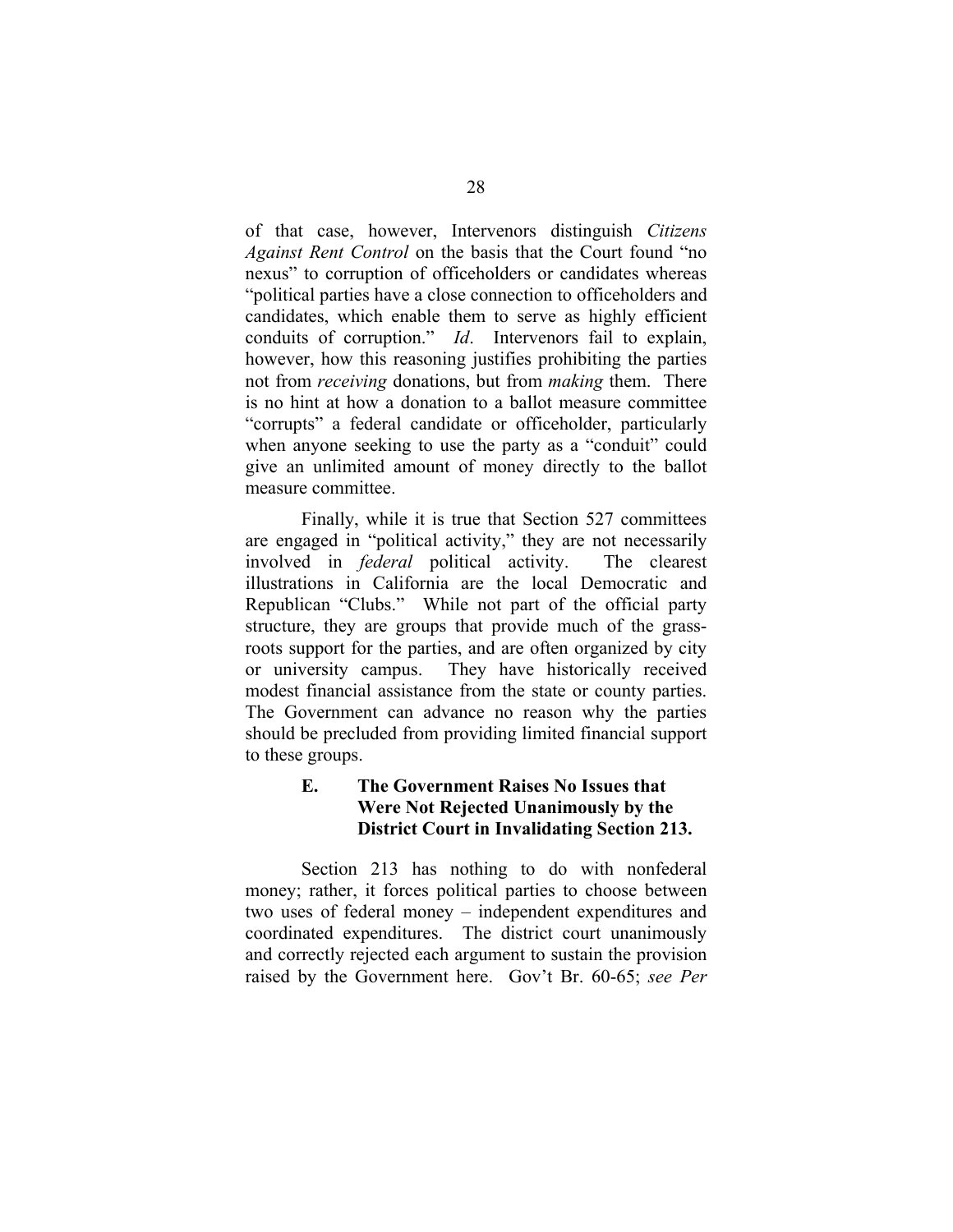*Curiam* 7sa; Henderson 385sa, 396-97sa; Kollar-Kotelly 886sa; Leon 1170-76sa.

The Government's claim that Section 213 "provide<sup>[s]</sup> party committees an additional spending option [that] creates no constitutional infirmity" is without merit. Gov't Br. 61. To the contrary, Section 213 forces the parties to choose between two pre-existing "spending options."

The constitutional focus, as the district court recognized, must be on Section 213's requirement that party committees forego making constitutionally-protected independent expenditures if any single party committee – local, state or national – makes *any* coordinated expenditure of any amount *first*. One party committee's "choice" forecloses all other committees from making any independent or coordinated spending choice whatsoever. This burdening of the right to make independent expenditures strikes squarely at the holding of *Colorado I.* 

BCRA withdraws a statutory right from political parties as punishment for engaging in constitutionallyprotected activity. This removal of a protected "benefit" was rejected in the line of "unconstitutional conditions" cases, such as *Perry v. Sindermann*, 408 U.S. 593 (1972), which were not analyzed by the *Buckley* court in upholding the public funds provisions of FECA. *See also Elrod v. Burns*, 427 U.S. 347 (1976).

The Government cannot salvage Section 213 by asserting that Congress passed the coordinated expenditure provisions in 1976 because it failed to comprehend the right of parties to make independent expenditures. *See* Gov't Br. 62-63. As this Court made clear in *Colorado I*, this congressional intent is insufficient to limit independent spending by political parties. 518 U.S. at 621.

The Government's attempt, Gov't Br. 65 & n.32, to distinguish *California Democratic Party v. Jones* is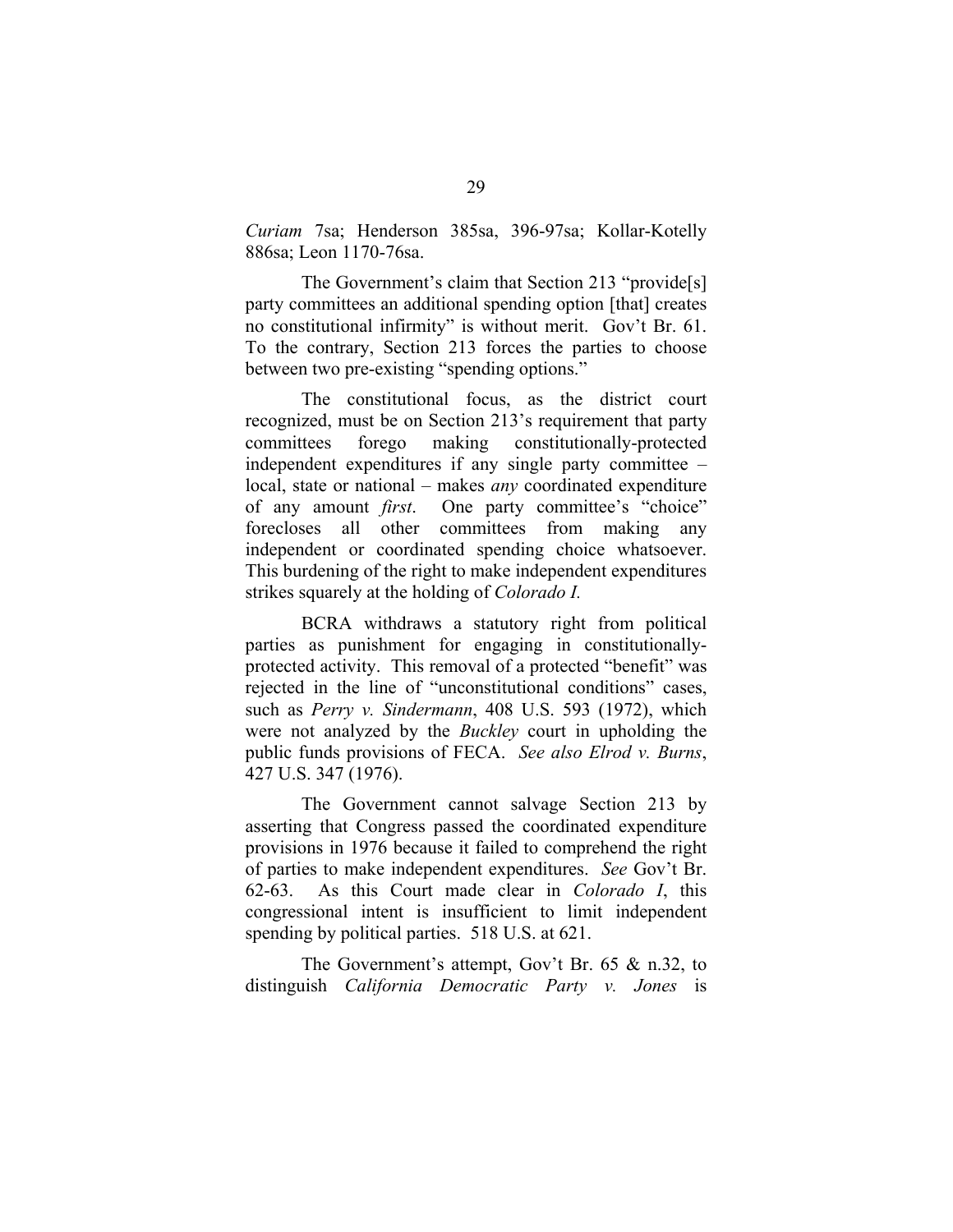meritless. Section 213 requires a national party committee to consult with and control the activities of numerous state and local party committees, because the national party committee's decisions may be completely foreclosed by the separate and independent campaign spending decisions of state and local party committees. Apart from the irony of BCRA forcing collaboration on this issue while restricting collaboration on voter mobilization programs, this interference in the way political parties operate is, if anything, even more intrusive than that struck down in *California Democratic Party*.

Finally, the Government erroneously claims that Section 213 imposes no "forced choice," because party committees at the national, state, and local levels already are "affiliated." State and local party committees are not conclusively affiliated if those local party committees have not been "established, financed, maintained or controlled" by the state party committee, however. *See* 2 U.S.C. § 441a(a)(5).<sup>17</sup> Yet under BCRA Section 213(2), such Yet under BCRA Section 213(2), such affiliation is conclusively presumed for purposes of the "forced choice" provision. Moreover, the national committees and state committees have separate coordinated expenditure limits. *See* 2 U.S.C. §§ 441a(d)(2) & (3). The Levin Amendment prohibits parties from raising certain funds together, or sharing certain funds. New §  $323(b)(2)(B)$ . Thus, the conclusive presumption of affiliation is both factually inaccurate and at odds with other statutory provisions.

<sup>17</sup>*See* FEC Advisory Op. 1978-9 (Dallas County (Iowa) Republican County Central Committee not affiliated with Iowa state party).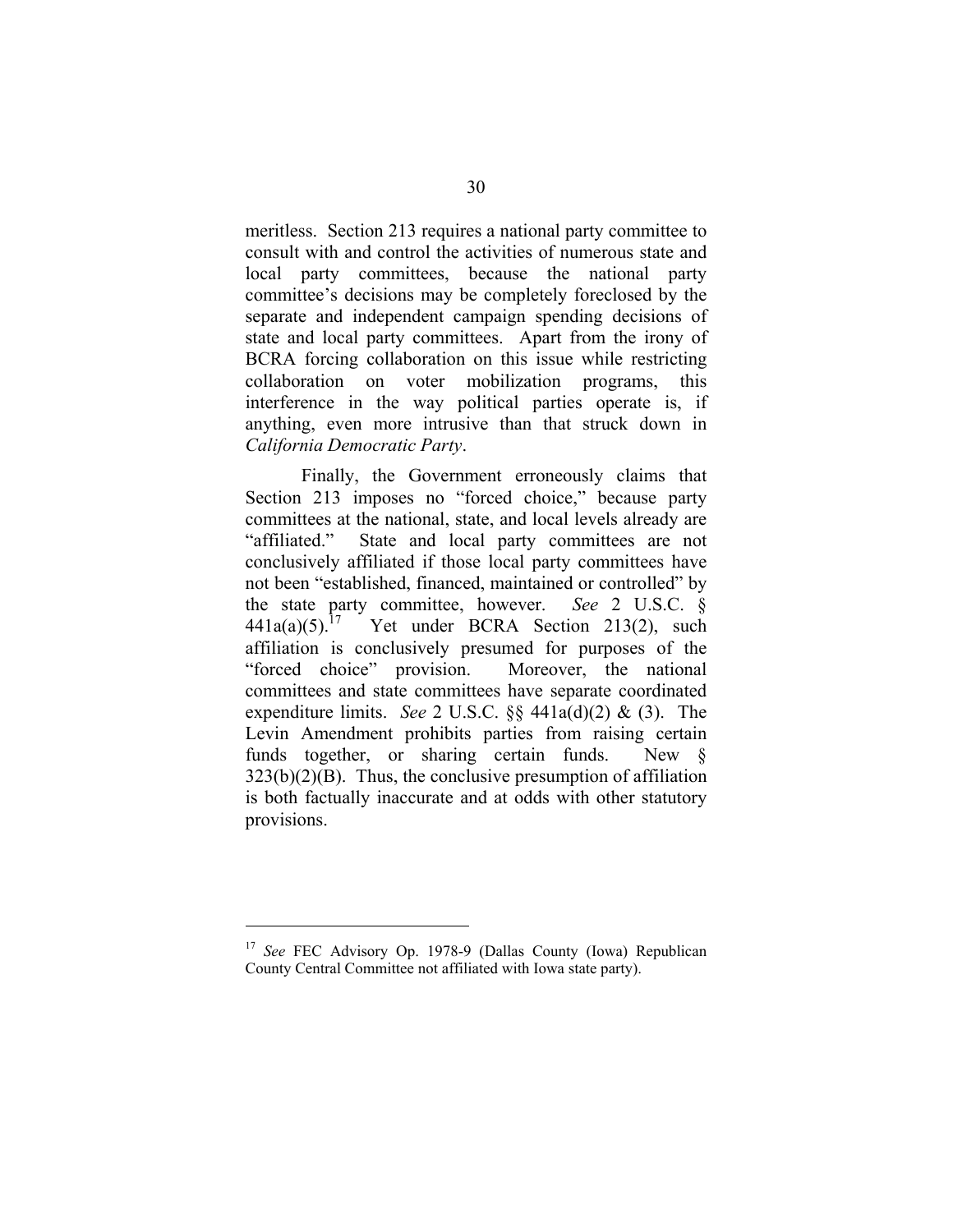#### **F. Section 214 Infringes the First Amendment.**

As shown in our opening brief, Pol. Parties Br. 78-90, Section 214 violates the First Amendment because any definition of coordination that treats mere "consultation" with a candidate or political party as coordination, even where there is no agreement concerning an expenditure of funds, is fatally overbroad.

The Government defends Section 214 on the ground that the language of Section 214(a) is essentially the same as the definition of candidate coordination found in FECA since it was first enacted, *see* 2 U.S.C. § 441a(a)(7)(B)(ii). Gov't Br.  $123.18$  But Section 214(c) now makes clear that nothing more than informal collaboration – whatever that means – is necessary to support a finding that otherwise independent expenditures were coordinated with the candidate. It is the nature of the political process for candidates to have discussions with their supporters and with their political parties. The very real threat here is that even the most casual and innocent discussions will lead to charges that independent spending is "informal collaboration," and thus an illegal contribution. There is no question that association and independent speech will be chilled.

Nor must the political parties await judicial review of the FEC's new coordination regulations to pursue their facial challenge to Section 214. This is not a case in which judicial review of the agency's regulations "might eliminate, limit, or

 $18$  In *Colorado I*, the Court rejected the FEC's view that expenditures by political parties were *per se* coordinated with candidates. 518 U.S. at 619-23. Likewise, in *Federal Election Comm'n v. Colorado Republican Fed. Campaign Comm.* ("*Colorado II*"), 533 U.S. 431, 465 (2001), the Court upheld the constitutionality of FECA's coordinated party expenditure provision. In neither case did the Court confront a challenge to the definition of coordination found in 2 U.S.C.  $\S$  441a(a)(7)(B)(ii).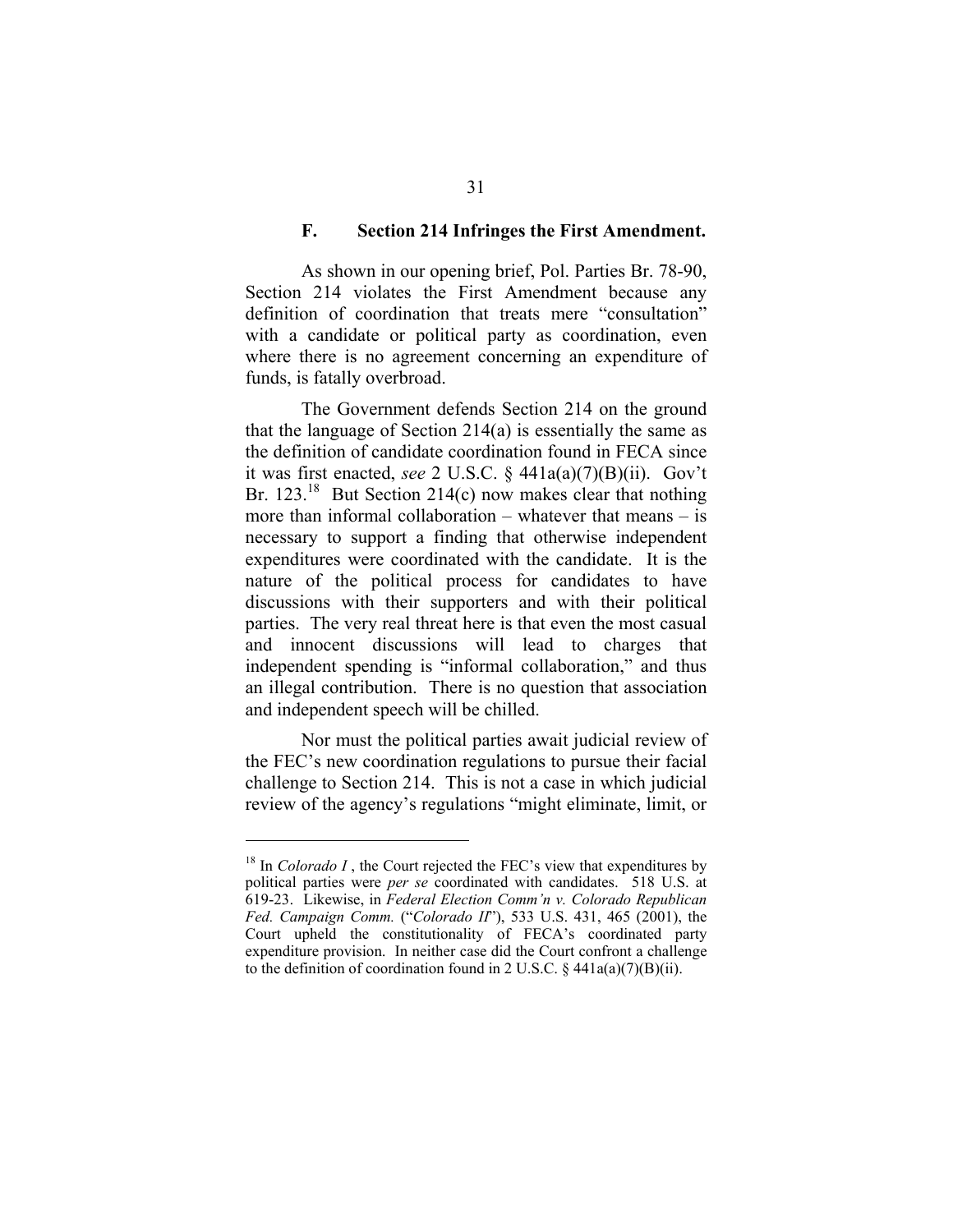cast" the constitutional claims "in a different light." *Nixon v. Adm'r Gen. Servs.*, 433 U.S. 425, 430 (1977). Here Congress *required* the FEC to adopt a definition of coordination that would necessarily be unconstitutional on its face. Because Section 403(a) of BCRA vests exclusive jurisdiction in the court below and this Court on appeal to consider any constitutional challenge to the statute, this case – not a challenge to the rulemaking – is the appropriate vehicle to advance this constitutional challenge to the statute.

### II. **CONGRESS EXCEEDED ITS POWER UNDER THE FEDERAL ELECTIONS CLAUSE AND INTRUDED UPON STATE SOVEREIGNTY.**

As shown, Pol. Parties Br. 78-91, this Court has long recognized that the Federal Elections Clause, U.S. CONST. art. I, § 4, cl. 1, vests the power to regulate state and local elections in the sovereign states.19 *Federalist 59* and Justice Story's *Commentaries* confirm that federal regulation of state elections was inconceivable to the Founding Fathers. Even the Government's lead expert, Dr. Donald Green of Yale, confirmed that BCRA "goes a lot farther" than the Founders envisioned. J.A. 868-69, Green CX 148-49. Whereas the Government cites Dr. Green at least eight times in its discussion of Title I, and Intervenors cite him at least twice, they ignore both *Federalist 59* and Dr. Green's accurate but fatal admission.

Every even-numbered year, state parties engage in purely state and local campaign activity. Indeed, the district

<sup>19</sup>*See e.g., Tashjian*, 479 U.S. at 217; *Oregon v. Mitchell*, 400 U.S. 112, 134-35 (1970) (controlling opinion of Black, J.) ("Our judgments . . . save for the States the power to control state and local elections which the Constitution originally reserved to them and which no subsequent amendment has taken from them.").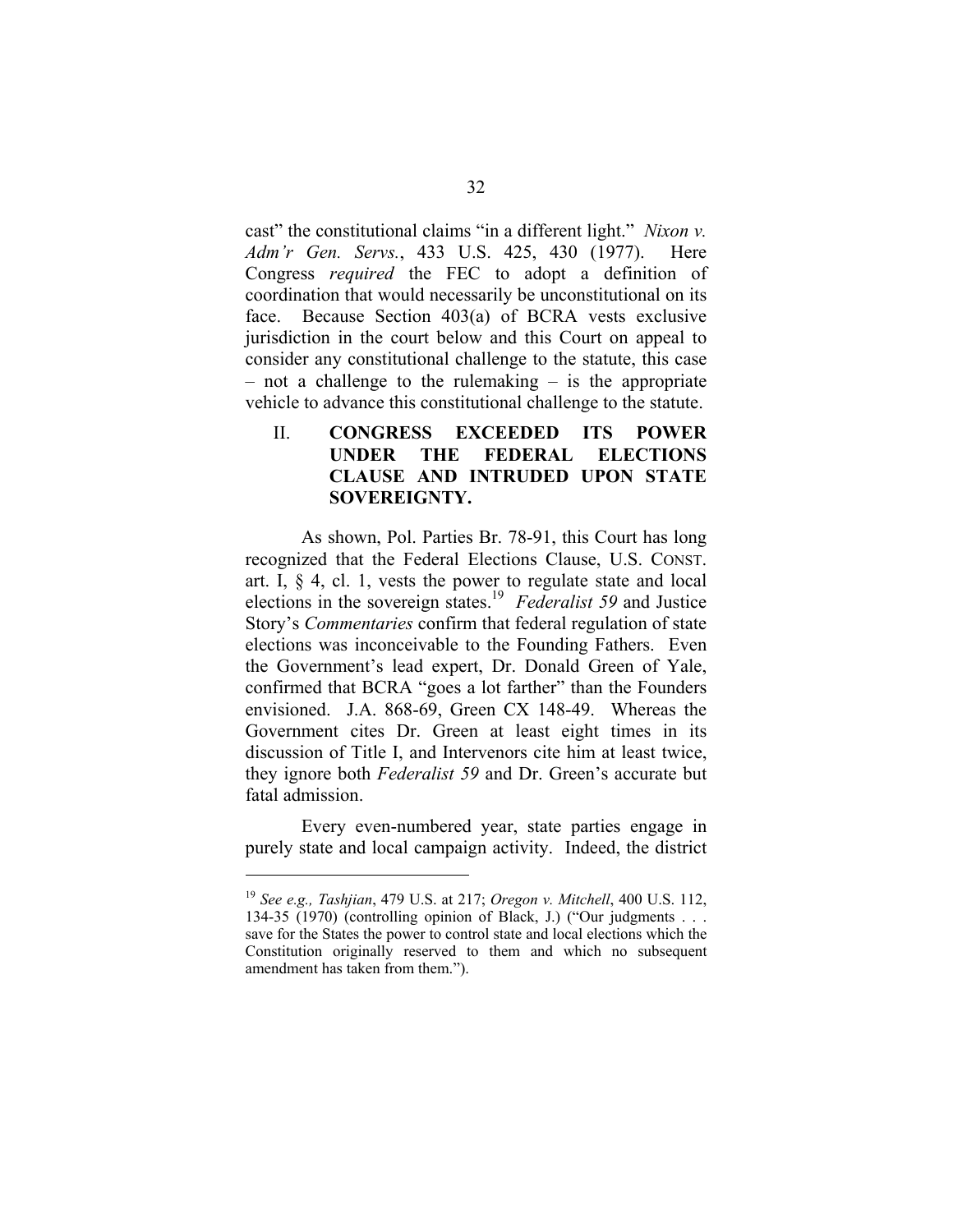court found that state and local parties exist *primarily* to engage in those activities and spend the majority of their resources on them. Henderson 311sa; Leon 1227sa. Those activities are now swept within the federal regulatory regime even though they are unrelated to any federal candidate.

Further, the district court unanimously found that during the 2001 off-year elections, the RNC spent \$15.6 million of nonfederal money, not including associated overhead, on state and local races. *See* Pol. Parties Br. 11-12. The RNC engages in similar purely state and local election activities in even years. *Id*. 12. Section 323(a) federalizes all this activity.

Effectively repudiating the Federal Elections Clause, the Government (Br. 42-43) makes the case for full federal authority to regulate any and all state election activity.<sup>20</sup>

> Because money is fungible, a donation that defrays the costs of state electoral advocacy will free up funds for other activities that

<sup>&</sup>lt;sup>20</sup> The Government admitted that the Federal Elections Clause was the sole congressional basis for Title I. Pol. Parties Br. 79. Nevertheless, the Government invites the Court to sustain Title I as based on the Federal Government's "more general power to superintend and protect the integrity of the federal workforce." Gov't Br. 30. This "more general power" is derived, we are told, from the Necessary and Proper Clause, which this Court has aptly described as "the last, best hope of those who defend ultra vires Congressional action." *Printz v. United States*, 521 U.S. 898, 923 (1997). Congress can no more use the Necessary and Proper Clause to override the limits of the Federal Elections Clause than it can to override the Commerce Clause: "When a 'La[w] . . . for carrying into Execution' the Commerce Clause violates the principle of state sovereignty reflected in the various constitutional provisions we mentioned earlier . . . , it is not a 'La[w] . . . *proper* for carrying into Execution the Commerce Clause,' and is thus, in the words of The Federalist, 'merely [an] ac[t] of usurpation' which 'deserve[s] to be treated as such.'" *Id*. at 923-24 (quoting *The Federalist No. 33* (A. Hamilton)).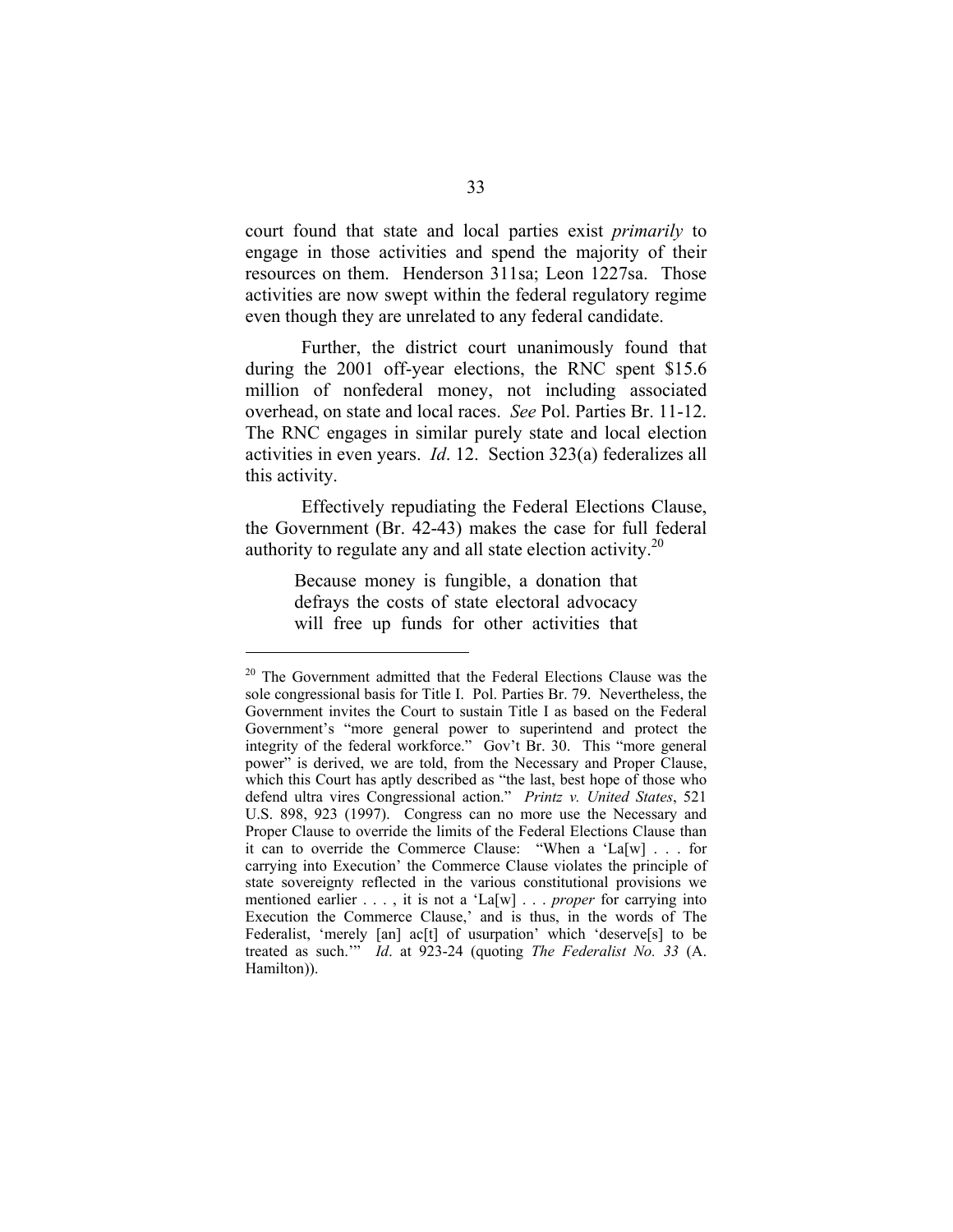may directly and tangibly affect federal elections. . . . Because the decennial redrawing of congressional district lines is typically performed by state legislatures, a party's congressional candidates can expect to benefit if the party obtains a legislative majority within the State. . . . A presidential candidate's likelihood of winning a state's electoral votes may be increased if the State's Governor is a member of the candidate's own political party.

While we agree that such a broad view of federal power would be essential to uphold Title I, settled precedent unequivocally rejects the Government's view. For example, in *Blitz v. United States*, 153 U.S. 308, 314-15 (1894), the Court held that "[*v*]*oting*, in the name of another, *for a state officer, cannot possibly affect the integrity of an election for Representative in Congress*." (emphasis added).

The Government's invocation of the Supremacy Clause, Gov't Br. 66, 69, simply begs the question. Supremacy Clause issues arise only for "Laws of the United States which shall be *made in Pursuance*" of the Constitution. U.S. CONST., art. VI, cl. 2 (emphasis added). Because Title I exceeds the grant of power under the Federal Elections Clause, the Supremacy Clause is not at issue.

Equally odd is the Government's claim that the federalism arguments are completely subsumed within the First Amendment arguments, since (we are told) a federal interest sufficient to overcome the serious First Amendment problems would, *ipso facto*, be sufficient to justify federal intrusion into state election regulation as well. To the contrary, even an overriding federal interest (not present here) could not justify federal regulation of state election activity in contravention of the Federal Elections Clause. New Section 323(b) regulates virtually all state and local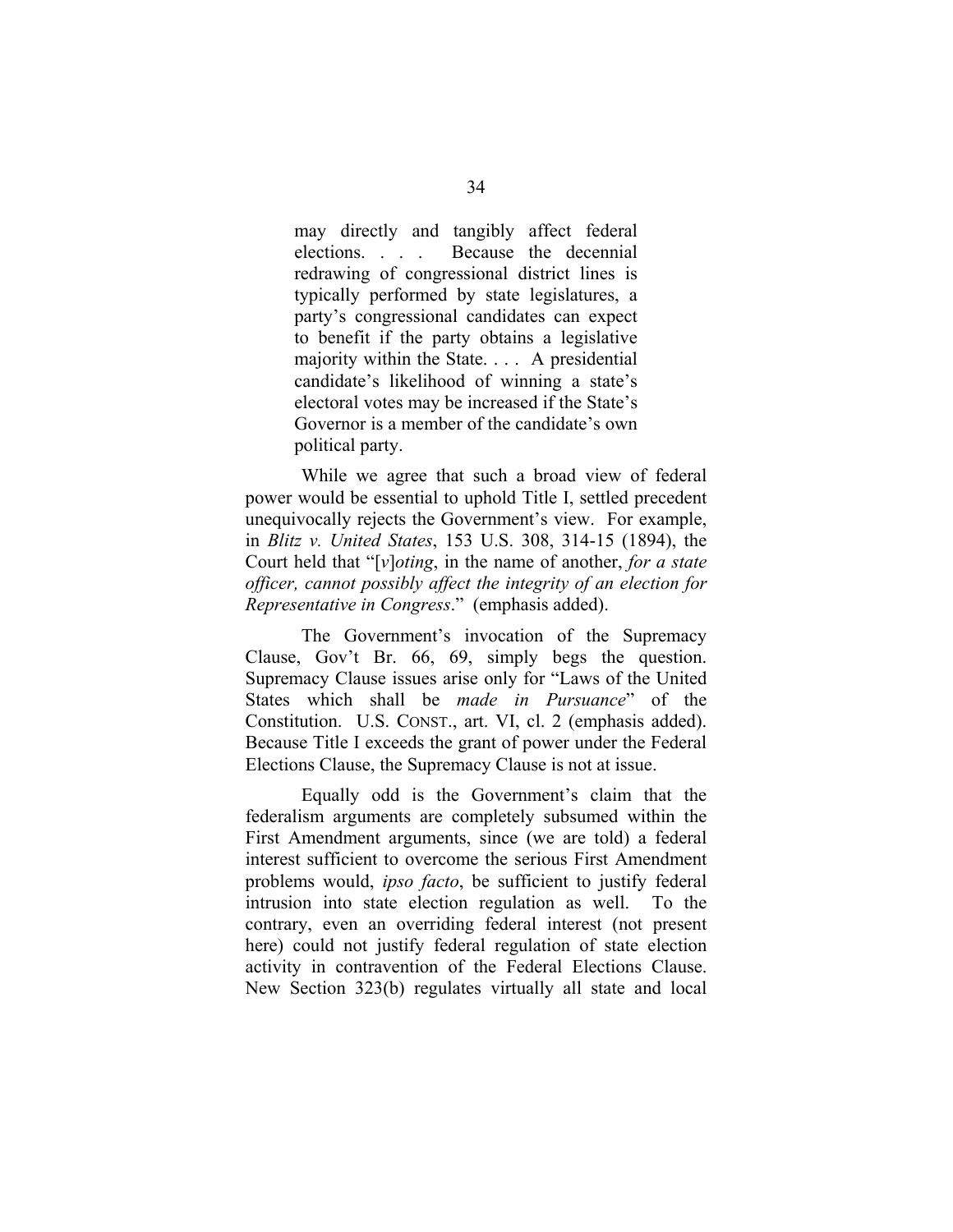party activity occurring proximate to federal elections even though the vast majority of that activity is directed solely at state or local elections and has no discernible effect on a federal election. And, a very substantial part of the RNC's activities relate exclusively to state and local elections. This effort to regulate activity having no effect on a federal election is, by itself, sufficient to invalidate the statute as exceeding Congress' Article I,  $\S$  4 powers.<sup>21</sup>

Moreover, it is offensive to our federal system for the Federal Government to supercede rather than accommodate the state regulatory structure, especially in an area so central to sovereignty and self-governance. *See* Deborah Jones Merritt, *The Guarantee Clause and State Autonomy:* 

<sup>&</sup>lt;sup>21</sup> None of the FECA provisions cited by the Government as restricting state and local election activity, Gov't Br. 67, were enacted pursuant to the Federal Elections Clause. Although the Government asserts that FECA prohibits contributions by federal government contractors in state and local elections, the FEC's *own* regulations state that the prohibition "does not apply to contributions or expenditures in connection with State or local elections." 11 C.F.R. § 115.2(a). FECA's prohibition on contributions to federal or state candidates by national banks and federally-chartered corporations was first enacted as part of the Tillman Act of 1907, 34 Stat. 864, under Congress's unquestioned authority, recognized as long ago as *McCullough v. Maryland*, 4 Wheat. 316 (1819), to regulate creatures of the Federal Government. *See also* S. Rep. No. 59-3056, at 2 (1906) ("The Congress has the undoubted right thus to restrict and regulate corporations of its own creation."). FECA's ban on foreign national contributions to federal or state candidates originated in the 1966 amendments to the Foreign Agents Registration Act, Pub. L. No. 89-486, 80 Stat 244, *codified at* 22 U.S.C. § 611 *et seq.;* this provision is a valid exercise of Congress's plenary power over immigration. *See* Bruce D. Brown, *Alien Donors: The Participation of Non-Citizens in the U.S. Campaign Finance System*, 15 Yale L. & Pol'y Rev. 503, 528 (1997). Municipal securities dealers are licensed and extensively regulated by the SEC, pursuant to the Commerce Clause, *see*  15 U.S.C. § 78o-4, 78q, 78u; regulation of political contributions by municipal securities dealers grew out of that regulation. *See Blount v. SEC*, 61 F.3d 938 (D.C. Cir. 1995).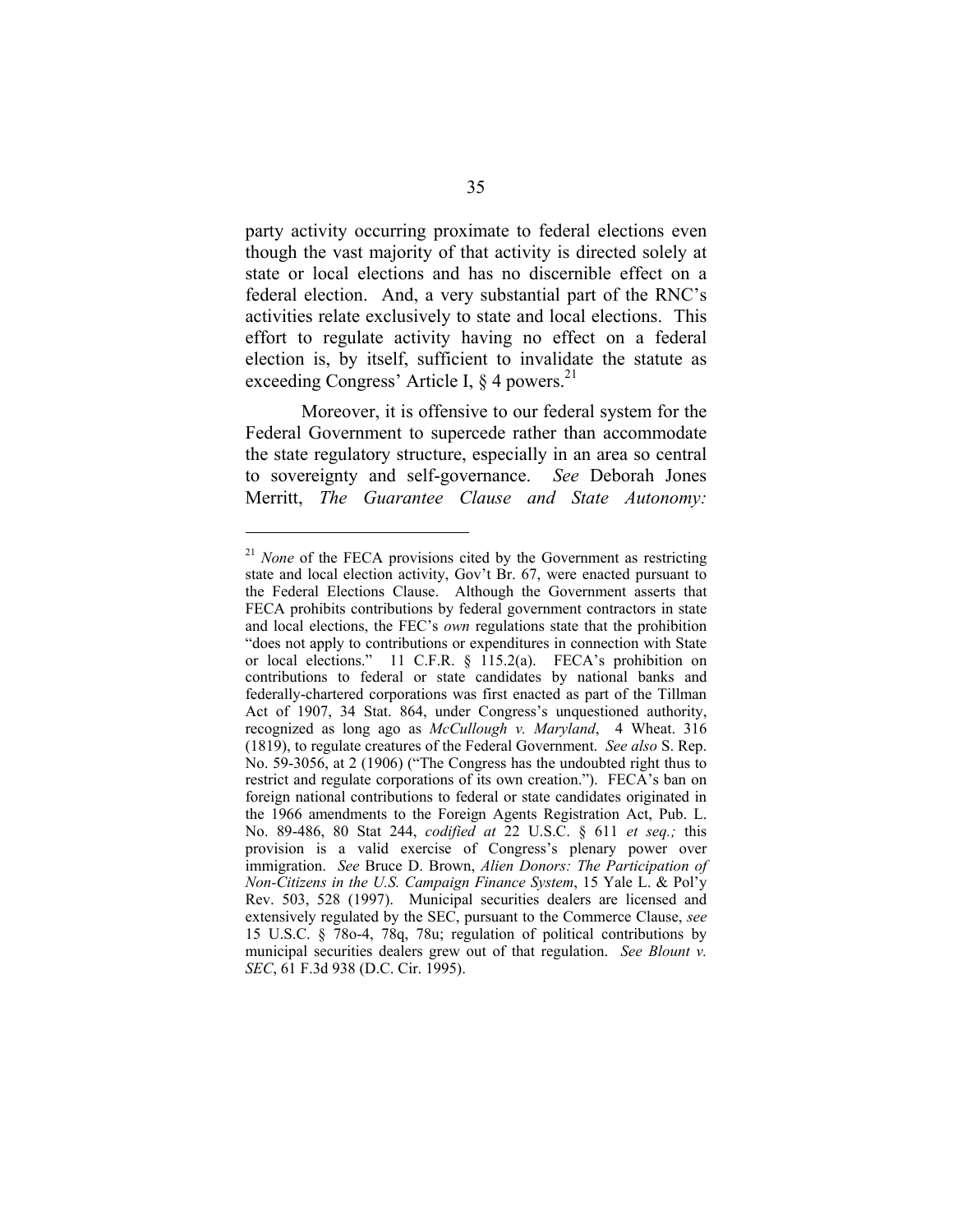*Federalism for a Third Century*, 88 Colum. L. Rev. 1, 41 (1988) ("[S]tates should have the power to control the procedures by which their government officials are selected"). $^{22}$  In this federal system, state regulation of state elections is more than a mere "policy choice" which can be "displac<sup>[ed]"</sup> by Congress. *See* Gov't Br. 66. For all their flaws, the FEC's allocation regulations allowed purely state activity to be funded with purely nonfederal dollars, and for "mixed" activities at least made an attempt to accommodate the state interests. Title I makes no such effort.

Finally, the Government claims Title I does nothing more than regulate "financial transactions" to prevent corruption of federal officeholders. Gov't Br. 66. As shown, Title I does much more than regulate financial transactions. Most pertinently here, it restricts or prohibits political parties from participating in state election activity on terms that the states expressly allow. Further, the record confirms that any potential corruptive effect on federal elections from political party participation in purely state and local election activities is, as *Colorado I* put it, "at best, attenuated."

## III. **TITLE I DENIES POLITICAL PARTIES EQUAL PROTECTION OF THE LAWS BY PLACING THEM AT A SEVERE DISADVANTAGE IN RELATION TO SPECIAL INTEREST GROUPS.**

This Court has recognized, and the record in this case confirms, that "players" in the political process other than political parties "could marshal the same power and sophistication for the same electoral objectives as political

<sup>22</sup> The Ninth Circuit's recent decision in *Jacobus v. State of Alaska*, No. 01-35666, 2003 WL 21911191 (9th Cir. Aug. 12, 2003), upholding Alaska's restrictions on contributions to state political parties' nonfederal accounts, confirms the authority of states to regulate nonfederal funds.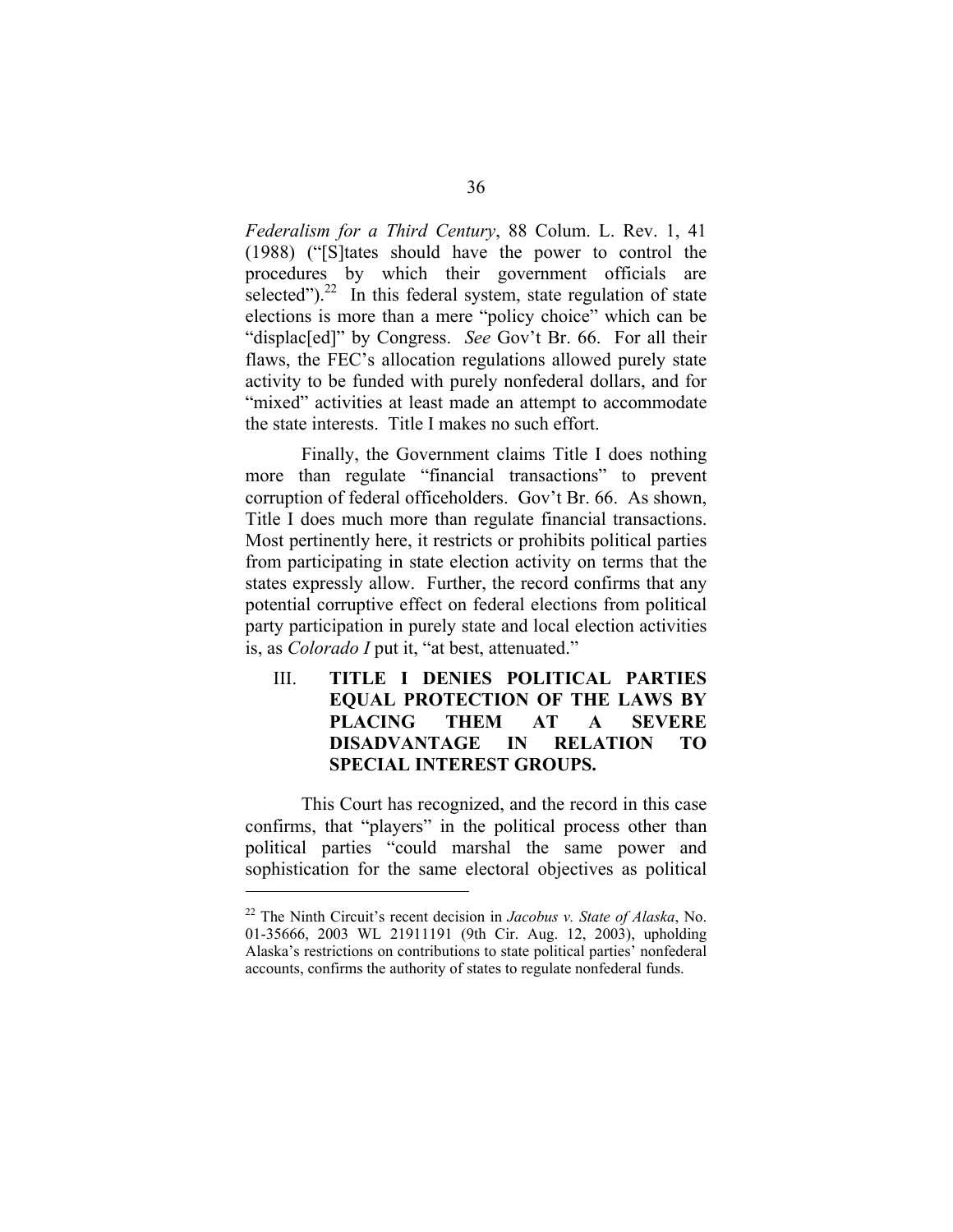parties themselves," *Colorado II*, 533 U.S. at 455. Unlike parties, those players tend to be "most concerned with advancing their narrow interest[s]." *Id*. at 451. Even as they seek to "curry favor" with federal officeholders, J.A. 1561- 62, Mann Decl. 33-34, special interests use those same federal officeholders to raise nonfederal funds, which they then spend, generally without public disclosure, on voter mobilization through direct mail, door-to-door canvassing, telephone banks, member communications, and both broadcast and non-broadcast advertising. *See* Pol. Parties Br. 92-93, 95-96. While severely restricting the activities of political parties, BCRA leaves corporations, labor unions, trade associations, and other special interest groups largely free to raise and spend nonfederal funds for all of these purposes at any time, with no disclosure.<sup>23</sup>

The Government cannot deny that Title I imposes on political parties uniquely burdensome restrictions. Its sole defense against the equal protection claim is that political parties receive certain "benefits" not available to other groups. As support, the Government cites *California Medical Association v. FEC*, 453 U.S. 182, 200-01 (1981), which did not, of course, address a political party. *See* Gov't Br. 70-72.

Strikingly, Defendants choose to ignore the relevant precedents cited in our opening brief. Pol. Parties. Br. 95. In those decisions, this Court uniformly struck down unique restrictions on political parties. *See, e.g., Colorado I,* 518 U.S. at 616; *California Democratic Party*, 530 U.S. at 582;

 $23$  Even if upheld, Title II's restrictions on broadcast issue advertising would restrict and require disclosure of only *broadcast* advertising that refers to a federal candidate immediately prior to a federal election. BCRA §§ 201, 203. Interest groups remain free to spend 100 percent nonfederal funds for voter mobilization, non-broadcast advertising, and even cleverly-crafted broadcast advertising *during* the blackout period.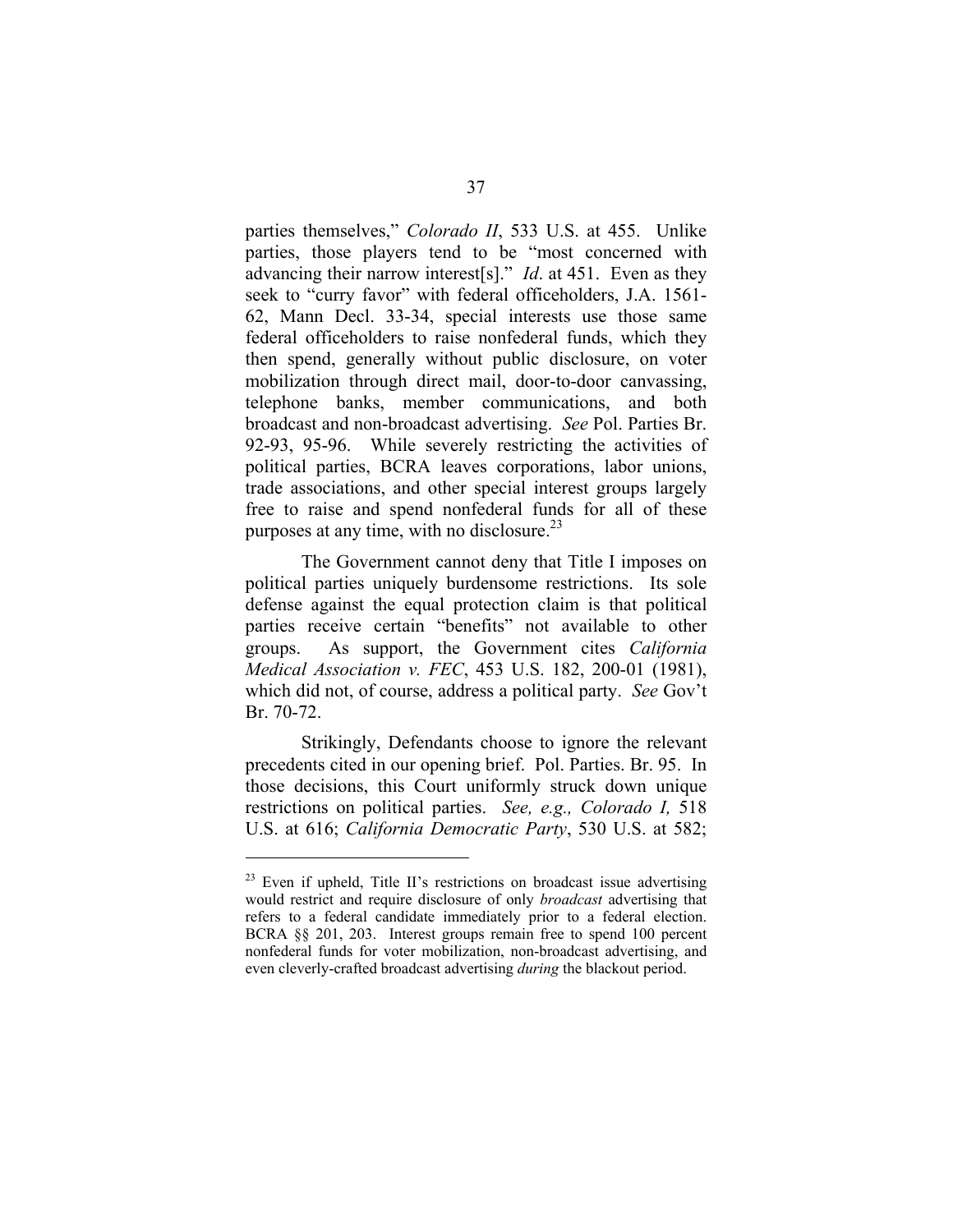*Eu*, 489 U.S. at 225; *Tashjian*, 479 U.S. at 217*.* In none of these cases was the mere fact that political parties enjoyed some benefits relative to other players mentioned by the Court as supporting the challenged restrictions.

Indeed, in *Colorado I*, the Government cited *California Medical Association* to support its claim that parties could be precluded from making independent expenditures. *See* Gov't Br. in *Colorado I*, at 39-40. This Court disagreed, explaining in the principal opinion, "[w]e do not see how a Constitution that grants to individuals, candidates, and ordinary political committees the right to make unlimited independent expenditures could deny the same right to political parties." *Colorado I*, 518 U.S. at 618.

Ignoring *Colorado I*, the Government quotes the Court's observation in *Colorado II* that parties' coordinated expenditure limits afford them a "special privilege . . . others do not enjoy," Gov't Br. 71 (*quoting Colorado II*, 533 U.S. at 455). The question addressed, however, was the degree to which Congress could limit the "special privilege" of coordinated party expenditures, not whether that "privilege" could justify a plethora of wholly-unrelated restrictions.<sup>24</sup>

Finally, the Government's suggestion that parties' supposed closeness to federal officeholders justifies disparate treatment, Gov't Br. 71-72, makes little sense in view of the fact that Title I expressly permits close collaboration between officeholders and interest groups. Common sense suggests that the more "heightened risk that a federal candidate will regard a large donation . . . as a direct benefit to himself," *id*. 72, comes from a disbursement by a special interest directly

 $24$  Public funding of political party conventions is provided only if the party agrees in writing to forego certain rights, 2 U.S.C. § 9008 *et seq*.; 11 C. F. R. § 9008.1 *et seq.*, and obviously cannot be used by the Government's lawyers to justify additional, unrelated burdens.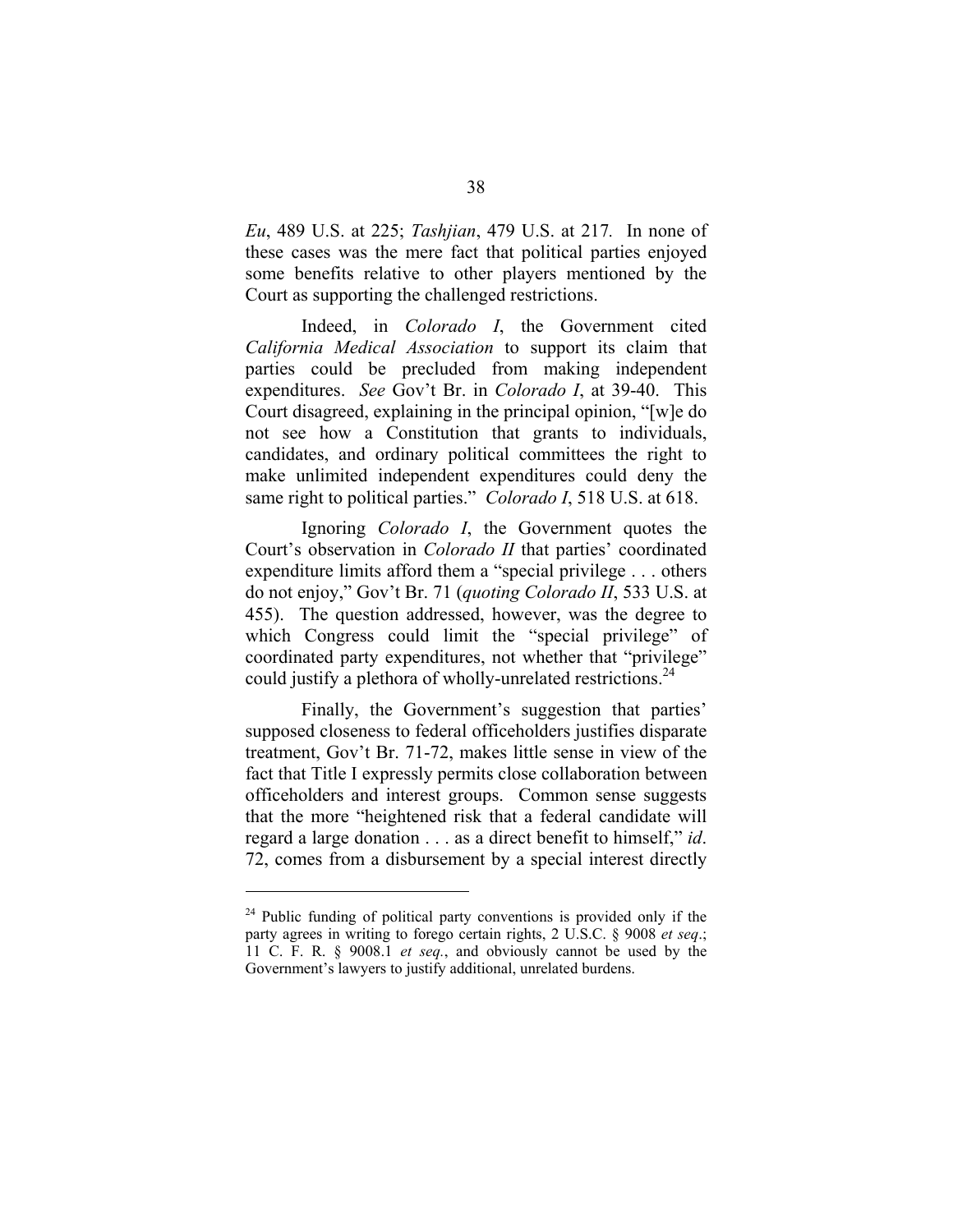benefiting the candidate, rather than a special interest donation to a party, which might or might not be used by the party in a manner beneficial to the candidate.

### IV. **THE APPROPRIATE REMEDY IS TO DECLARE TITLE I UNCONSTITUTIONAL.**

The components of Title I are an integrated, interrelated whole. Defendants' experts have asserted that neither new Section 323(a) (governing national parties) nor new Section 323(b) (governing state and local parties) can meaningfully function without the other. *See* Mann CX 109- 10 ("the whole effort would be lost" if new Section 323(a) were struck down); *id*. ("the objective Congress had in mind would be undermined" if new Section 323(b) were struck down); *see also* Green CX 118-19. Indeed, if this Court strikes down one of them as unconstitutional, the other must fall as well. The same is true for the other provisions of new Section 323, which make little sense without new Section  $323(a)$  or (b), or vice versa.

Although BCRA includes a "severability clause," *see*  § 401, a severability clause does not by itself require this Court to sever provisions of a statute. *See, e.g., Carter v. Carter Coal Co.*, 298 U.S. 238, 312-13 (1936) (refusing severance despite clause materially identical to BCRA § 401); *Hill v. Wallace*, 259 U.S. 44, 69-71 (1922) (same). Rather, severability depends in part on whether Congress would have enacted the remaining provisions without those invalidated and whether what remains "is fully operative as a law." *Buckley*, 424 U.S. at 108. The provisions of new Section 323 are so "mutually dependent," *Carter*, 298 U.S. at 313, that no single subsection would retain vitality absent the others.